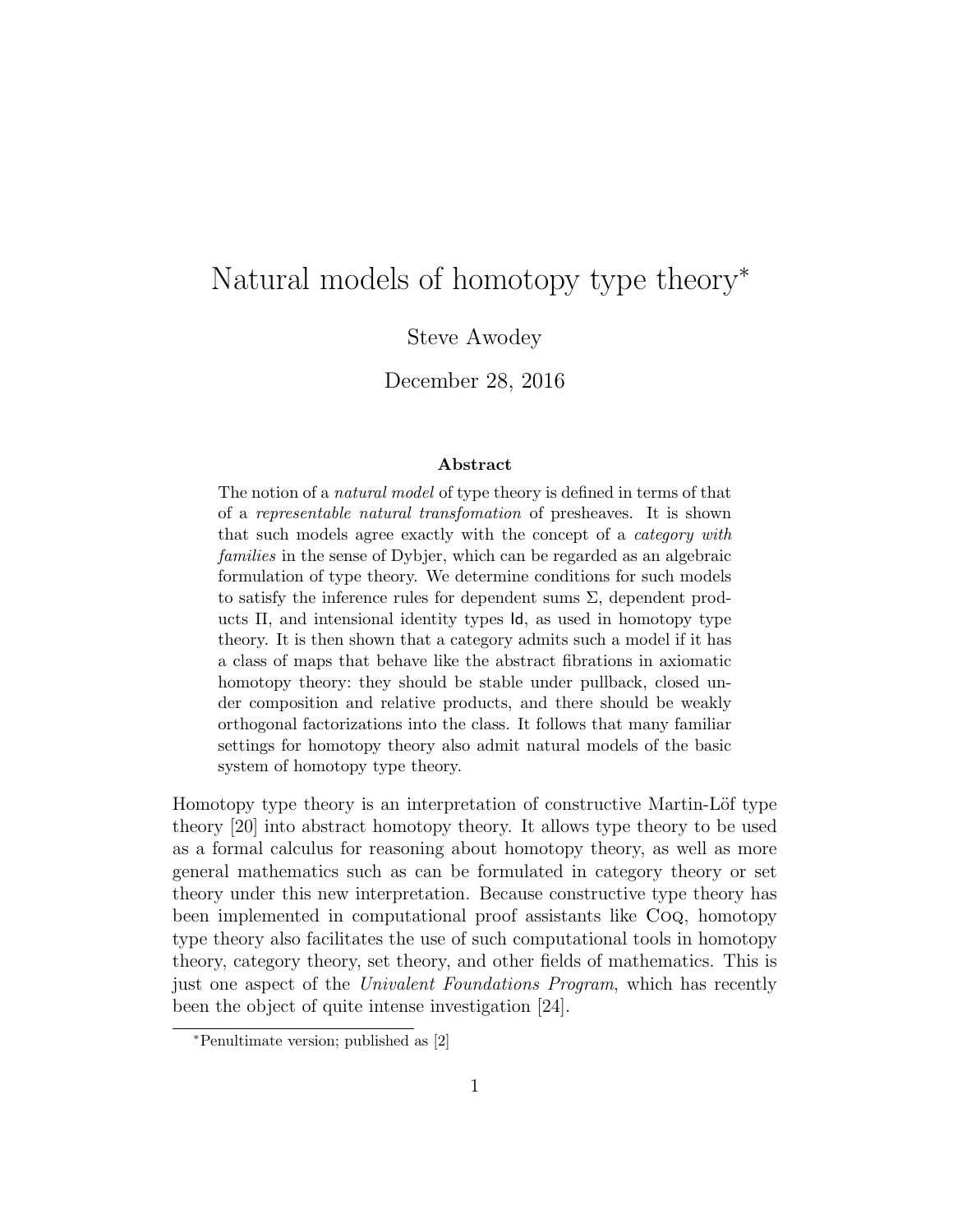One thing missing from homotopy type theory, however, has been a notion of model that is both faithful to the precise formalism of type theory and yet general and flexible enough to be a practical tool for semantic investigations. Past attempts have involved either highly structured categories corresponding closely to the syntax of type theory, such as the categories with families of Dybjer [7], which are, however, somewhat impractical to work with semantically; or they use the more more natural and flexible setting of homotopical algebra, as in  $[4, 6]$ , but they must then be equipped (if possible) with structures satisfying unnatural coherence conditions, in order to model the type theory precisely.

Here we present a new approach which attemps to combine the advantages of these two strategies. It is based on the observation that a category with families is the same thing as a representable natural transformation in the sense of Grothendieck. Ideas from Voevodsky [18] and Lumsdaine-Warren [19] are also used in an essential way. In the first section, the basic concept of a natural model is defined and shown to be adequate. The second section determines conditions for when the basic type constructors  $\Sigma$ ,  $\Pi$ , Id are also modelled. This draws heavily on the methodology of [18]. Finally, the third section investigates the question of when a category admits such a model, concluding with the main result which provides a general, sufficient condition. This is closely related to the main result of [19], which uses similar reasoning.

### 1 Natural models

The following concept is usually attributed to Grothendieck and is widely used in the theory of stacks (cf. Def. 4.8.2 [21, Tag 0023]).

**Definition 1.** Let  $\mathbb C$  be a small category. A natural transformation

$$
f: Y \longrightarrow X
$$

of presheaves on  $\mathbb C$  is called *representable* if all of its fibers are representable objects, in the following sense: for every  $C \in \mathbb{C}$  and  $x \in X(C)$ , there is a  $D \in \mathbb{C}$ , a  $p : D \longrightarrow C$ , and a  $y \in Y(D)$  such that the following square is a pullback,

$$
\begin{array}{ccc}\n\mathsf{y}D & \xrightarrow{y} & Y \\
\downarrow^{yp} & & \downarrow^{f} \\
\mathsf{y}C & \xrightarrow{x} & X.\n\end{array} \tag{1}
$$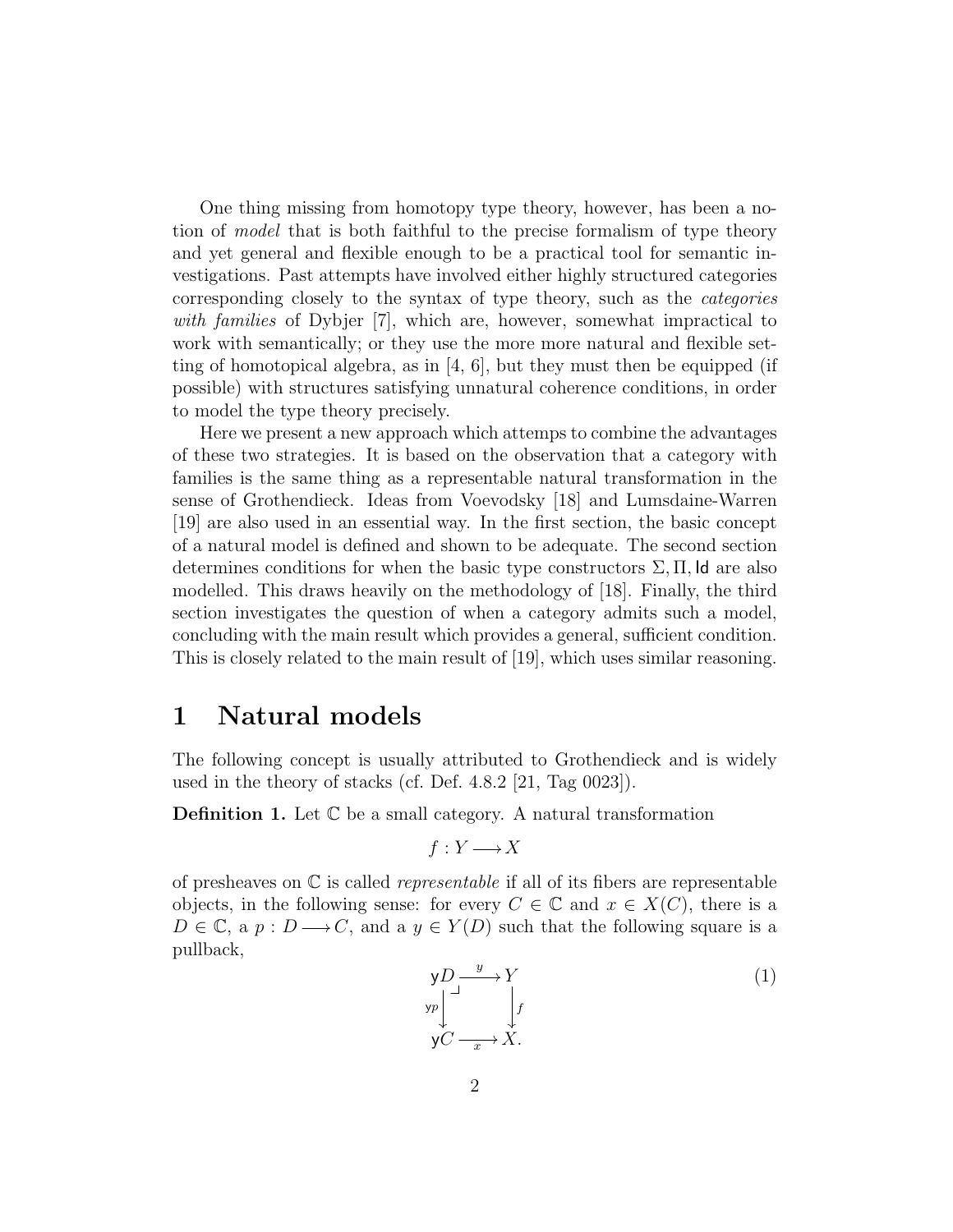As here, we shall freely use the Yoneda lemma to identify elements  $x \in X(C)$ with natural maps  $x : yC \longrightarrow X$ .

Our first observation is that a representable natural transformation is the same thing as a *category with families* in the sense of Dybjer [7]. Indeed, let us write the objects of  $\mathbb C$  as  $\Gamma, \Delta, \ldots$  and the arrows as  $\sigma : \Delta \longrightarrow \Gamma, \ldots$ , thinking of  $\mathbb C$  as a "category of contexts". Let  $p : \mathcal U \longrightarrow \mathcal U$  be a representable map of presheaves, and write its elements as:

$$
A \in \mathcal{U}(\Gamma) \Leftrightarrow \Gamma \vdash A : \text{type}
$$

$$
a \in \widetilde{\mathcal{U}}(\Gamma) \Leftrightarrow \Gamma \vdash a : A,
$$

where  $A = p \circ a$ , as indicated in:



Thus we regard  $U$  as the *presheaf of types*, with  $U(\Gamma)$  the set of all types in context Γ, and  $\tilde{U}$  as the *presheaf of terms*, with  $\tilde{U}(\Gamma)$  the set of all terms in context Γ, while the component  $p_{\Gamma}: \widetilde{\mathcal{U}}(\Gamma) \longrightarrow \mathcal{U}(\Gamma)$  is the typing of the terms in context  $\Gamma$  (cf. [14] for an early statement of this point of view).

Observe that naturality of  $p : \mathcal{U} \longrightarrow \mathcal{U}$  means that for any "substitution"  $\sigma : \Delta \longrightarrow \Gamma$ , we have an action on types and terms:

$$
\Gamma \vdash A : \text{type} \Rightarrow \Delta \vdash A\sigma : \text{type}
$$

$$
\Gamma \vdash a : A \Rightarrow \Delta \vdash a\sigma : A\sigma.
$$

While, by functoriality, given any further  $\tau : \Delta' \longrightarrow \Delta$ , we have

$$
(A\sigma)\tau = A(\sigma \circ \tau) \qquad (a\sigma)\tau = a(\sigma \circ \tau),
$$

as well as

$$
A1 = A \qquad a1 = a
$$

for the identity substitution  $1 : \Gamma \longrightarrow \Gamma$ .

Finally, the representability of  $p : U \longrightarrow U$  is exactly the operation of context extension: given any  $\Gamma \vdash A$ : type, by Yoneda we have the corresponding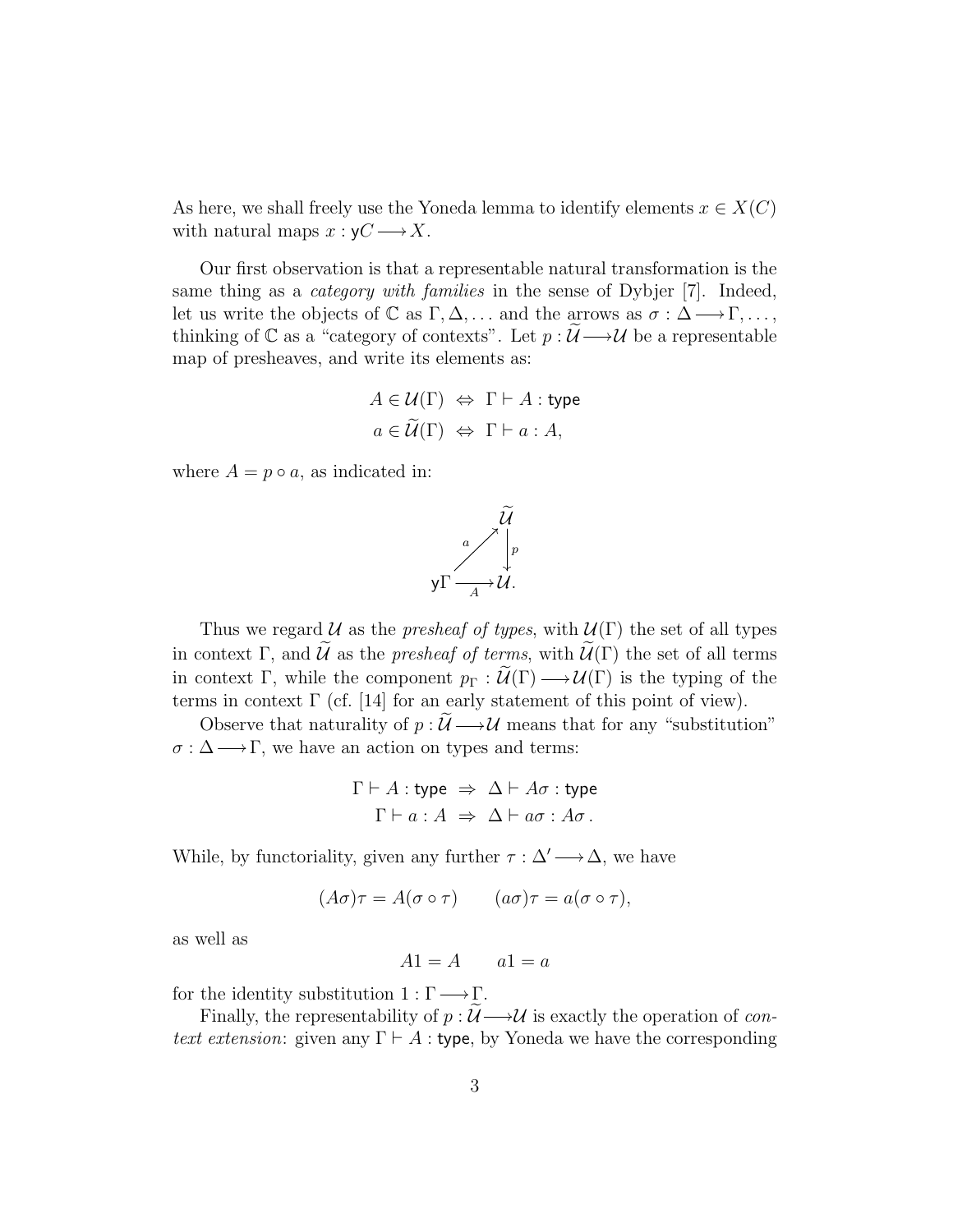map  $A: \Gamma \longrightarrow \mathcal{U}$ , and we let  $p_A: \Gamma \cdot A \longrightarrow \Gamma$  be the resulting fiber of p as in (1). We therefore have a pullback square:

$$
\Gamma \n\to A \xrightarrow{q_A} \widetilde{\mathcal{U}} \n\downarrow p
$$
\n
$$
\Gamma \xrightarrow{A} \mathcal{U},
$$
\n(2)

where the map  $q_A : \Gamma \cdot A \longrightarrow \widetilde{\mathcal{U}}$  determines a term

$$
\Gamma_{\bullet}A \vdash q_A : Ap_A.
$$

In (2) and henceforth, we omit the y for the Yoneda embedding, letting the Greek letters serve to distinguish representable presheaves.

The fact that (2) is a pullback means that given any  $\sigma : \Delta \longrightarrow \Gamma$  and  $\Delta \vdash a : A\sigma$ , there is a map

$$
(\sigma, a) : \Delta \longrightarrow \Gamma \cdot A,
$$

and this operation satisfies the equations

$$
p_A \circ (\sigma, a) = \sigma
$$
  
 
$$
q_A(\sigma, a) = a,
$$

as indicated in the following diagram.



Moreover, by the uniqueness of  $(\sigma, a)$ , for any  $\tau : \Delta' \longrightarrow \Delta$ , we also have:

$$
(\sigma, a) \circ \tau = (\sigma \circ \tau, a\tau)
$$

$$
(p_A, q_A) = 1.
$$

Comparing the foregoing with the definition of a category with families in [7], we have shown:<sup>1</sup>

<sup>&</sup>lt;sup>1</sup>Since completing this paper, the author has learned that the following fact was also observed independently by M. Fiore, see [9].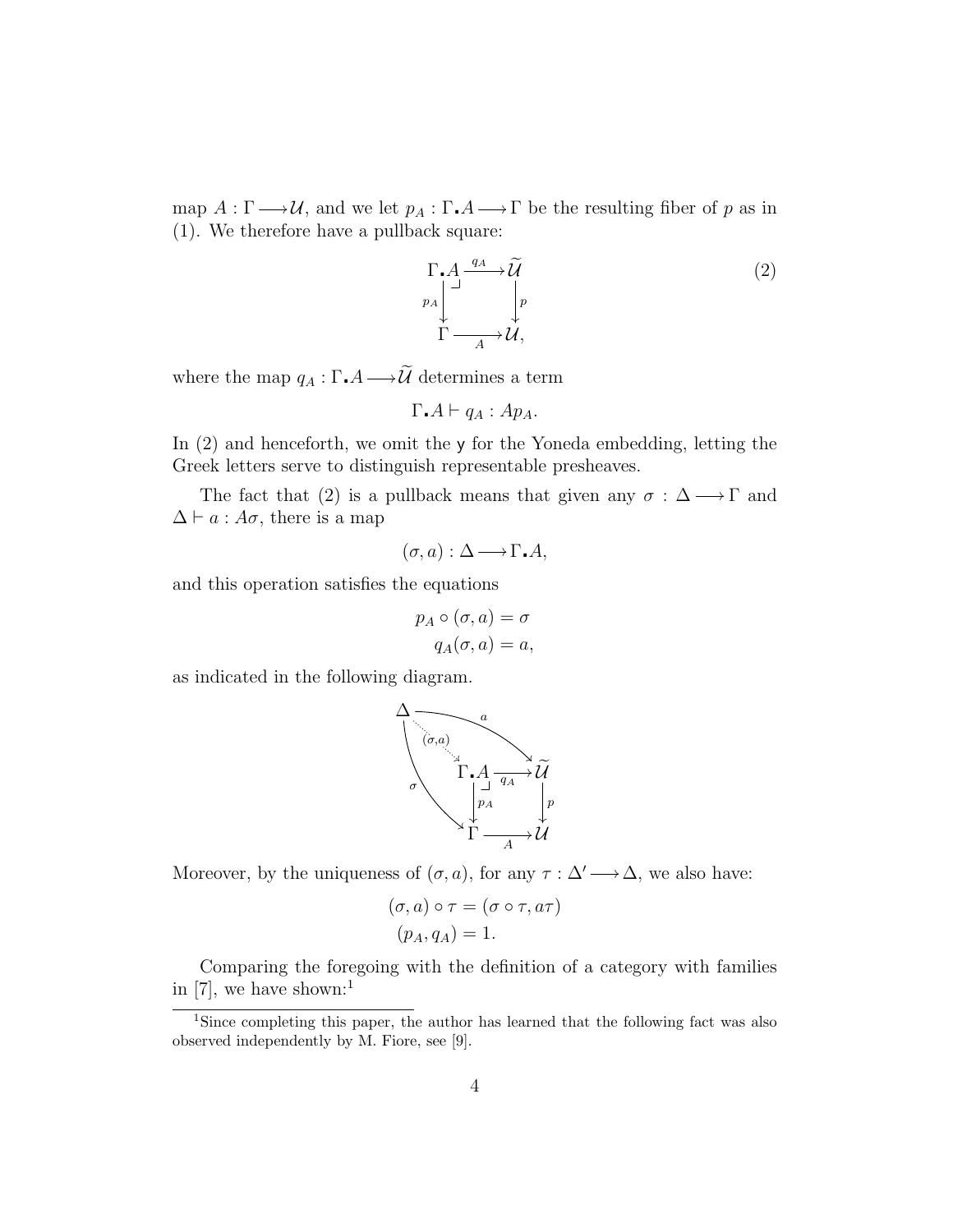**Proposition 2.** Let  $p : \widetilde{U} \longrightarrow U$  be a natural transformation of presheaves on a small category  $\mathbb C$  with a terminal object. Then p is representable in the sense of Definition 1 just in case  $(\mathbb{C}, p)$  is a category with families.

The notion of a category with families is a variable-free way of presenting dependent type theory, including contexts and substitutions, types and terms in context, and context extension. Accordingly, we may think of a representable map of presheaves on a category  $\mathbb C$  as a "type theory over  $\mathbb C$ " with  $\mathbb C$  serving as the category of contexts and substitutions (the requirement that  $\mathbb C$  should have a terminal object, representing the "empty context", is purely conventional). As we shall see below, such a map of presheaves is essentially determined by a class of maps in  $\mathbb C$  that is closed under all pullbacks; these maps will be the types in context.

**Definition 3.** By a natural model of type theory on a small category  $\mathbb{C}$  we mean a representable map of presheaves,

$$
p:\mathcal{U}\longrightarrow\mathcal{U}.
$$

Corollary 4. Natural models of type theory are evidently closed under composition, coproducts, and pullbacks along arbitrary maps  $\mathcal{U}' \longrightarrow \mathcal{U}$ .

#### 1.1 Algebraic character

As for many concepts, the notion of representability of a natural transformation  $f : A \longrightarrow B$  may be regarded in either of two ways: as a property of the map: for each  $C \in \mathbb{C}$  and  $x \in X(C)$ , one can find a  $D \in \mathbb{C}$ , a  $p : D \longrightarrow C$ , and a  $y \in Y(D)$  such that ...; or as a structure on the map: there is an explicitly given function that chooses the  $(D \in \mathbb{C}, p : D \longrightarrow C, y \in Y(D))$ for each  $(C \in \mathbb{C}, x \in X(C))$  in such a way that .... Since the values of the function are uniquely determined up to specific isomorphisms, and most of the required constructions on those values respect isomorphisms, it generally makes no difference which notion is assumed, and so the more flexible "property" version is often more convenient. However, there are some steps below where the structured version is required, and for that reason we shall henceforth assume that a representable natural transformation includes a specific representability structure, consisting of a "canonical" pullback square of the form (1) for every  $yC \rightarrow X$  (no coherence). We will not dwell on the choice of structure, however, and will recall this assumption where it is required.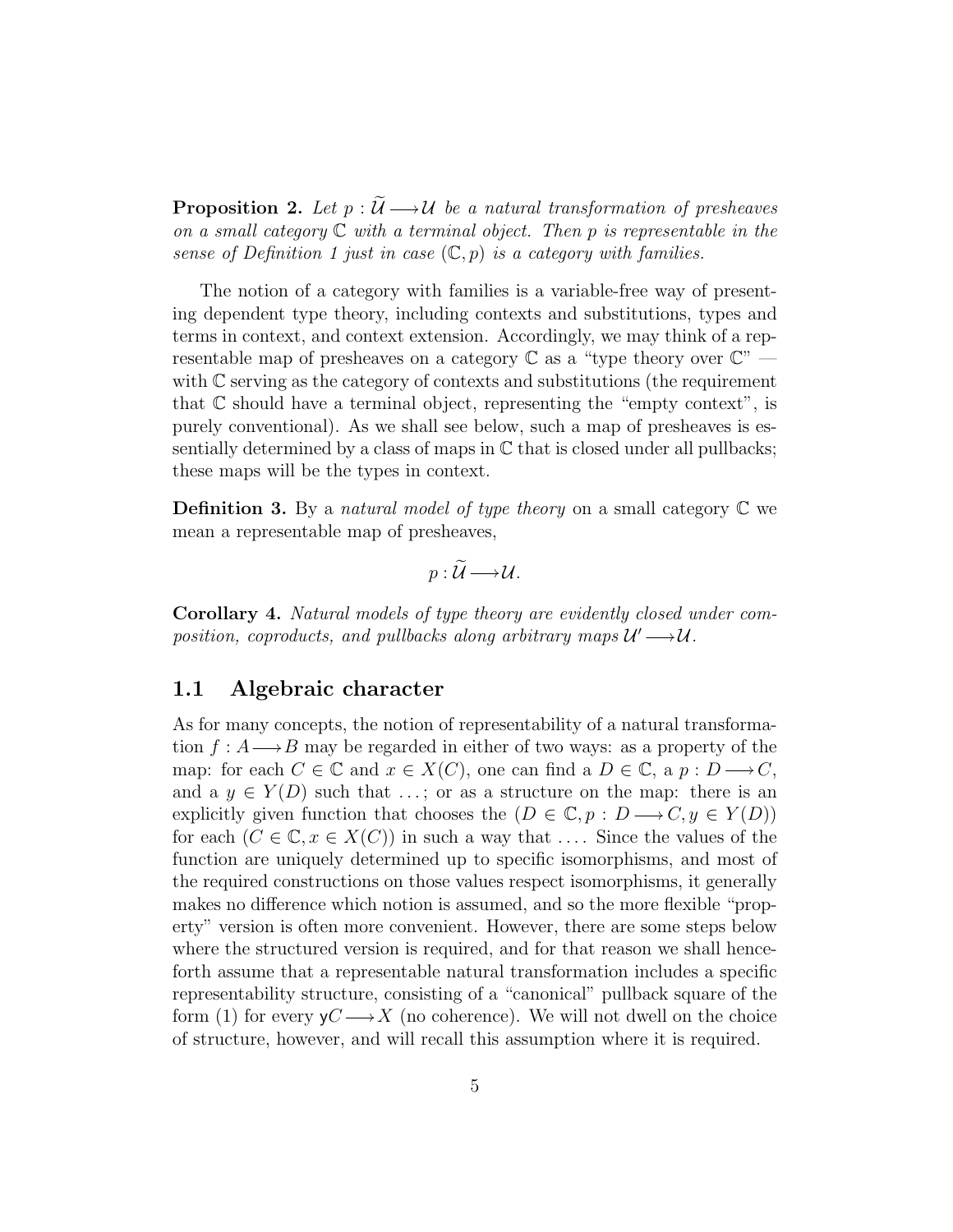The situation is entirely analogous to that of a "category with binary products"; and indeed, as in that case, one can understand the "property versus structure" difference as the condition that a cetain functor should have an adjoint versus the selection of a specific adjoint (among all isomorphic options). The latter approach has the advantage of making explicit an algebraic structure that is perhaps not evident in the former. Indeed, as has recently been emphasized (e.g. in  $[5]$ ), the notion of a *category with families* is essentially algebraic, consisting of the four sorts: contexts, substitutions, types, terms; operations defined on the sorts, including in particular context extension; and equations between terms built from the operations. The same is, of course, true of the equivalent concept of a natural model of type theory, in the form of a representable natural transformation  $f : A \longrightarrow B$  over a category C, as we now briefly indicate.

Regarded as a many-sorted algebraic theory, a natural model consists of four basic sorts

$$
C_0, C_1, A, B
$$

along with the following operations and equations:

category: the usual domain, codomain, identity and composition arrows for the index category:

$$
C_1 \times_{C_0} C_1 \xrightarrow{\circ} C_1 \xrightarrow{\text{cod} \atop \text{cod} \atop \text{dom}} C_0
$$

together with the familiar equations for a category.

presheaf: the indexing and action operations for the presheaves:

$$
C_1 \times_{C_0} A \xrightarrow{\alpha} A \qquad C_1 \times_{C_0} B \xrightarrow{\beta} B
$$
  
\n
$$
\downarrow_{P^A} \qquad C_0
$$

together with the equations making  $\alpha$  a (contravariant) action of  $C_1$ on A:

$$
p_A(\alpha(u, a)) = \text{dom}(u),
$$
  
\n
$$
\alpha(u \circ v, a) = \alpha(v, \alpha(u, a)),
$$
  
\n
$$
\alpha(1_{p_A(a)}, a) = a,
$$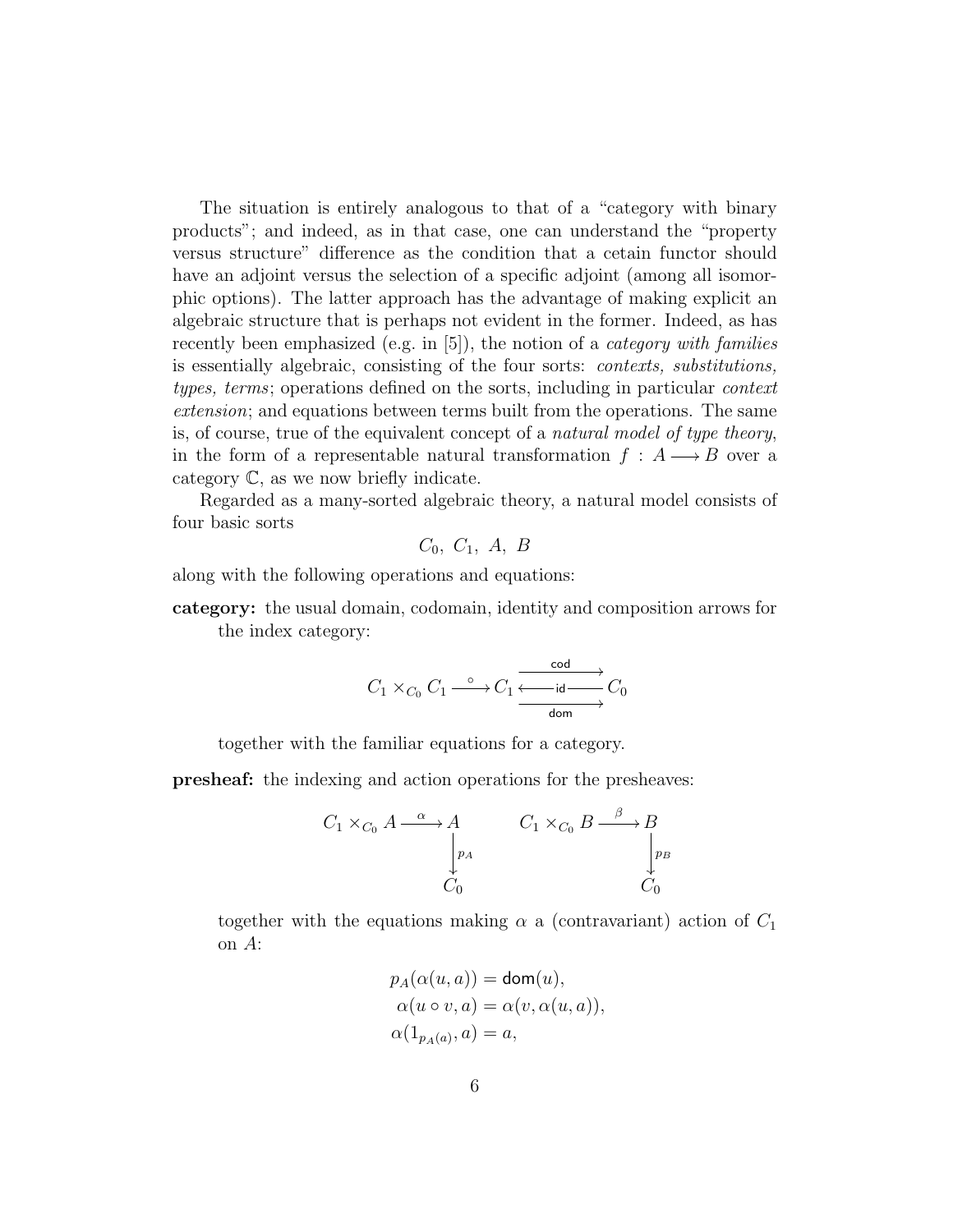and similarly for  $\beta$ .

natural transformation: an operation

$$
f: A \longrightarrow B
$$

satisfying the naturality equations:

$$
p_B \circ f = p_A, \qquad f \circ \alpha = \beta \circ (C_1 \times_{C_0} f).
$$

**representable:** note that a natural transformation  $f : A \longrightarrow B$  is representable just if the associated functor on the categories of elements,

$$
\int_{\mathbb{C}} f : \int_{\mathbb{C}} A \longrightarrow \int_{\mathbb{C}} B
$$

has a right adjoint  $f^* : \int_{\mathbb{C}} B \longrightarrow \int_{\mathbb{C}} A$  (cf. [3], §8), which is an algebraic condition.

In more detail, we requiring the following additional structure:

• an operation

$$
(f^*)_0 : B \longrightarrow A
$$

taking the objects of  $\int_{\mathbb{C}} B$  to those of  $\int_{\mathbb{C}} A$  (not necessarily preserving the indexing over  $C_0$ ),

• an operation on the arrows in the categories of elements:

$$
(f^*)_1: C_1 \times_{C_0} B \longrightarrow C_1 \times_{C_0} A
$$

respecting domains and codomains,

$$
dom(\pi_1((f^*)_1(u, b))) = (f^*)_0 (dom(u)),
$$
  

$$
p_A(\pi_2((f^*)_1(u, b))) = (f^*)_0 (cod(u)),
$$

and satisfying the functoriality equations,

$$
(f^*)_1((u,b)\circ(u',b')) = (f^*)_1(u,b)\circ(f^*)_1(u',b'),(f^*)_1(1,b) = (1,b).
$$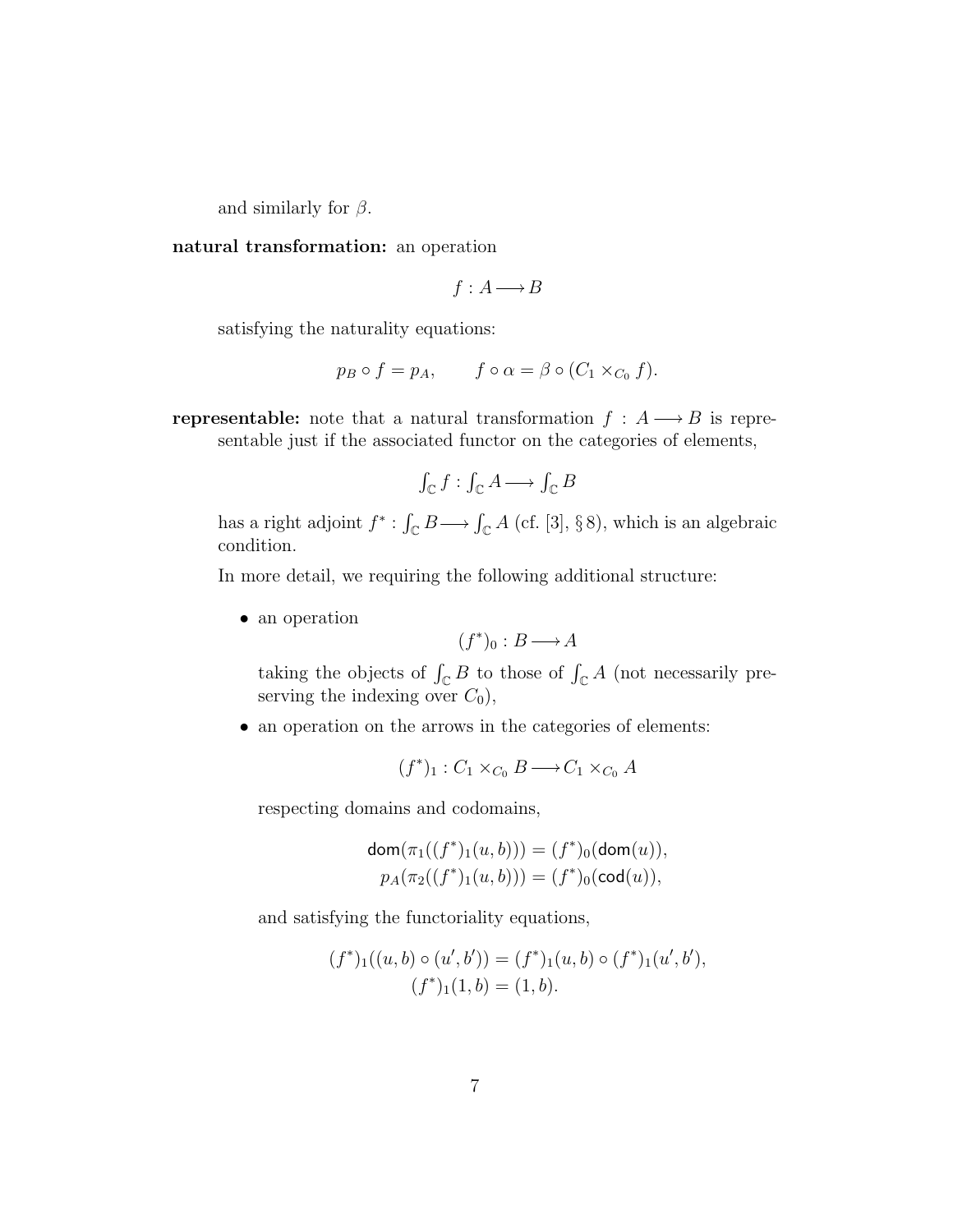• two further operations

$$
\eta: A \longrightarrow C_1 \times_{C_0} A
$$

$$
\epsilon: B \longrightarrow C_1 \times_{C_0} B
$$

satisfying the standard equations for natural transformations of the form  $\eta: 1 \longrightarrow f^* \circ f$  and  $\epsilon: f \circ f^* \longrightarrow 1$ .

• the familiar triangle identities for an adjunction.

The remaining details are left to the reader.

### 2 Modelling the type constructors

When does a natural model of type theory also model the various type constructors, such as (dependent) product  $\Pi$ , sum  $\Sigma$ , and identity types Id? As the notation  $p : \mathcal{U} \longrightarrow \mathcal{U}$  suggests, the notion of a natural model is similar to Voevodsky's notion of a universe [18], and we shall modify the approach taken there in order to determine conditions ensuring that the usual typeforming operations are modeled in our setting. (Related ideas were used already in [10, 22].)

We require the following preliminary observations regarding polynomial functors, for more on which see [12].

Given a map  $f : B \longrightarrow A$  in a locally cartesian closed category  $\mathcal{E}$ , there is an associated *polynomial endofunctor*  $P_f : \mathcal{E} \longrightarrow \mathcal{E}$ , defined for every object  $X \in \mathcal{E}$  by

$$
P_f(X) = \sum_{a:A} X^{B_a} \tag{3}
$$

where, as usual, we write  $B_a = f^{-1}(a)$  for the fiber of f at  $a : A$ , using the internal language of  $\mathcal E$  as explained in [12]. Formally, this functor is defined from the LCCC structure on  $\mathcal E$  as a composite:

$$
P_f(X) = \sum_A \prod_f B^*(X)
$$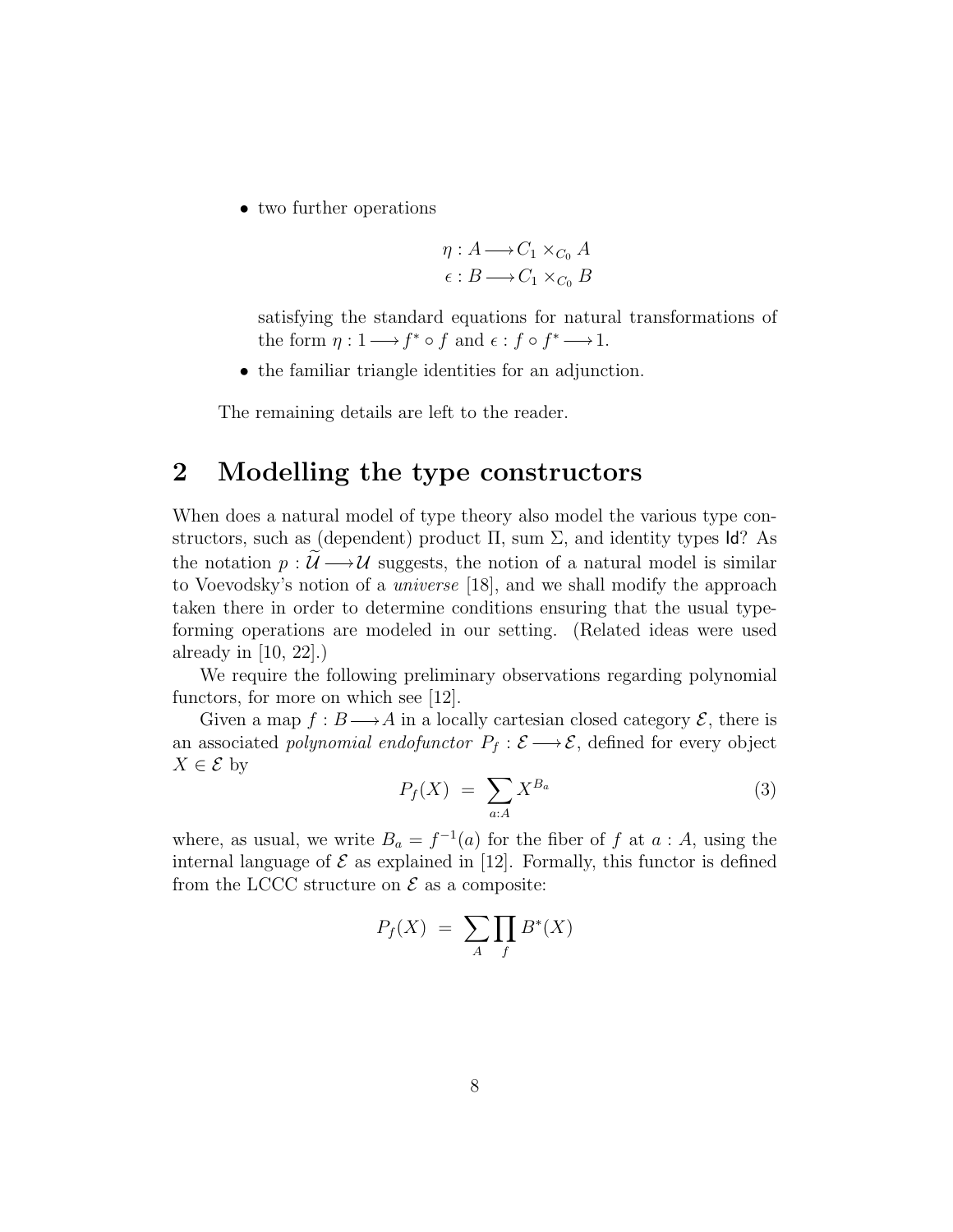where:

$$
B^* : \mathcal{E} \longrightarrow \mathcal{E}/B \qquad \text{is pullback along } B \longrightarrow 1,
$$
  

$$
\prod_f : \mathcal{E}/B \longrightarrow \mathcal{E}/A \qquad \text{is right adjoint to pullback along } f : B \longrightarrow A,
$$
  

$$
\sum_A : \mathcal{E}/A \longrightarrow \mathcal{E} \qquad \text{is composition along } A \longrightarrow 1.
$$

The following lemma can be found, in essentially the same form, in [8, 15].

**Lemma 5.** There is a natural bijection between maps  $g: Y \longrightarrow \sum_{a:A} X^{B_a}$ and pairs of maps  $(g_1 : Y \longrightarrow A, g_2 : Y \times_A B \longrightarrow X)$  as indicated in the following diagram.

$$
X \xleftarrow{g_2} Y \times_A B \longrightarrow B
$$
  
\n
$$
\downarrow^{\perp} \qquad \qquad \downarrow^f
$$
  
\n
$$
Y \longrightarrow A
$$
\n(4)

Proof. Given

$$
g: Y \longrightarrow \sum_{a:A} X^{B_a} = \sum_A \prod_f B^*(X)
$$

compose with the projection  $\pi_1 : \sum_A \prod_f B^*(X) \longrightarrow A$  to get  $g_1 = \pi_1 \circ g$ :  $Y \longrightarrow A$ , making g a map over A,



As an object over A, the map  $\pi_1$  is

$$
\prod_{f} B^{*}(X) = \prod_{f} f^{*} A^{*}(X) = (A^{*}(X))^{f}.
$$

We can therefore take the exponential transpose of  $q$  to get another map over A of the form:

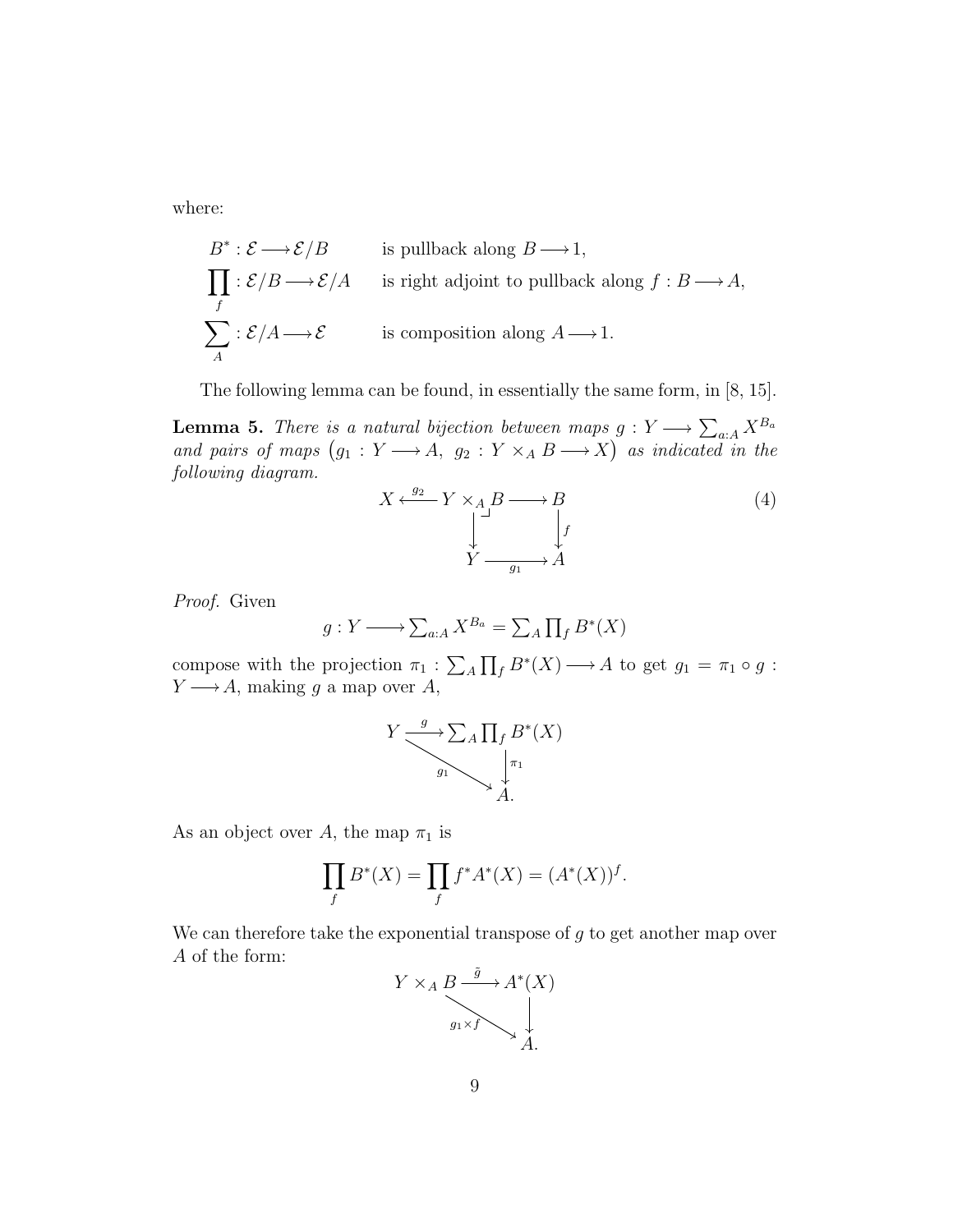Composing  $\tilde{g}$  with the second projection  $A^*(X) = A \times X \longrightarrow X$  gives  $g_2$ :  $Y \times_A B \longrightarrow X$  as indicated in



This assignment of  $(g_1, g_2)$  to g is clearly reversible and natural in Y.  $\Box$ 

Since the isomorphism of lemma 5 is natural in  $Y$ , it is convenient to consider the generic case, where  $Y = \sum_{a:A} X^{B_a}$  and g is the identity. In that case, we have a diagram of the form,



where  $u_1$  is the canonical projection  $\pi_1 : \sum_{a:A} X^{B_a} \longrightarrow A$ , and the "generic pulled-back object" G can be described over A as  $X^{B_a} \times_A B_a$ . The map  $u_2 : G \longrightarrow X$  is then evaluation over A, composed with the second projection as in (5).

Now given any  $g: Y \longrightarrow \sum_{a:A} X^{B_a}$ , the associated maps  $g_1: Y \longrightarrow A$  and  $g_2 : Y \times_A B \longrightarrow X$  are given by pullback and composition, as indicated in the following diagram.

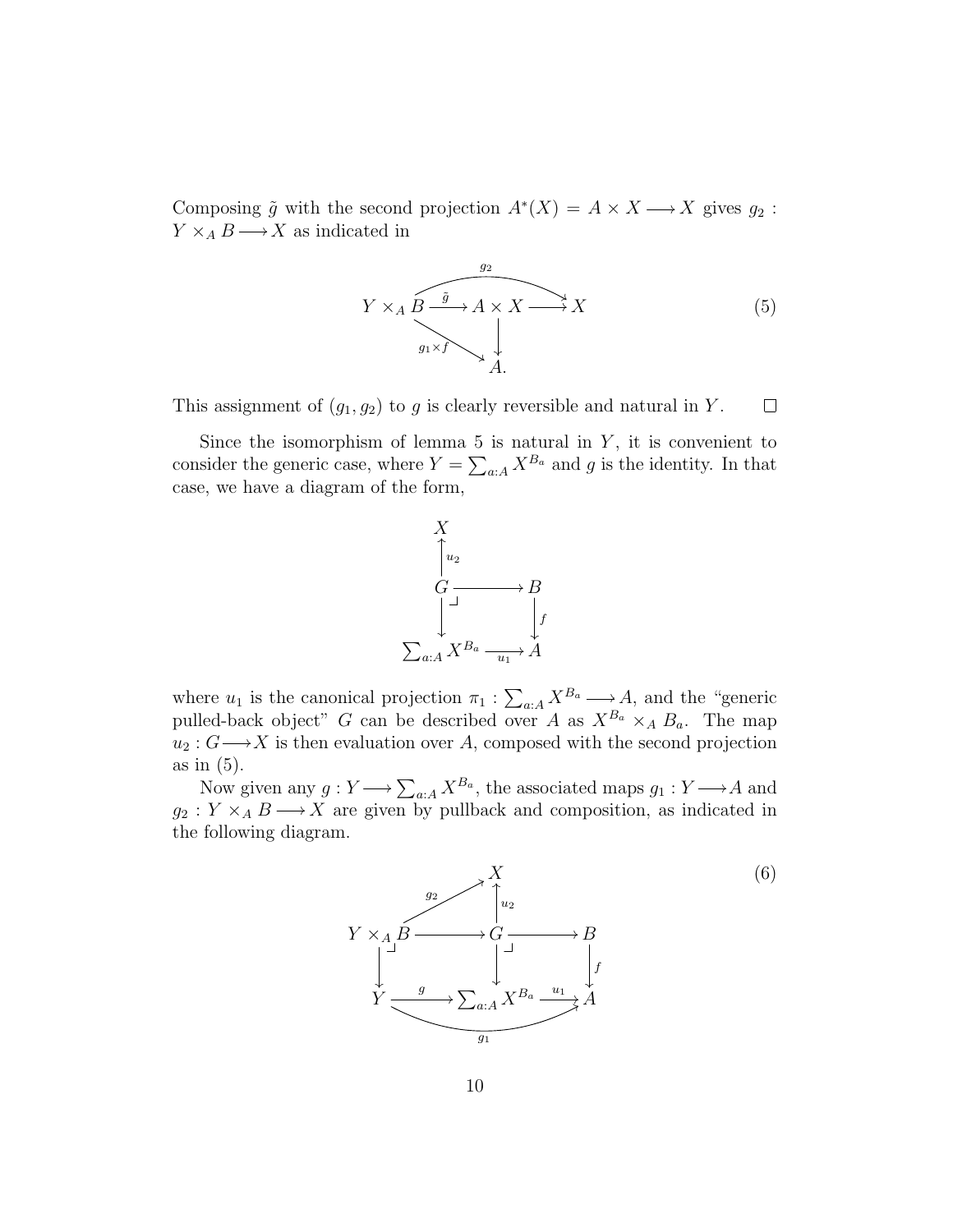Now consider the case of the polynomial functor  $P = P_p$  of a natural model  $p : \widetilde{\mathcal{U}} \longrightarrow \mathcal{U}$ , with the form

$$
P(X) = \sum_{A:\mathcal{U}} X^A,\tag{7}
$$

where we write simply  $A = \widetilde{U}_A$  for the fiber of p over  $A : U$ . This is justified by considering the pullback



as the case of (2) where  $\Gamma = 1$  is terminal, and therefore  $1.A = A$  is just an object of C, i.e. a "closed type".

Applying Lemma 5 to (7) in the case  $f = p$  and  $X = U$  and  $Y = \Gamma$ representable, we obtain a natural, bijective correspondence:

$$
(A, B) : \Gamma \longrightarrow \sum_{A:U} \mathcal{U}^{A}
$$
\n
$$
\overline{\mathcal{U} \xleftarrow{B} \Gamma \cdot A \longrightarrow \widetilde{\mathcal{U}} \qquad \downarrow^{p}}
$$
\n
$$
\Gamma \longrightarrow \mathcal{U}
$$
\n
$$
\Gamma \vdash A : \text{type}, \quad \Gamma \cdot A \vdash B : \text{type}
$$
\n(9)

Thus just as U classifies types in context  $\Gamma \vdash A$  : type, we can say that  $P(U) = \sum_{A \in \mathcal{U}} \mathcal{U}^A$  classifies types in an extended context  $\Gamma \cdot A \vdash B$  : type. For the record:

**Proposition 6.** The presheaf  $P(\mathcal{U}) = \sum_{A \in \mathcal{U}} \mathcal{U}^A$  classifies types in context  $A \vdash B$ : type, in the sense that there is a natural isomorphism between maps  $\Gamma \longrightarrow \sum_{A\,:\,\mathcal{U}} \mathcal{U}^A$  and pairs  $\Gamma\vdash A:$  type and  $\Gamma$   $A\vdash B:$  type, as displayed in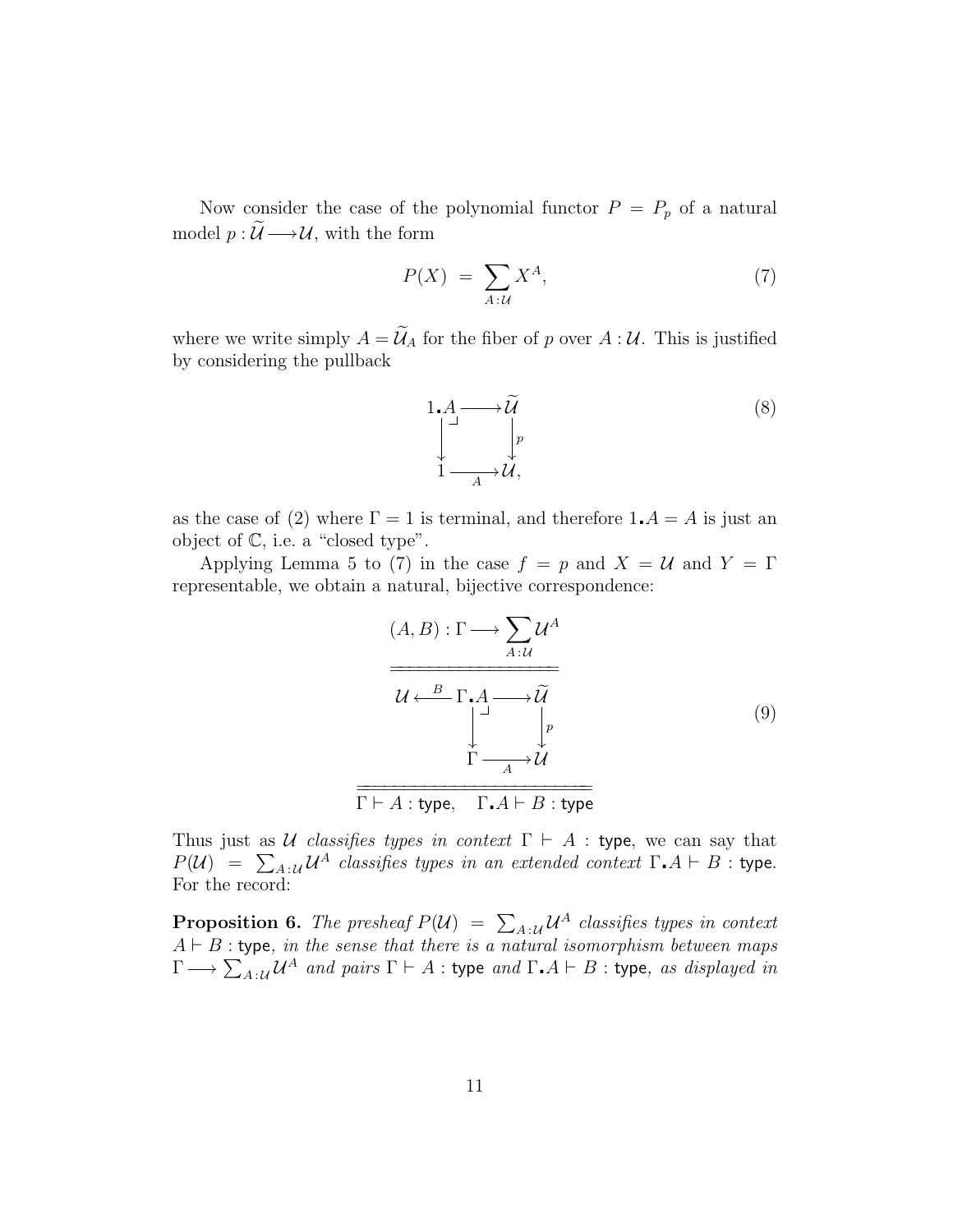the following diagram.



Proof. This is just diagram (6) specialized to the present case.

Remark 7. Throughout this section, we are using the same methodology as in [18](section 1.4), pioneered by Hofmann in [13](section 4), to reduce certain general type constructions to generic cases on a universe (cf. also Fu  $[10]$ ).

#### 2.1 Products

**Proposition 8.** Let  $P(X) = \sum_{A \in \mathcal{U}} X^A$  be the polynomial functor associated to a natural model  $p : \widetilde{\mathcal{U}} \longrightarrow \mathcal{U}$ . Then the type-theoretic rules for (extensional) dependent products are modelled by maps of the form

$$
\lambda: P(\widetilde{\mathcal{U}}) \longrightarrow \widetilde{\mathcal{U}} \tag{11}
$$

$$
\Pi: P(\mathcal{U}) \longrightarrow \mathcal{U}
$$
\n<sup>(12)</sup>

making the following diagram a pullback.

$$
P(\widetilde{U}) \xrightarrow{\lambda} \widetilde{U}
$$
  
\n
$$
P(p) \downarrow \qquad \qquad p
$$
  
\n
$$
P(U) \xrightarrow{\Pi} U
$$
\n(13)

Proof. Replacing P by its definition, we obtain a diagram of the form:

$$
\sum_{A:\mathcal{U}} \widetilde{\mathcal{U}}^A \xrightarrow{\lambda} \widetilde{\mathcal{U}} \\
\downarrow^p \\
\sum_{A:\mathcal{U}} \mathcal{U}^A \xrightarrow{\lambda} \mathcal{U}.
$$
\n(14)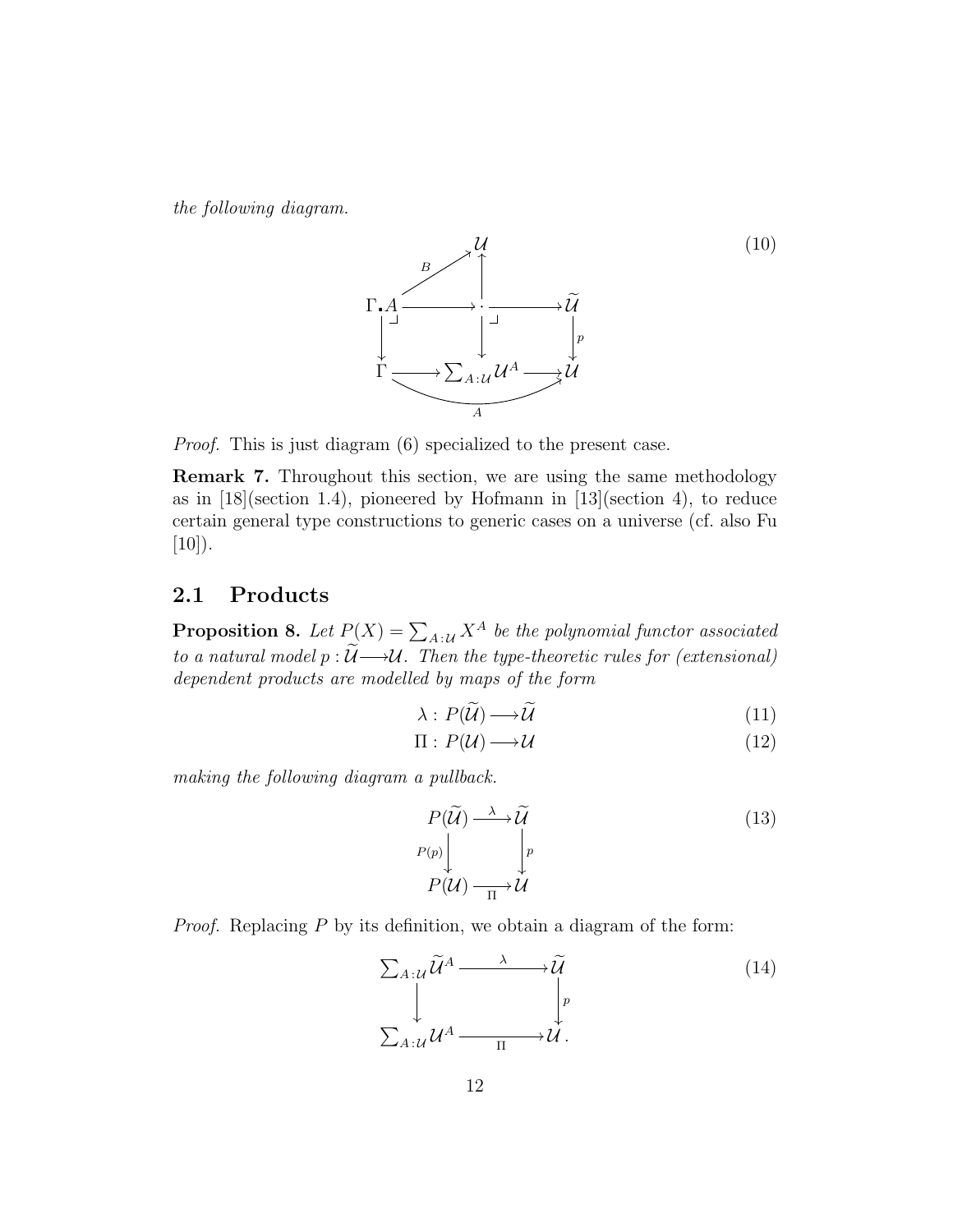Using proposition 6, which states that  $\sum_{A|\mathcal{U}} \mathcal{U}^A$  classifies pairs  $\Gamma \vdash A$  : type and  $\Gamma \cdot A \vdash B$ : type, the operation  $\Pi \cdot \sum_{A} A_{A} \cup \mathcal{U}^{A} \longrightarrow \mathcal{U}$  is seen to be the type-theoretic formation rule,

$$
\frac{\Gamma \vdash A : \text{type} \qquad \Gamma \cdot A \vdash B : \text{type}}{\Gamma \vdash \prod_{A} B : \text{type.}} \tag{II-form}
$$

Now just as  $P(\mathcal{U}) = \sum_{A:\mathcal{U}} \mathcal{U}^A$  classifies pairs of the form

$$
\Gamma \vdash A : \mathsf{type}, \quad \Gamma \centerdot A \vdash B : \mathsf{type},
$$

so  $P(\mathcal{U}) = \sum_{A|\mathcal{U}} \mathcal{U}^A$  classifies pairs of the form

$$
\Gamma \vdash A : \text{type}, \quad \Gamma \cdot A \vdash b : B.
$$

This follows from lemma 5 just as did proposition 6, but replacing the presheaf of types  $\mathcal U$  by the presheaf of terms  $\widetilde{\mathcal U}$ .

Thus the operation  $\lambda : \sum_{A : \mathcal{U}} \mathcal{U}^A \longrightarrow \mathcal{U}$  models the type-theoretic *intro*duction rule,

$$
\frac{\Gamma \vdash A : \text{type} \quad \Gamma \cdot A \vdash b : B}{\Gamma \vdash \lambda_A b : \prod_A B}.
$$
 (II-intro)

Consider the elimination rule:

$$
\Gamma \vdash f : \prod_{A} B \qquad \Gamma \vdash a : A
$$
  
 
$$
\Gamma \vdash f(a) : B[a] \qquad (\Pi\text{-elim})
$$

and the associated *computation rule*  $(\beta)$ :

$$
\frac{\Gamma \cdot A \vdash b : B \qquad \Gamma \vdash a : A}{\Gamma \vdash (\lambda_A b)(a) = b[a] : B[a]}.
$$
\n(II-comp  $\beta$ )

The notation  $B[a]$  and  $b[a]$  is interpreted as follows: given  $\Gamma \vdash a : A$ , we have

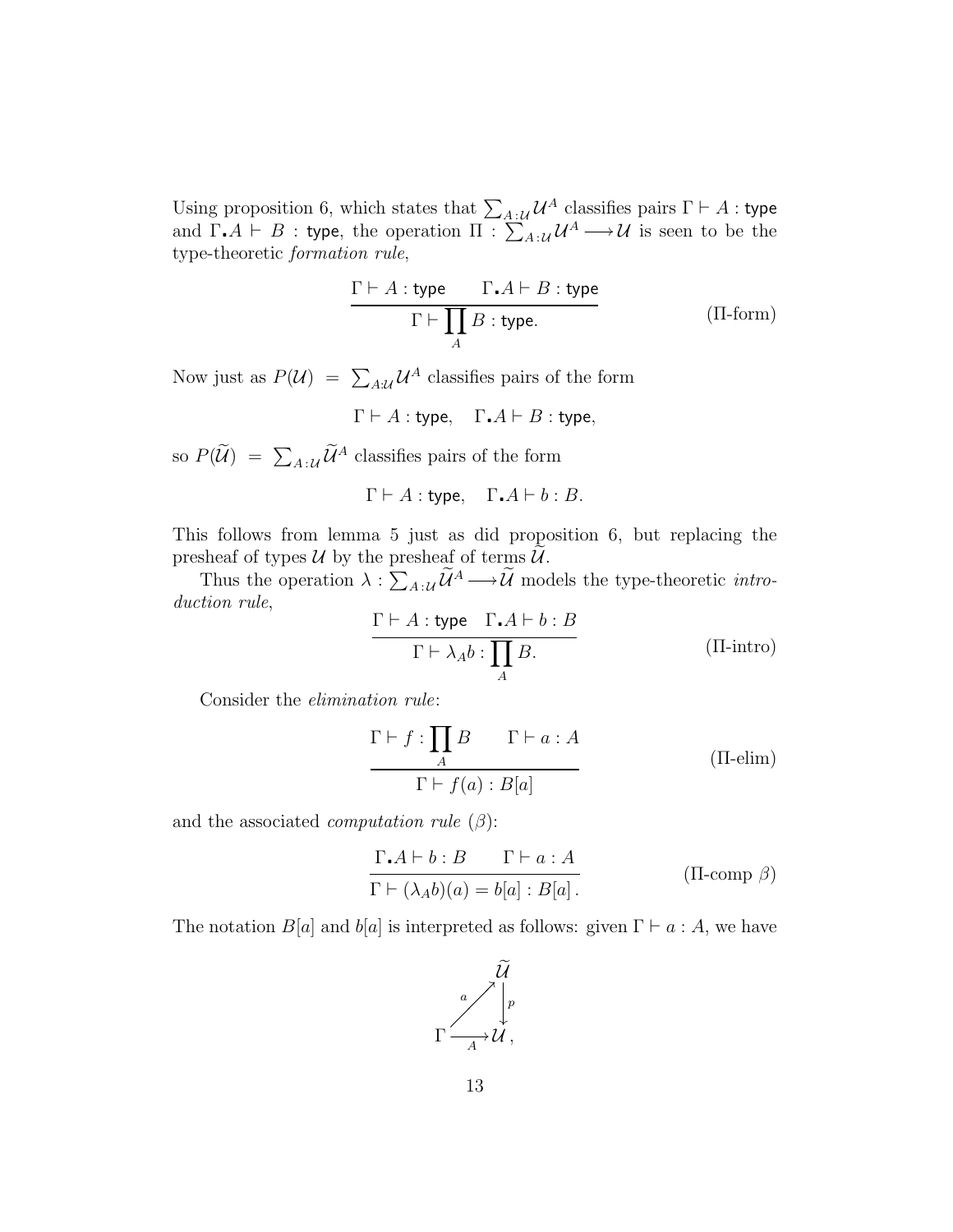and so by taking a pullback, we get a substitution  $(1, a) : \Gamma \longrightarrow \Gamma$ . A into the context extension  $\Gamma$ . A:



Now Γ. $A \vdash B$ : type and Γ. $A \vdash b : B$  are of the form



so we can set

$$
B[a] = B \circ (1, a)
$$
  

$$
b[a] = b \circ (1, a),
$$

as indicated in



to get the terms

$$
\Gamma \vdash B[a] : \text{type}
$$

$$
\Gamma \vdash b[a] : B[a].
$$

Now suppose that (14) is a pullback. We require a term  $\Gamma \vdash f(a) : B[a],$ assuming we have the premises  $\Gamma \vdash f : \prod_{A} B$  and  $\Gamma \vdash a : A$ . The first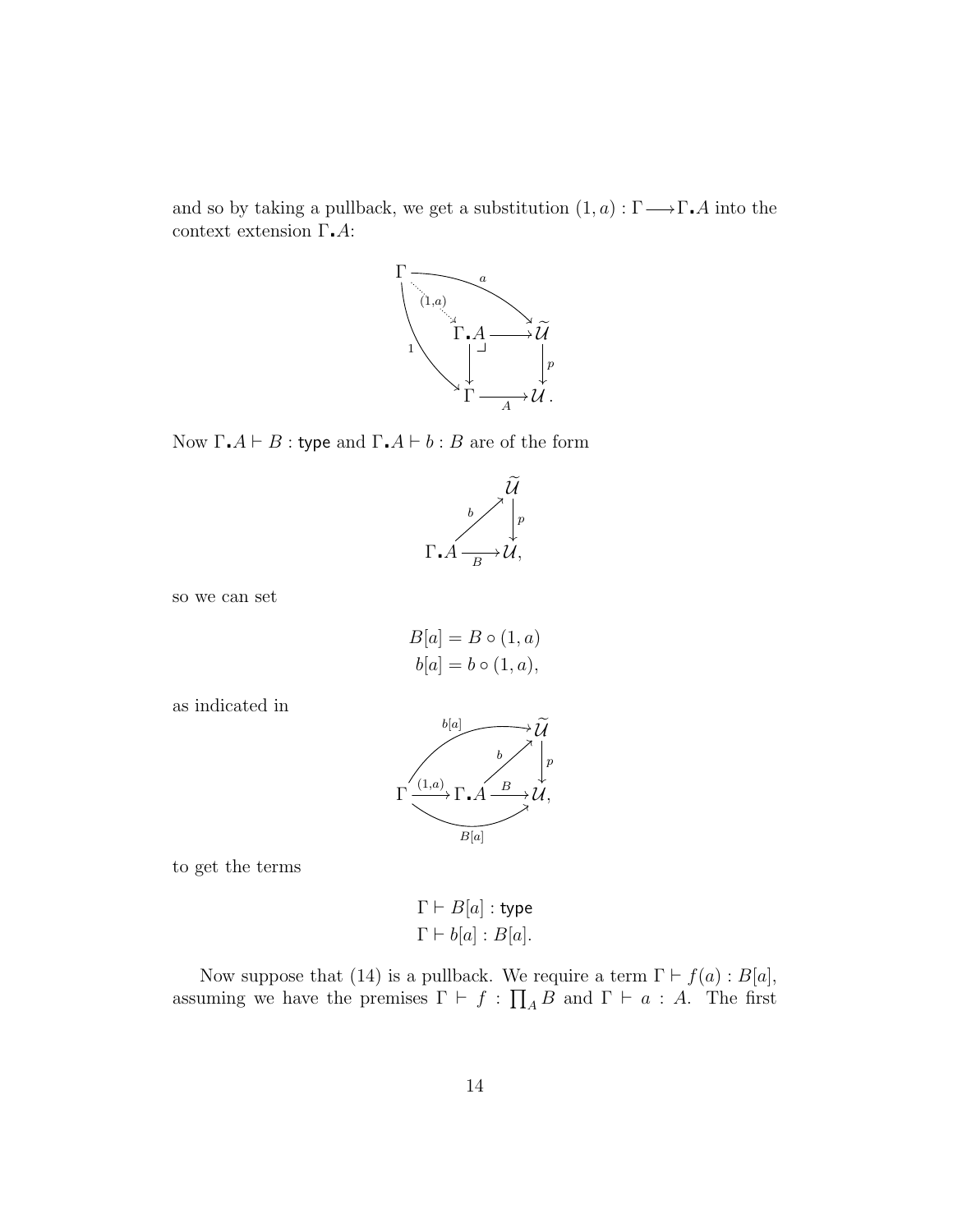premise means there are maps  $(A, B)$  and f as indicated in



Since the square is a pullback, there is a map  $(A, \tilde{f})$  as indicated, and by the classifying property of  $\sum_{A:\mathcal{U}} \widetilde{\mathcal{U}}^A$ , it corresponds uniquely to a term  $\Gamma$ . A  $\vdash$  $\tilde{f}$ : B,



Now set:

$$
f(a) = \tilde{f}[a] = \tilde{f} \circ (1, a),
$$

so that indeed  $\Gamma \vdash f(a) : B[a]$ , as required.

For the computation rule  $(\beta)$ , suppose  $\Gamma \cdot A \vdash b : B$ . Then  $\Gamma \vdash \lambda_A b : \prod_A B$ and diagram (15) becomes



for some  $\Gamma \cdot A \vdash \widetilde{\lambda_A b} : B,$ 

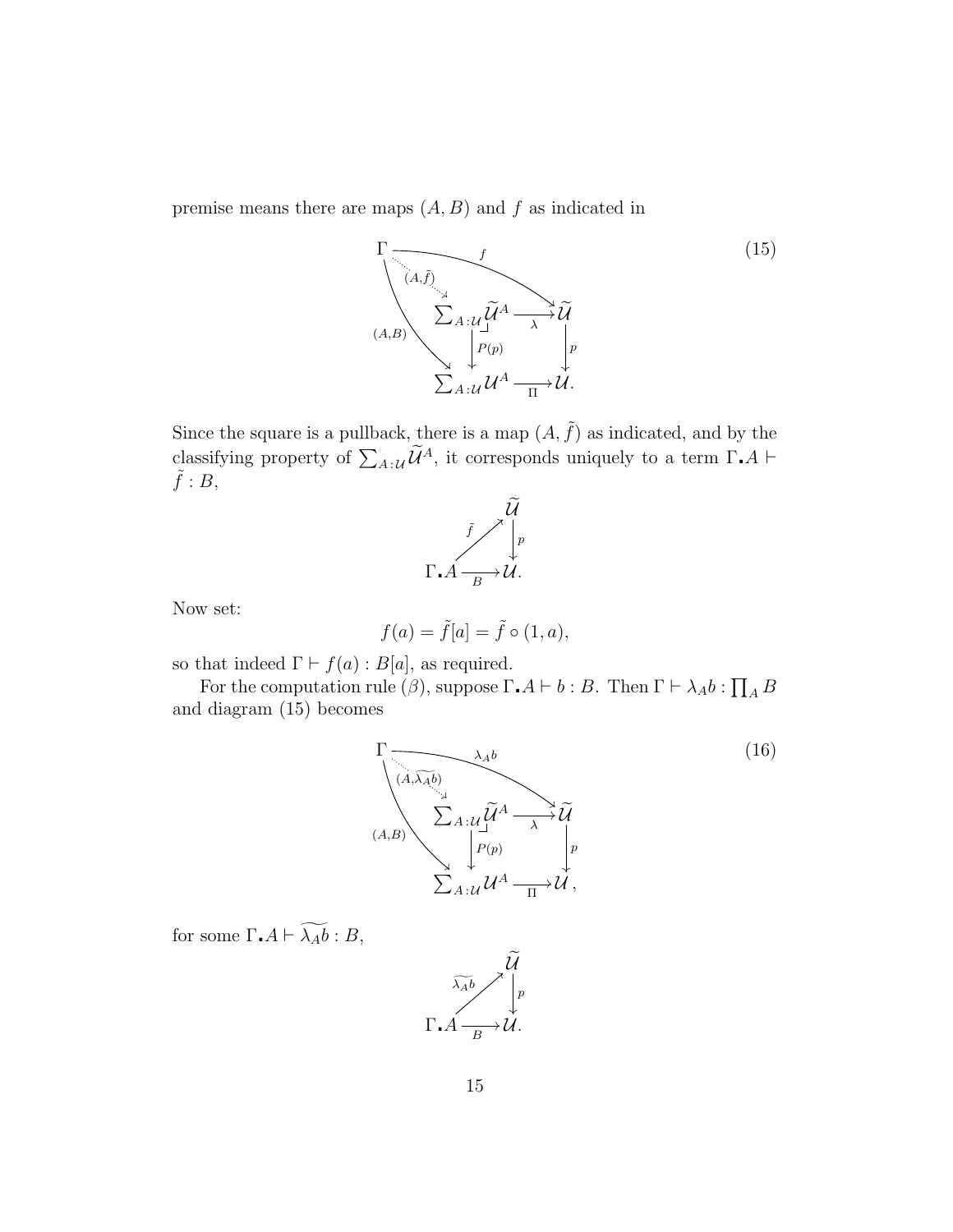But clearly  $\Gamma \cdot A \vdash b : B$  also satisfies the condition  $\lambda \circ (A, b) = \lambda_A b$ , so by the universal property of the pullback, we have

$$
\Gamma \cdot A \vdash \widetilde{\lambda_A b} = b : B \, .
$$

But then

$$
\Gamma \vdash (\lambda_A b)(a) = (\widetilde{\lambda_A b})[a] = b[a] : B[a],
$$

as required.

An additional computation rule is required for extensional Π-types, and it is also satified, namely the so-called  $\eta$ -rule. This rule is written with variables in the form  $\lambda x : A.f(x) = f : \prod_A B$ . In the variable-free style of categories with families, this takes the form  $(cf. [7], 2.2)$ :

$$
\Gamma \vdash f : \prod_{A} B
$$
  

$$
\Gamma \vdash \lambda_A(f p_A(q_A)) = f : \prod_{A} B,
$$
 (II-comp  $\eta$ )

where, recall from (2), that for any  $\Gamma \vdash A$  : type the terms  $p_A$  and  $q_A$  are defined by



We have:

$$
(fp_A)(q_A) = \widetilde{(fp_A)}[q_A] = \widetilde{(fp_A)}(1, q_A) = \widetilde{f}p_A(1, q_A) = \widetilde{f}.
$$

Therefore

$$
\lambda_A(f p_A(q_A)) = \lambda \circ (A, f p_A(q_A)) = \lambda \circ (A, \widetilde{f}) = f.
$$

The straightforward verification of the converse implication is omitted.  $\Box$ 

Examining the proof (along with some further reasoning), we see that a more precise formulation of Proposition 8 is possible:

Corollary 9. The type-theoretic formation and introduction rules for dependent products are modelled by maps of the form

$$
\lambda: P(\widetilde{\mathcal{U}}) \longrightarrow \widetilde{\mathcal{U}} \tag{17}
$$

$$
\Pi: P(\mathcal{U}) \longrightarrow \mathcal{U}
$$
\n<sup>(18)</sup>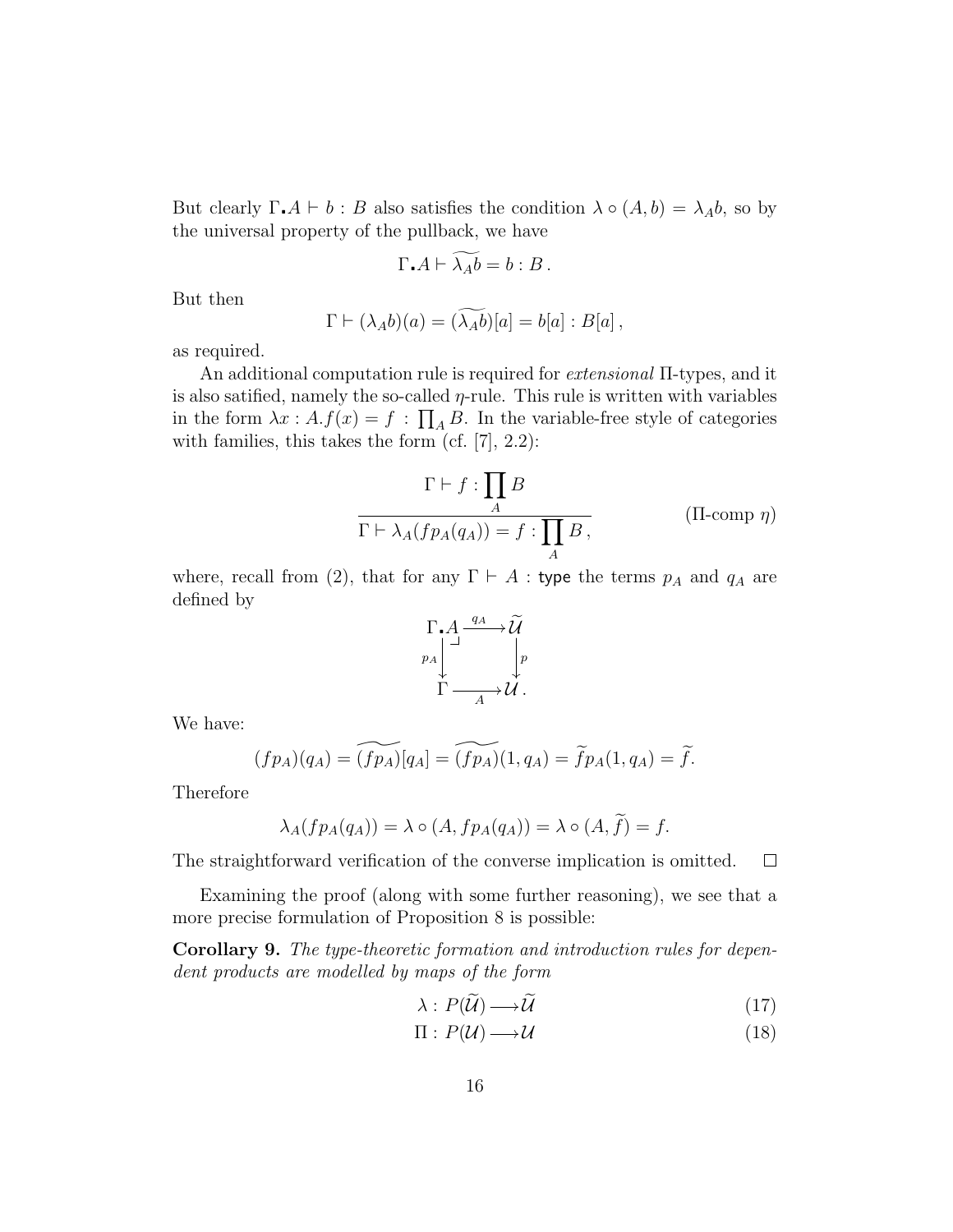making the following square commute.

$$
P(\widetilde{\mathcal{U}}) \xrightarrow{\lambda} \widetilde{\mathcal{U}}
$$
  
\n
$$
P(p) \downarrow \qquad \qquad p
$$
  
\n
$$
P(\mathcal{U}) \xrightarrow{\lambda} \widetilde{\mathcal{U}}
$$
  
\n(19)

The square is a weak pullback, with a distinguished section of the canonical map  $P(\mathcal{U}) \longrightarrow P(\mathcal{U}) \times_{\mathcal{U}} \mathcal{U}$ , if and only if the elimination and  $\beta$  computation rules hold, and a pullback if and only if in addition the η computation rule holds.

A similar strengthening is also possible for the following treatment of the type constructors  $\Sigma$  and Id.

**Remark 10.** The type and term constructors  $\Pi$ ,  $\lambda$ , and  $-\lambda$  occurring in the formation, introduction, and elimination rules are also required to respect substitutions  $\sigma : \Delta \longrightarrow \Gamma$ . Specifically, consider e.g. the II-formation rule:

$$
\frac{\Gamma \vdash A : \text{type} \qquad \Gamma \cdot A \vdash B : \text{type}}{\Gamma \vdash \prod_{A} B : \text{type.}} \tag{20}
$$

Applying  $\sigma : \Delta \longrightarrow \Gamma$  to the premises gives a new instance of the rule

$$
\frac{\Delta \vdash A\sigma : \text{type} \qquad \Delta\centerdot A\sigma \vdash B\sigma : \text{type}}{\Delta \vdash \prod_{A\sigma} B\sigma : \text{type.}}
$$

On the other hand, one can instead apply  $\sigma : \Delta \longrightarrow \Gamma$  to the conclusion of (20) to obtain

$$
\Delta \vdash (\prod_{A} B) \sigma : \text{type}.
$$

It is part of the definition of "modelling the product rules in a category with families" that these two things should be the same,

$$
\Delta \vdash (\prod_A B)\sigma = \prod_{A\sigma} B\sigma : \text{type}
$$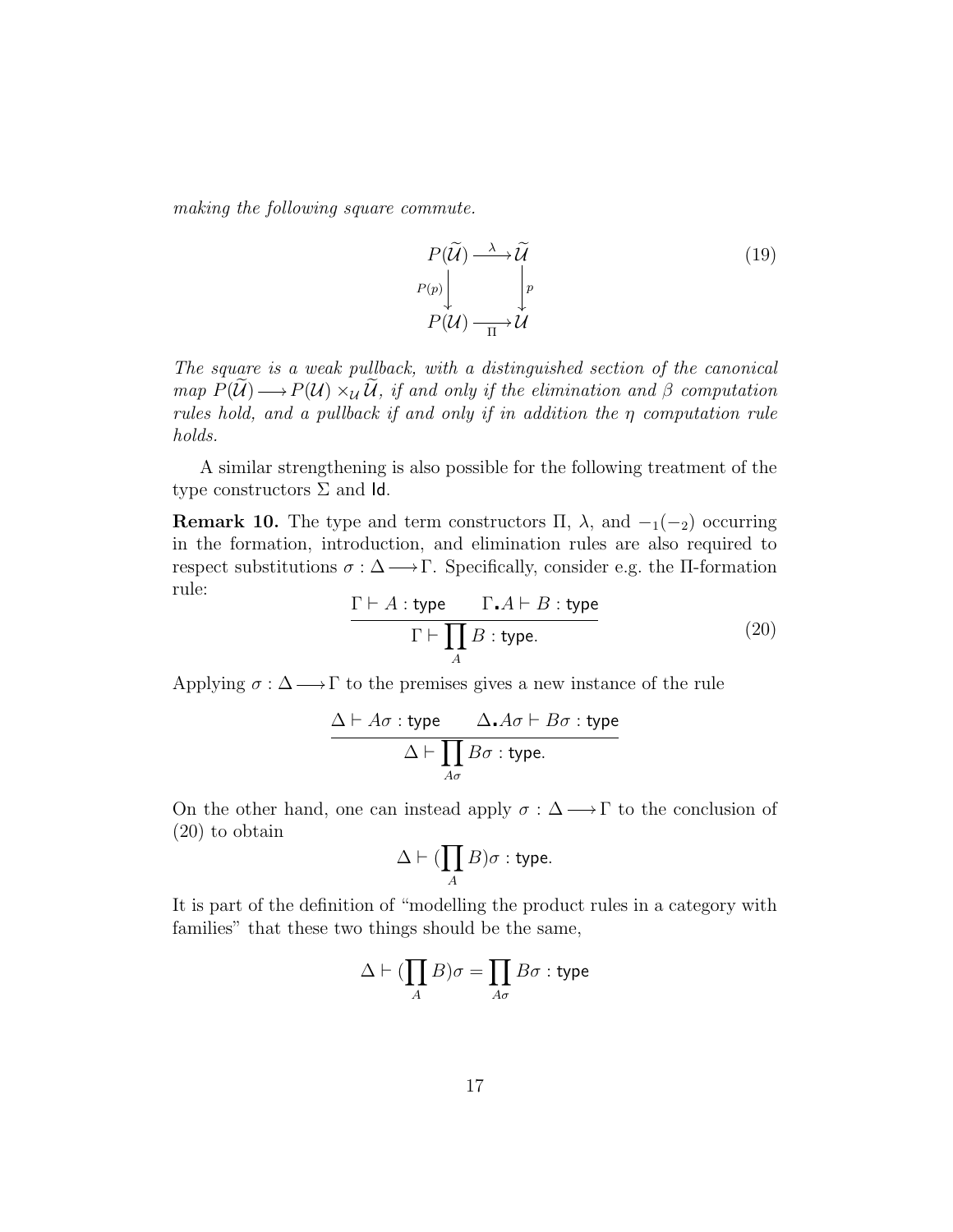as elements of  $\mathcal{U}(\Delta)$ . But indeed, we have

$$
(\prod_{A} B)\sigma = (\Pi \circ (A, B)) \circ \sigma
$$

$$
= \Pi \circ ((A, B) \circ \sigma)
$$

$$
= \Pi \circ (A\sigma, B\sigma)
$$

$$
= \prod_{A\sigma} B\sigma
$$

as indicated in the following diagram

$$
\begin{array}{ccc}\n\Delta & \sigma & \Gamma \\
\hline\n\langle A,\beta\sigma\rangle & & \n\end{array}
$$
\n
$$
\begin{array}{ccc}\n\Delta & \sigma & \Gamma \\
\hline\n\langle A,\beta\rangle & & \n\end{array}
$$
\n
$$
\begin{array}{ccc}\n\Delta & \sigma & \Gamma \\
\hline\n\Gamma & \Delta & \Gamma \\
\hline\n\Gamma & \Delta & \n\end{array}
$$
\n
$$
\begin{array}{ccc}\n\Delta & \sigma & \n\end{array}
$$
\n
$$
\begin{array}{ccc}\n\Delta & \sigma & \n\end{array}
$$
\n
$$
\begin{array}{ccc}\n\Delta & \sigma & \n\end{array}
$$

where the equation

$$
(A,B)\circ\sigma\ =\ (A\sigma,B\sigma)
$$

follows easily from proposition 6. The other two required equations,

$$
(\lambda_A b)\sigma = \lambda_{A\sigma}(b\sigma)
$$

$$
(f(a))\sigma = (f\sigma)(a\sigma)
$$

follow similarly.

Remark 11. Our specification differs from that in [18] only in the specification of the objects on the left side of the square (19) via the polynomial functor  $P(X) = \sum_{A \in \mathcal{U}} X^A$ , rather than by applying the  $\Pi$  constructor in presheaves to the generic case, as in the "logical framework" approach.

#### 2.2 Sums

For the sum constructor  $\Sigma$  we shall replace the family

$$
\sum_{A\,:\,\mathcal{U}}\widetilde{\mathcal{U}}^A\longrightarrow\sum_{A\,:\,\mathcal{U}}\mathcal{U}^A
$$

in diagram (14) by a different one, corresponding to the different premises of the  $\Sigma\text{-}introduction rule,$ 

$$
\frac{\Gamma \vdash A : \text{type} \qquad \Gamma \cdot A \vdash B : \text{type} \qquad \Gamma \vdash a : A \qquad \Gamma \vdash b : B[a]}{\Gamma \vdash \langle a, b \rangle : \sum_{A} B.} \qquad (\Sigma \text{-intro})
$$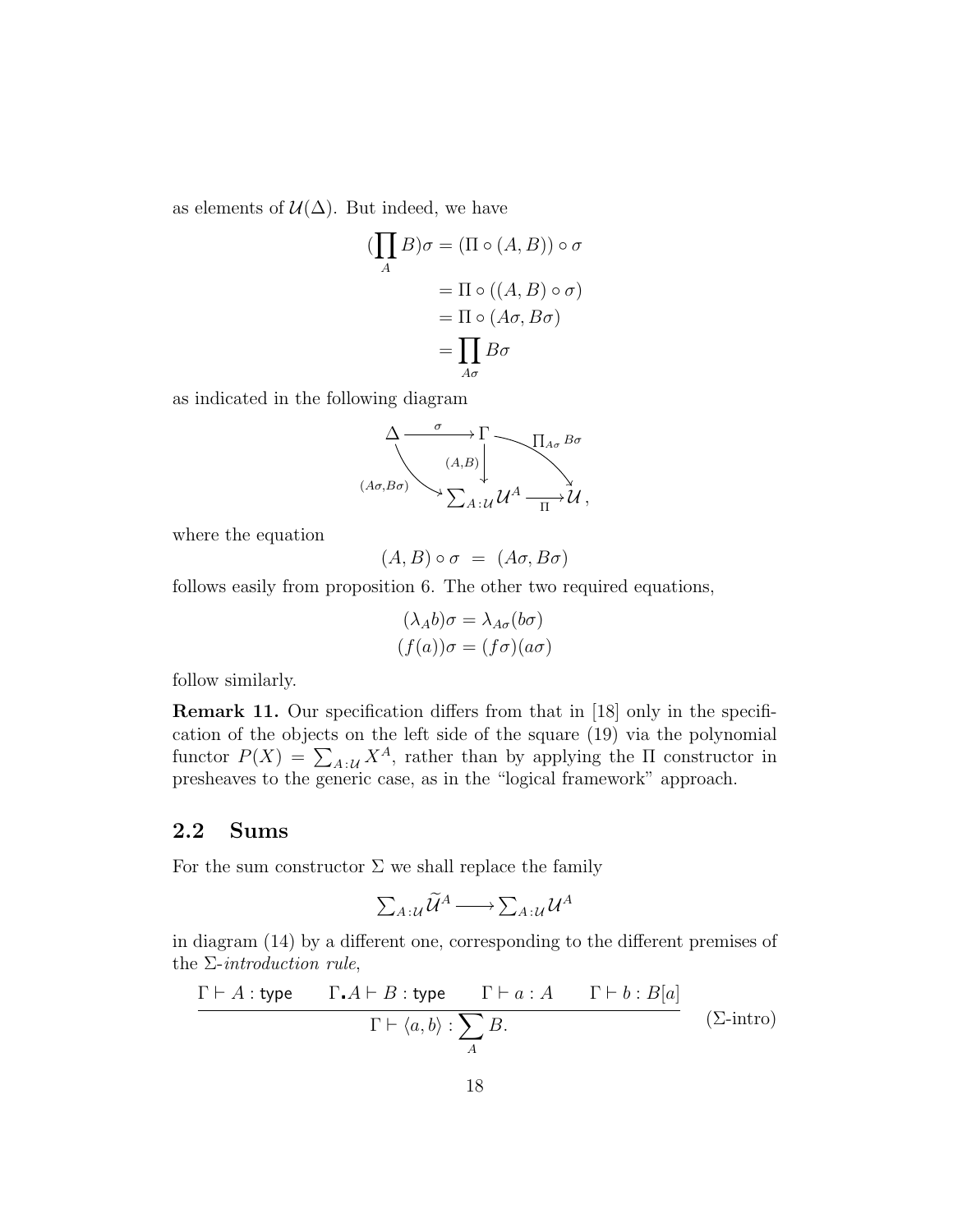The base object  $\sum_{A|\mathcal{U}} \mathcal{U}^A$  remains the same, corresponding to the fact that the  $\Sigma$ -formation rule has the same form as the one for  $\Pi$ , namely,

$$
\frac{\Gamma \vdash A : \text{type} \qquad \Gamma \cdot A \vdash B : \text{type}}{\Gamma \vdash \sum_{A} B : \text{type.}} \tag{2-form}
$$

But the object over  $\sum_{A|\mathcal{U}} \mathcal{U}^A$  must now classify data of the form

$$
(\Gamma \vdash A : \text{type}, \ \Gamma \cdot A \vdash B : \text{type}, \ \Gamma \vdash a : A, \ \Gamma \vdash b : B[a]). \tag{21}
$$

This is accomplished with the following object (again constructed using the internal language in presheaves):

$$
\sum_{(A:U) \ (B:U^A) \ (a:A)} E(a) .
$$

We have a projection  $\pi$  associated to the first two sums,

$$
\sum_{(A:\mathcal{U})}\sum_{(B:\mathcal{U}^A)}\sum_{(a:A)}B(a) \xrightarrow{\cong} \sum_{(A,B):\sum_{A:\mathcal{U}}\mathcal{U}^A)}\sum_{(a:A)}B(a)
$$
\n
$$
\longrightarrow \sum_{A:\mathcal{U}}\mathcal{U}^A,
$$

and factorizations of maps of the form  $(A, B) : \Gamma \longrightarrow \sum_{A \in \mathcal{U}} \mathcal{U}^A$  through  $\pi$ ,

$$
\sum_{(A:\mathcal{U})} \sum_{\gamma} (B:\mathcal{U}^A) \sum_{(a:A)} B(a)
$$
\n
$$
\Gamma \xrightarrow[(A,B)]{\qquad \qquad } \sum_{A:\mathcal{U}} \mathcal{U}^A
$$

are then in natural, bijective correspondence with data of the form (21), as can be proved similarly to proposition 6.

**Proposition 12.** Given a natural model  $p : \widetilde{\mathcal{U}} \longrightarrow \mathcal{U}$ , the type theoretic rules for (extensional) dependent sum are modelled by maps

pair: 
$$
\sum_{(A:U)} \sum_{(B:U^A)} \sum_{(a:A)} B(a) \longrightarrow \widetilde{U}
$$
 (22)

$$
\Sigma: \sum_{A:\mathcal{U}} \mathcal{U}^A \longrightarrow \mathcal{U}
$$
\n(23)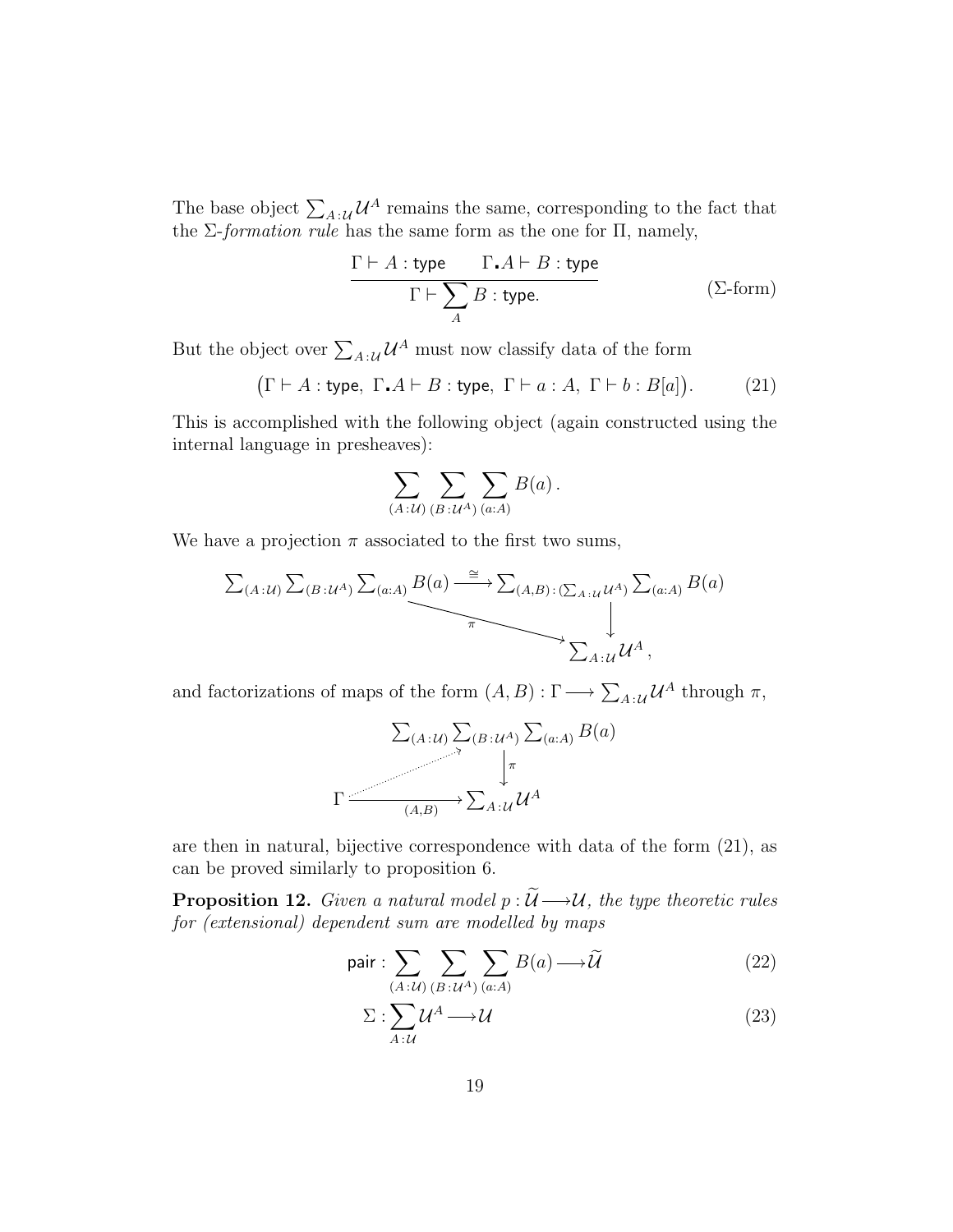making the following diagram a pullback.

$$
\sum_{(A:\mathcal{U})} \sum_{(B:\mathcal{U}^A)} \sum_{(a:A)} B(a) \xrightarrow{\text{pair}} \widetilde{\mathcal{U}} \\
\downarrow^{\pi} \\
\sum_{A:\mathcal{U}} \mathcal{U}^A \xrightarrow{\sum_{\Sigma} \mathcal{U}} \mathcal{U}
$$
\n
$$
(24)
$$

*Proof.* The operations (22) and (23) clearly give the  $\Sigma$ -introduction and formation rules, respectively. We shall prove the extensional elimination rule, which has the two parts

$$
\frac{\Gamma \vdash c : \sum_{A} B}{\Gamma \vdash \pi_1(c) : A} \qquad \qquad \frac{\Gamma \vdash c : \sum_{A} B}{\Gamma \vdash \pi_2(c) : B[\pi_1(c)]} \qquad (\Sigma\text{-elim})
$$

with associated  $\Sigma$ -*computation rules*:

$$
\pi_1(\langle a, b \rangle) = a \qquad (\Sigma\text{-comp})
$$
  
\n
$$
\pi_2(\langle a, b \rangle) = b \qquad (\pi_1(c), \pi_2(c)) = c.
$$

To show this, assume that  $(24)$  is a pullback, let  $\Gamma$  be any object, and suppose that we have  $(A, B) : \Gamma \longrightarrow (\sum_{A \cdot \mathcal{U}} \mathcal{U}^A)$  and  $c : \Gamma \longrightarrow \mathcal{U}$  such that  $\Sigma \circ a =$  $p \circ c : \Gamma \longrightarrow \mathcal{U}$ , which means exactly that  $\Gamma \vdash c : \sum_{A} B$ . There is then a unique map

$$
\tilde{c} : \Gamma \longrightarrow \sum_{(A:\mathcal{U})} \sum_{(B:\mathcal{U}^A)} \sum_{(a:A)} B(a)
$$

with  $\pi \circ \tilde{c} = (A, B)$  and pair  $\circ \tilde{c} = c$ . Since  $\tilde{c}$  is known to be uniquely of the form (21), we can write it as

$$
\tilde{c} = (A, B, \pi_1(c), \pi_2(c))
$$

with  $\pi_1(c)$ : A and  $\pi_2(c)$ :  $B[\pi_1(c)]$ . We then write

$$
\mathsf{pair}(A, B, \pi_1(c), \pi_2(c)) = \langle \pi_1(c), \pi_2(c) \rangle
$$

accordingly. Thus indeed  $c = \langle \pi_1(c), \pi_2(c) \rangle$ , as required. To prove the other two  $\Sigma$ -computation equations, it suffices by the uniqueness of elements classified to show that, for any  $a : A$  and  $b : B[a]$ , we have

$$
(A, B, a, b) = (A, B, \pi_1(\langle a, b \rangle), \pi_2(\langle a, b \rangle)).
$$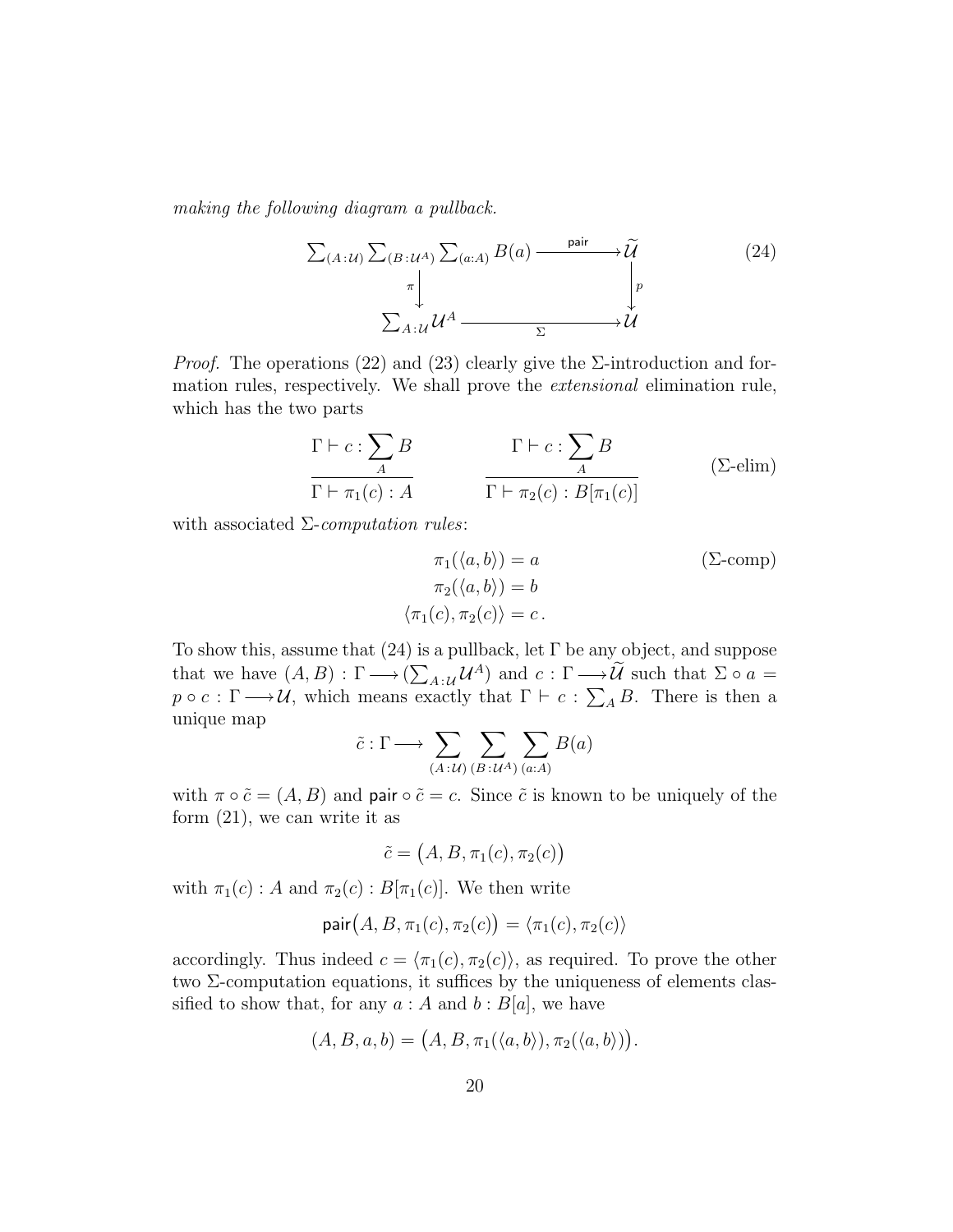But this is now clear, since

pair
$$
(A, B, a, b) = \langle a, b \rangle
$$
  
=  $\langle \pi_1(\langle a, b \rangle), \pi_2(\langle a, b \rangle) \rangle$   
= pair $(A, B, \pi_1(\langle a, b \rangle), \pi_2(\langle a, b \rangle)).$ 

Again, the converse is just as direct.

As in the case of products, the operations  $\Sigma$ ,  $\pi_1$ ,  $\pi_2$ , and pair can easily be shown to respect substitution  $\sigma : \Delta \longrightarrow \Gamma$ .

Remark 13. The map

$$
\sum_{(A:\mathcal{U})} \sum_{(B:\mathcal{U}^A)} \sum_{(a:A)} B(a)
$$
\n
$$
\sum_{A:\mathcal{U}} \mathcal{U}^A
$$
\n(25)

from (24) can also be understood in terms of polynomial functors. As in (3), let

$$
P_p(X) = \sum_{A \,:\, U} X^A
$$

be the polynomial functor  $P_p : \widehat{\mathbb{C}} \longrightarrow \widehat{\mathbb{C}}$  determined by the map  $p : \widetilde{\mathcal{U}} \longrightarrow \mathcal{U}$ . The map  $\pi$  above also determines a polynomial functor  $P_{\pi} : \tilde{\mathbb{C}} \longrightarrow \tilde{\mathbb{C}}$ , again via (3). These are related by

$$
P_{\pi} = P_p \circ P_p \ .
$$

Thus in particular the composite  $P_p^2 = P_p \circ P_p : \widehat{\mathbb{C}} \longrightarrow \widehat{\mathbb{C}}$  is also polynomial, and  $\pi$  is the map representing it. Moreover, recall from [12] that pullback diagrams of maps

$$
\begin{array}{ccc}\n & B \longrightarrow D \\
f & \downarrow \\
 & A \longrightarrow C\n\end{array}
$$

in  $\widehat{\mathbb{C}}$  correspond to morphisms of the polynomial functors on  $\widehat{\mathbb{C}}$  that they determine,  $P_f \Rightarrow P_g$  (cartesian natural transformations). Thus the pullback condition (24) says that there is a map of polynomial functors  $P_p \circ P_p \Rightarrow P_p$ .

 $\Box$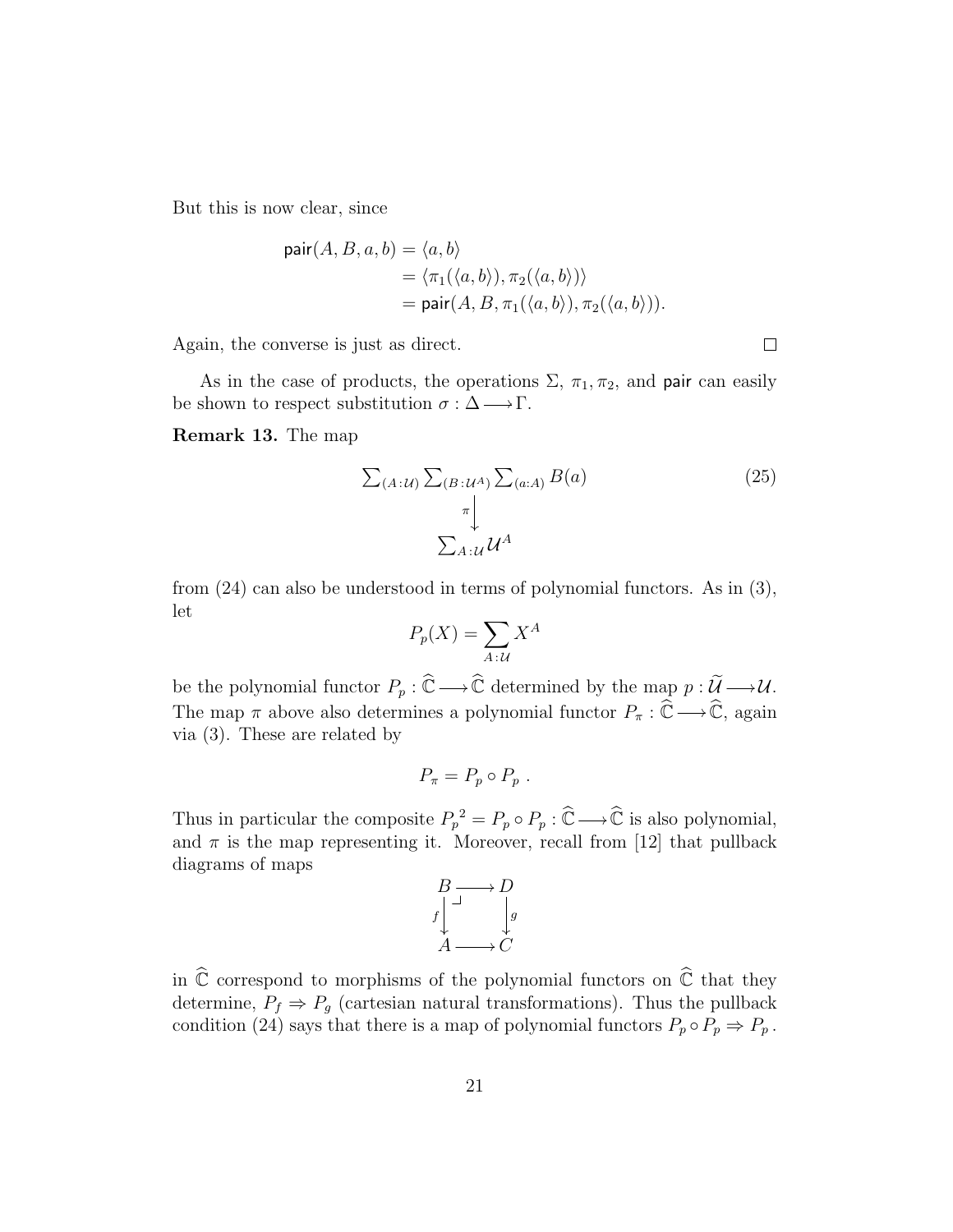It is easy to see that there is also a map  $1_{\mathbb{C}} \Rightarrow P_p$ , determined by the terminal object of C, with its unique term,



The further investigation of this structure is left to future work (cf.  $[16]$ , section 2, for a related development).

Remark 14. We mention only in passing the full internal subcategory U in  $\widehat{\mathbb{C}}$  determined by  $p : \widetilde{\mathcal{U}} \longrightarrow \mathcal{U}$ , which may be called the *category of types*. This presheaf of categories has  $\mathbb{U}_0 = \mathcal{U}$  as its object of objects, and as object of arrows  $\mathbb{U}_1$  the exponential

$$
B^A
$$
  
 
$$
\downarrow
$$
  
 
$$
u \times u
$$

in  $\widehat{\mathbb{C}}/(\mathcal{U}\times\mathcal{U})$ , where we have written  $A = p_1^*(\widetilde{\mathcal{U}})$  and  $B = p_2^*(\widetilde{\mathcal{U}})$  for the results of pulling  $p : \widetilde{\mathcal{U}} \longrightarrow \mathcal{U}$  back along the two projections  $p_1, p_2 : \mathcal{U} \times \mathcal{U} \longrightarrow \mathcal{U}$ . This internal category can be seen to be cartesian closed, in virtue of the rules just given for 1,  $\Sigma$ , and  $\Pi$ . Indeed, the category of all types  $\Gamma \vdash A$ : type in a given context  $\Gamma$  is always cartesian closed, and substitution  $\Delta \longrightarrow \Gamma$  preserves the cartesian closed structure.

#### 2.3 Extensional identity

The formation and introduction rues for identity types are as follows.

$$
\frac{\Gamma \vdash A : \text{type} \quad \Gamma \vdash a : A \quad \Gamma \vdash b : A}{\Gamma \vdash \text{Id}_A(a, b) : \text{type}} \qquad (\text{Id-form})
$$

$$
\frac{\Gamma \vdash a : A}{\Gamma \vdash \mathsf{i}(a) : \mathsf{Id}_A(a, a)} \qquad (\mathsf{Id}\text{-}\mathrm{intro})
$$

To interpret these, we use the "diagonal" map  $\delta : \widetilde{U} \longrightarrow \widetilde{U} \times_{\mathcal{U}} \widetilde{U}$  of a natural model  $p : \widetilde{\mathcal{U}} \longrightarrow \mathcal{U}$ , formed by first taking the pullback of p against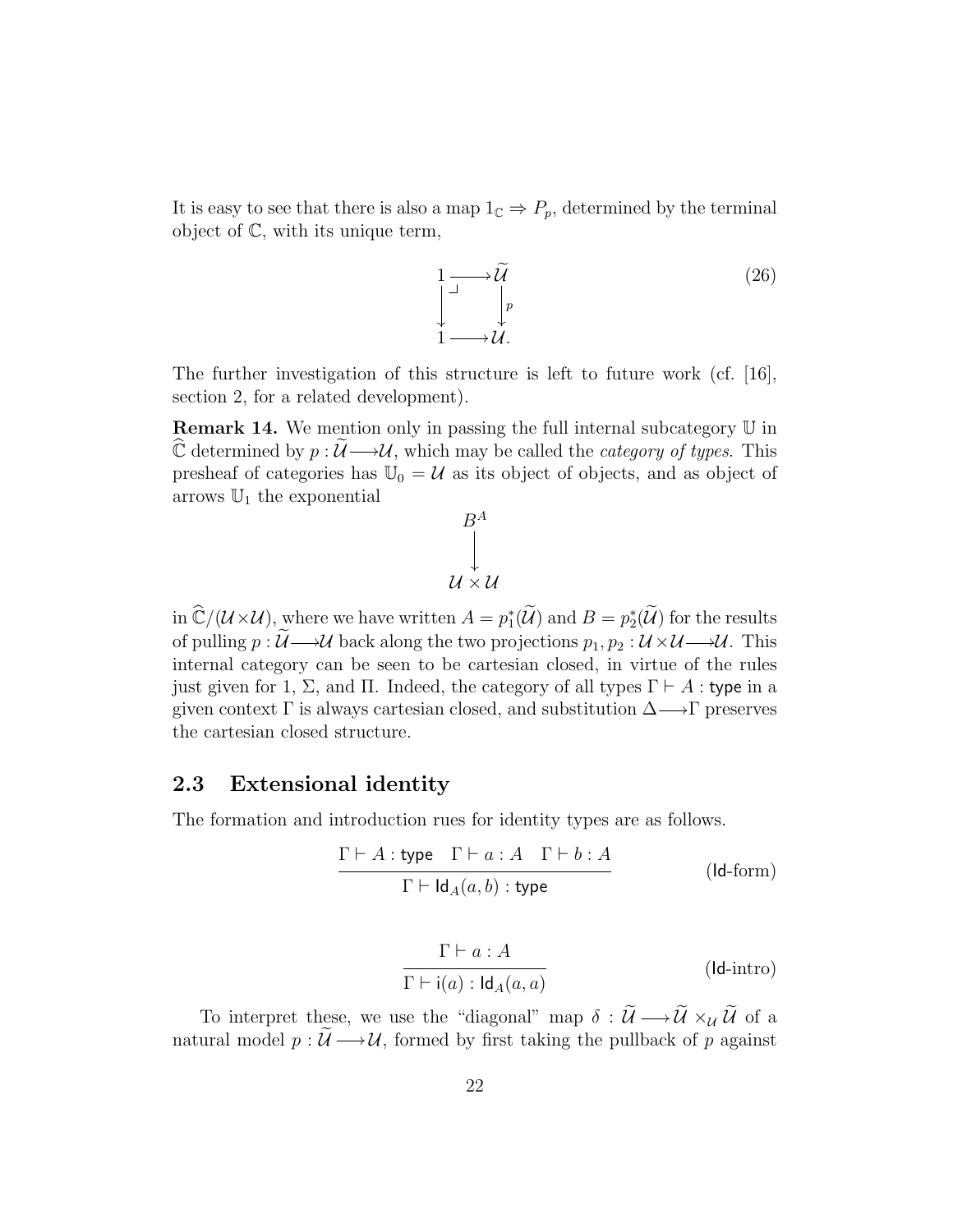itself, and then factoring the identity morphism  $1 : \widetilde{\mathcal{U}} \longrightarrow \widetilde{\mathcal{U}}$  as indicated in the following diagram.



**Proposition 15.** For a natural model  $p : \widetilde{\mathcal{U}} \longrightarrow \mathcal{U}$ , the type theoretic rules for extensional identity types are modelled by maps

$$
i: \widetilde{\mathcal{U}} \longrightarrow \widetilde{\mathcal{U}} \tag{27}
$$

$$
Id: \mathcal{U} \times_{\mathcal{U}} \mathcal{U} \longrightarrow \mathcal{U}
$$
 (28)

making the following diagram a pullback.

$$
\widetilde{\mathcal{U}} \xrightarrow{\qquad i \qquad \qquad i \qquad \qquad i \qquad \qquad (29)
$$
\n
$$
\widetilde{\mathcal{U}} \times_{\mathcal{U}} \widetilde{\mathcal{U}} \xrightarrow{\qquad \qquad \qquad i \qquad \qquad i \qquad \qquad (29)
$$

*Proof.* Since maps  $(A, a, b) : \Gamma \longrightarrow \widetilde{\mathcal{U}} \times_{\mathcal{U}} \widetilde{\mathcal{U}}$  correspond naturally to pairs of terms  $\Gamma \vdash a, b : A$  of the same type  $\Gamma \vdash A :$  type, we can set

$$
Id_A(a,b) = Id \circ (A,a,b).
$$

Then  $\mathsf{Id}:\widetilde{\mathcal{U}}\times_{\mathcal{U}}\widetilde{\mathcal{U}}\longrightarrow \mathcal{U}$  validates the  $\mathsf{Id}\text{-formation rule}.$ 

Moreover, given any element  $a : \Gamma \longrightarrow \widetilde{\mathcal{U}}$ , the commutativity of (29) means exactly that  $\Gamma \vdash i \circ a : \mathsf{Id}_A(a, a)$ . So setting

$$
i(a) = i \circ a
$$

also gives the introduction rule. The interpretation of the formation and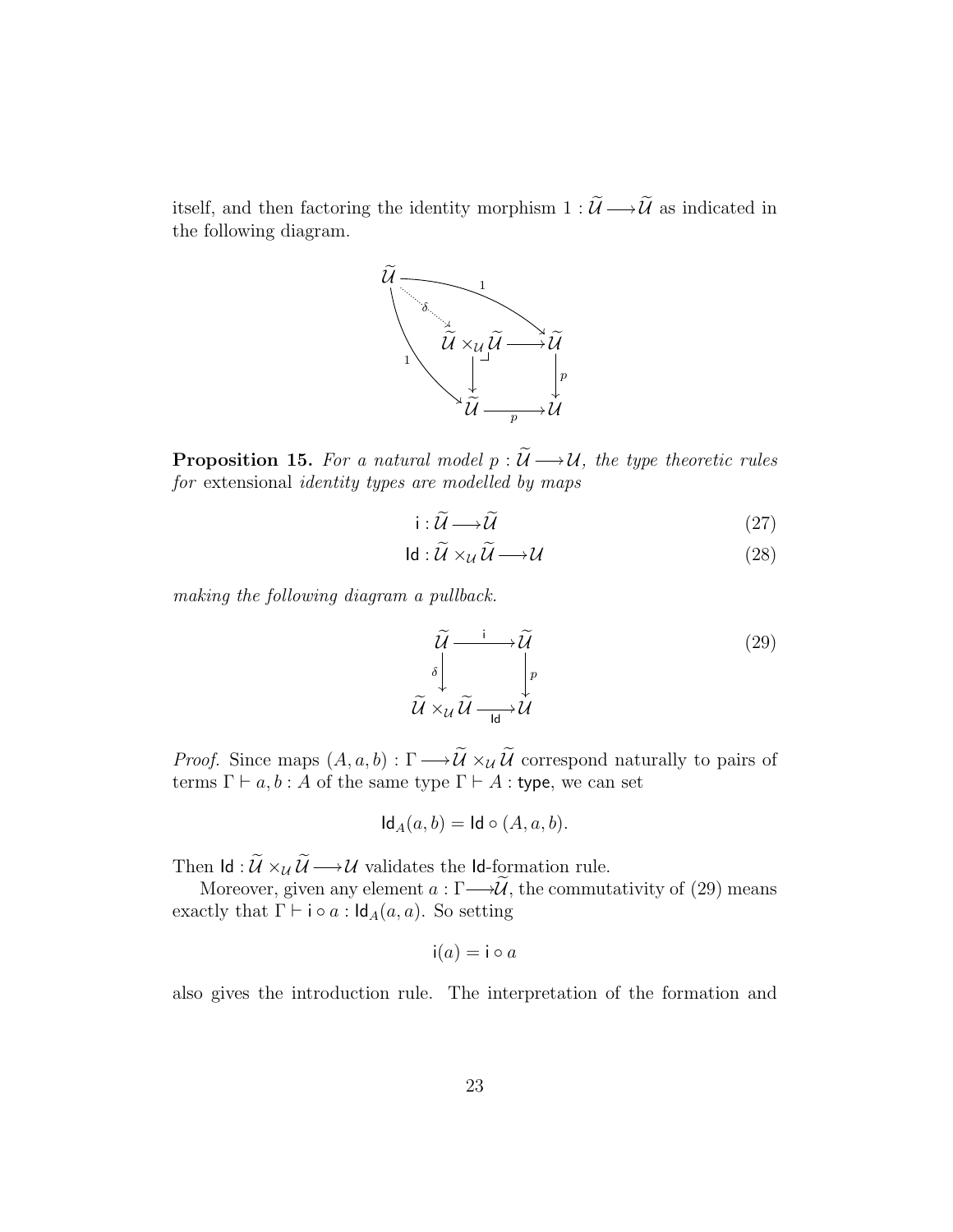introduction rules is then displayed by the following diagram.



Suppose (29) is a pullback. Then for any  $(A, a, b) : \Gamma \longrightarrow \widetilde{\mathcal{U}} \times_{\mathcal{U}} \widetilde{\mathcal{U}}$  and  $c : \Gamma \longrightarrow \widetilde{\mathcal{U}}$  such that  $\mathsf{Id}(A, a, b) = p \circ c$ , meaning that

$$
\Gamma \vdash c : \mathsf{Id}_A(a, b),
$$

there is a unique  $u : \Gamma \longrightarrow \widetilde{\mathcal{U}}$  with  $\delta \circ u = (A, a, b)$  and  $i \circ u = c$ . But this means that

$$
\Gamma \vdash a = b : A
$$
 and  $\Gamma \vdash c = i(a) : Id_A(a, a)$ .

Thus we have the standard rules for extensional Identity types:

$$
\frac{\Gamma \vdash c : \mathsf{Id}_{A}(a,b)}{\Gamma \vdash a = b : A} \qquad \qquad \frac{\Gamma \vdash c : \mathsf{Id}_{A}(a,b)}{\Gamma \vdash c = \mathsf{i}(a) : \mathsf{Id}_{A}(a,a)} \qquad \qquad (\text{ext-Id-elim})
$$

The converse is, again, equally direct.

 $\Box$ 

Summing up:

**Theorem 16.** A natural model of extensional Martin-Löf type theory with product, sum, and identity types is given by a small category  $\mathbb C$  equipped with a representable map of presheaves,

$$
p:\widetilde{\mathcal{U}}\longrightarrow \mathcal{U},
$$

together with maps,

Π, λ, Σ, pair, Id, i,

as in propositions 8, 12, and 15, such that the squares  $(19)$ ,  $(24)$ , and  $(29)$ are pullbacks.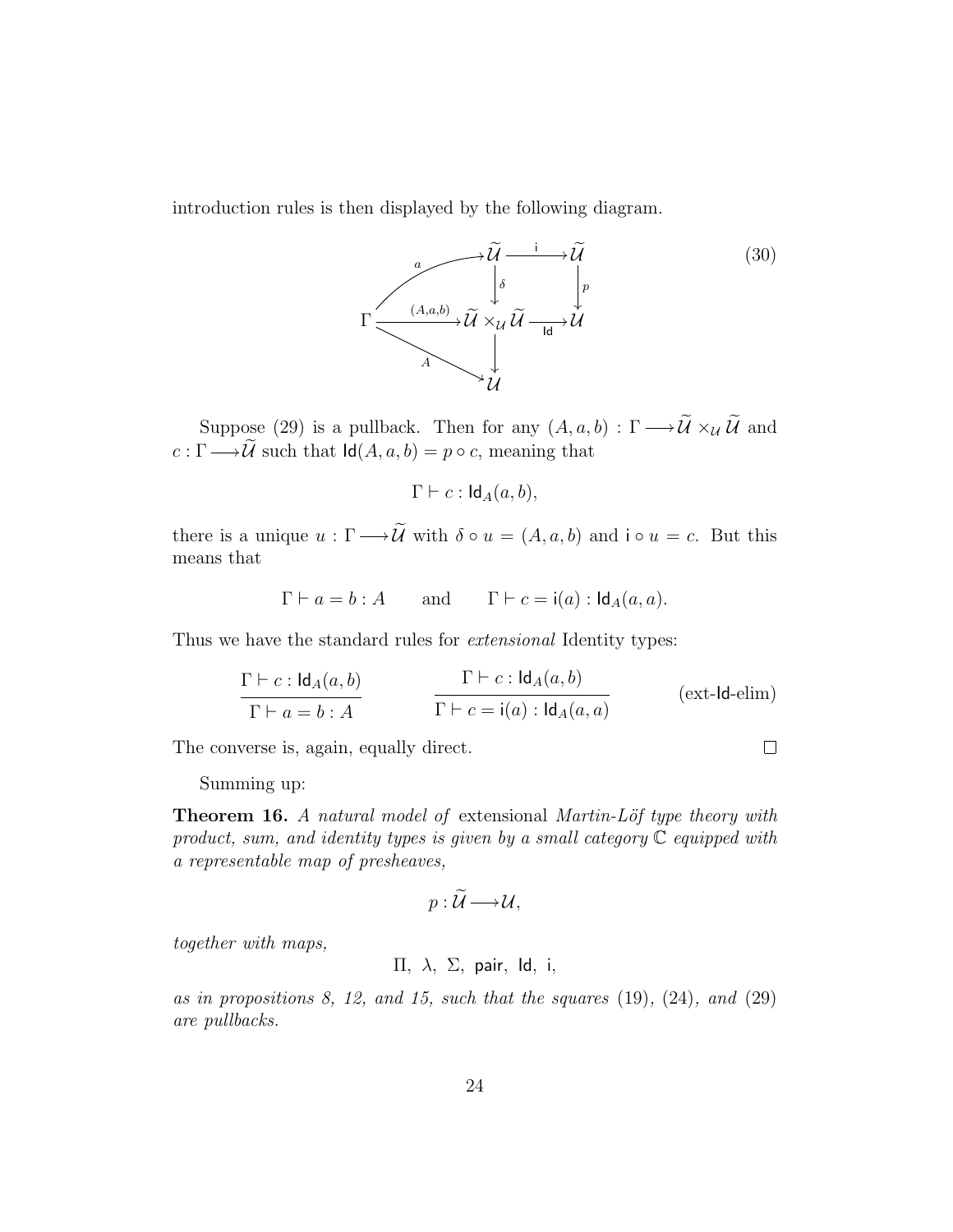#### 2.4 Intensional identity

Models of extensional type theory can be obtained easily from locally cartesian closed categories by various methods, including [13]. We are mainly interested here in models of the intensional theory. The formation and introduction rules remain the same as in the extensional case, but the elimination rule takes a somewhat more complex form inspired by inductive definitions. We shall confine attention here to the modifications required for modelling intensional identity types, but an analogous treatment is also possible for sum and product types, which we leave for future work.

As in  $(27)$  and  $(28)$ , we assume maps

$$
\mathsf{i}: \widetilde{\mathcal{U}} \longrightarrow \widetilde{\mathcal{U}}
$$
  

$$
\mathsf{Id}: \widetilde{\mathcal{U}} \times_{\mathcal{U}} \widetilde{\mathcal{U}} \longrightarrow \mathcal{U},
$$

but now we merely require the resulting square to commute:

$$
\widetilde{\mathcal{U}} \xrightarrow{\qquad i \qquad \qquad i \qquad \qquad \widetilde{\mathcal{U}}}
$$
\n
$$
\widetilde{\mathcal{U}} \times_{\mathcal{U}} \widetilde{\mathcal{U}} \xrightarrow[\text{Id}]{\qquad \qquad \qquad i \qquad \qquad \mathcal{U}}.
$$
\n
$$
(31)
$$

Once again we can set

$$
\mathsf{Id}_A(a,b) = \mathsf{Id} \circ (A,a,b)
$$

to validate the Id-formation rule:

$$
\frac{\Gamma \vdash A : \text{type} \quad \Gamma \vdash a : A \quad \Gamma \vdash b : A}{\Gamma \vdash \text{Id}_{A}(a, b) : \text{type}.}
$$
 (Id-form)

Also as before, given any element  $a : \Gamma \longrightarrow \widetilde{\mathcal{U}}$ , we have  $\Gamma \vdash \mathsf{i} \circ a : \mathsf{Id}_A(a, a)$ . So setting

$$
i(a) = i \circ a
$$

again gives the introduction rule:

$$
\frac{\Gamma \vdash a : A}{\Gamma \vdash \mathsf{i}(a) : \mathsf{Id}_A(a, a)}.
$$
 (Id-intro)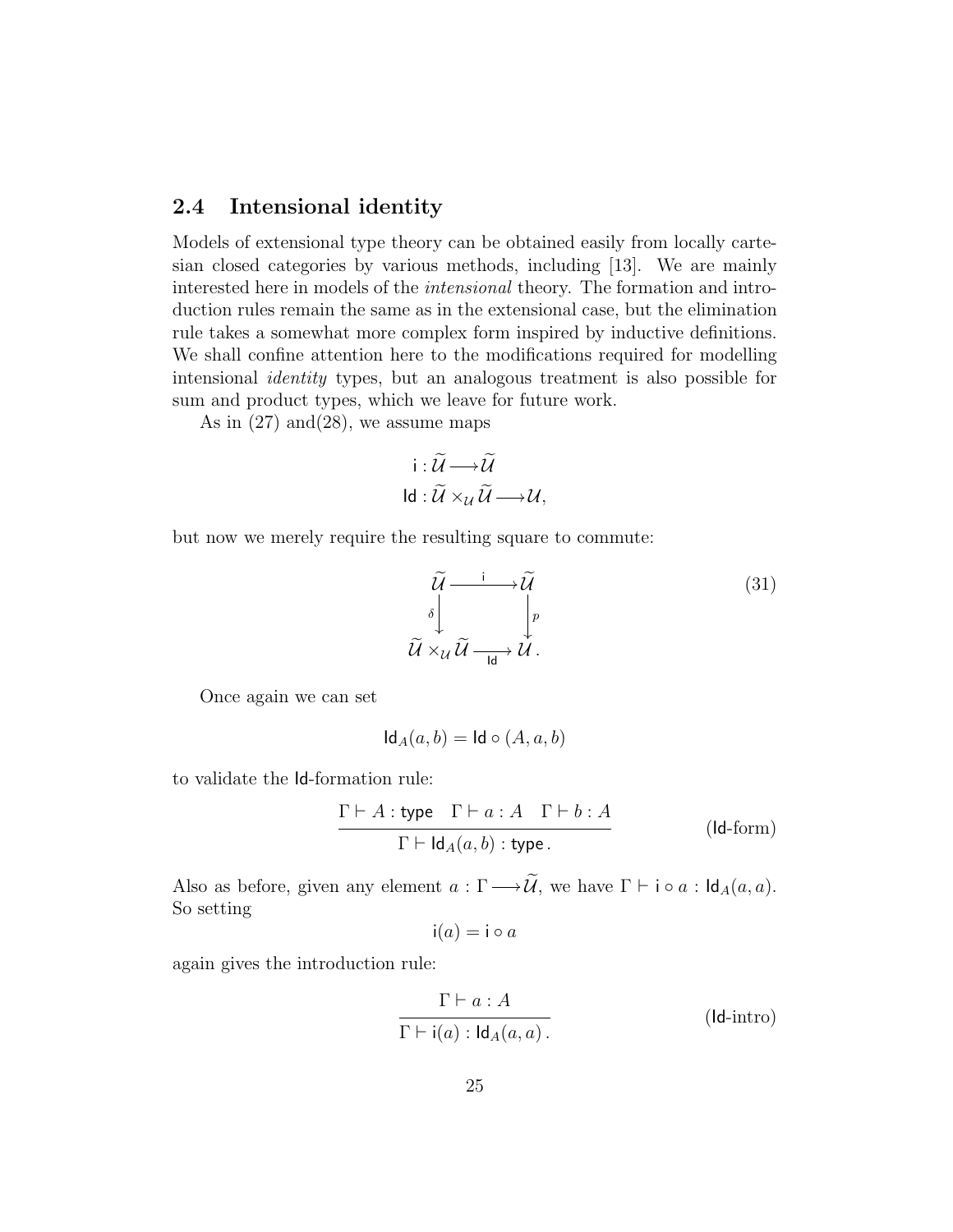Now take the pullback of p along Id. We obtain an object I over  $\widetilde{\mathcal{U}} \times_{\mathcal{U}} \widetilde{\mathcal{U}}$ , together with a factorization  $\rho = (\delta, i)$  of the diagonal  $\delta$ :



This structure serves as a "generic identity type". Indeed, consider the following diagram, in which the parallel vertical arrows are the evident projections, and the indicated squares are constructed as pullbacks.



The interpretation of  $\Gamma \cdot A \cdot A \vdash \mathsf{Id}_A$ : type is the center horizontal composite

$$
\mathsf{Id}\circ q^2_A\;:\; \Gamma_\bullet A_\bullet A {\longrightarrow} {\mathcal U},
$$

and so the context extension  $\Gamma \cdot A \cdot A \cdot \mathsf{Id}_A$  is the indicated pullback of I along  $q_A^2$ . Observe that

$$
\Gamma \cdot A \cdot A = (\Gamma \cdot A) \times_{\Gamma} (\Gamma \cdot A),
$$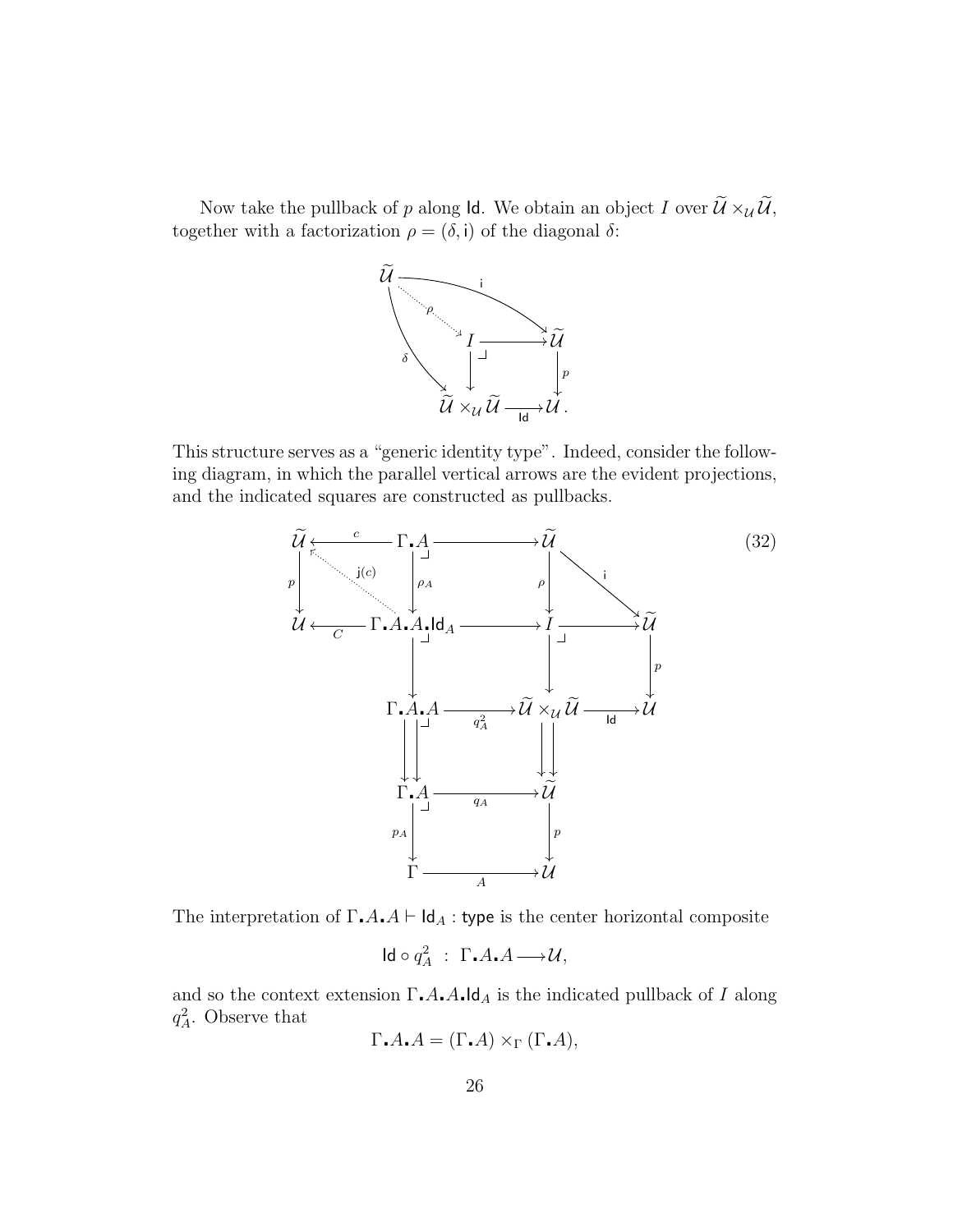and that the map

$$
\rho_A : \Gamma \cdot A \longrightarrow \Gamma \cdot A \cdot A \cdot \text{Id}_A \tag{33}
$$

factors the diagonal  $\delta_A : \Gamma \cdot A \longrightarrow \Gamma \cdot A \cdot A$ , because it is the pullback of  $\rho : \widetilde{U} \longrightarrow I$ , which factors the diagonal  $\widetilde{U} \longrightarrow \widetilde{U} \times_{\mathcal{U}} \widetilde{U}$ . The map  $\rho_A$  interprets the substitution  $a \mapsto (a, a, i(a))$  associated to the introduction term i.

We can now state the  $Id$ -*elimination rule* as follows:

$$
\frac{\Gamma \vdash A : \text{type} \qquad \Gamma \cdot A \cdot A \cdot \text{Id}_A \vdash C : \text{type} \qquad \Gamma \cdot A \vdash c : C \rho_A}{\Gamma \cdot A \cdot A \cdot \text{Id}_A \vdash j(c) : C}
$$
 (Id-elim)

where the indicated substitution  $C_{\rho_A}$  is taken along the map  $\rho_A$  just defined (33).

The associated *computation rule* then has the form:

$$
\frac{\Gamma \vdash A : \text{type} \qquad \Gamma \cdot A \cdot A \cdot \text{Id}_A \vdash C : \text{type} \qquad \Gamma \cdot A \vdash c : C \rho_A}{\Gamma \cdot A \vdash j(c) \rho_A = c : C \rho_A}. \qquad \qquad (\text{Id-comp})
$$

The elimination and computation rules are interpreted in the upper left square of the diagram  $(32)$ , where the dotted arrow  $j(c)$  indicates a choice of diagonal filler interpreting the corresponding term. Since the rules are supposed to hold for all types  $C$  and terms  $c$ , they are evidently equivalent to the following condition.

For any  $\Gamma$  : type and  $\Gamma \vdash A$  : type, the substitution  $\rho_A$  has the left-lifting property with respect to  $p : \mathcal{U} \longrightarrow \mathcal{U}$ .

Here, recall that a map  $f : A \longrightarrow B$  is said to have the *left lifting property* with respect to another  $g: C \longrightarrow D$ , written

$$
f\pitchfork g\,,
$$

if every commutative square from  $f$  to  $g$  has at least one diagonal filler,



Remark 17. Let us consider the requirement that the rules must respect substitution, in the sense of remark 10, for the present case. The formation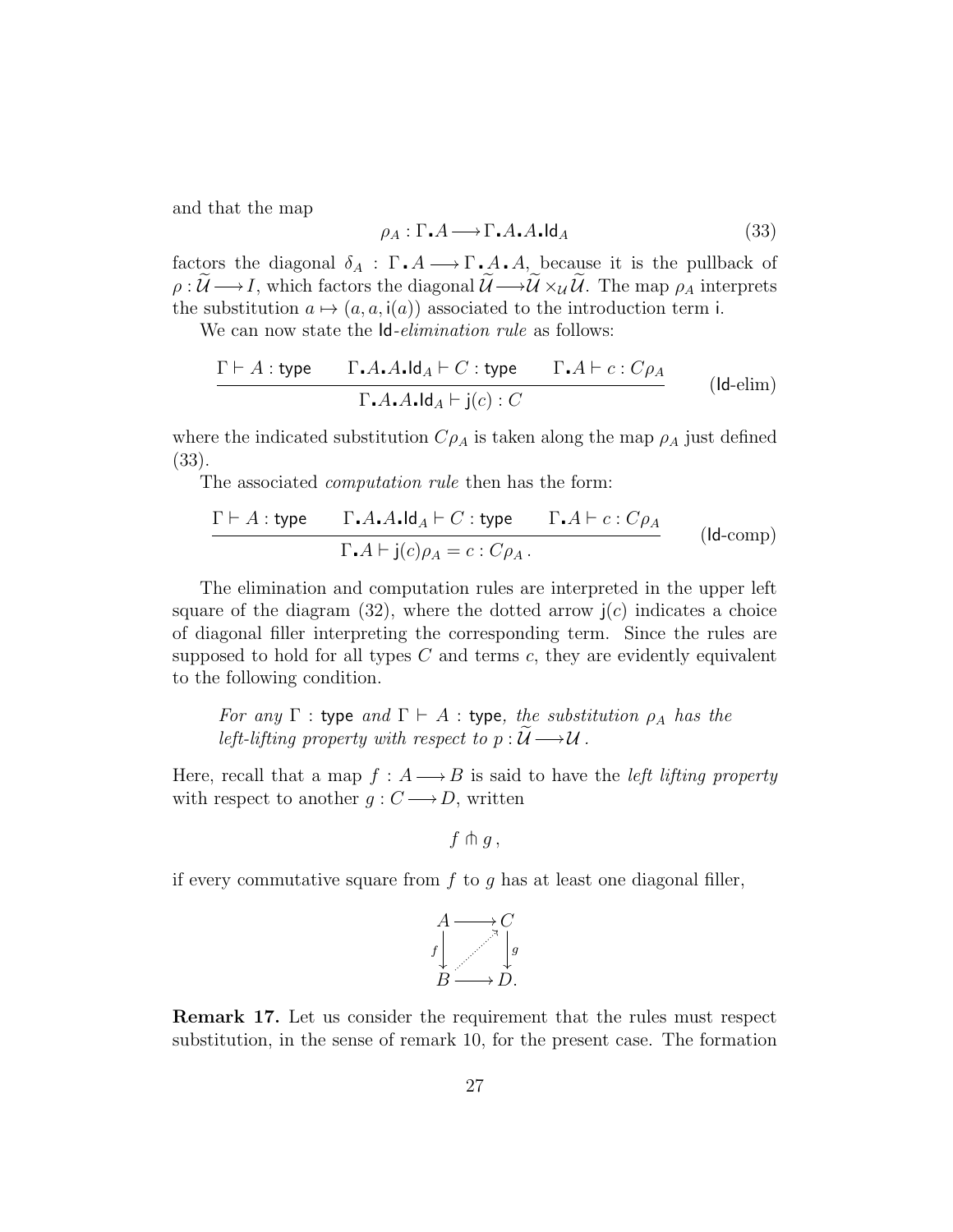and introduction rules clearly satisfy this condition, since they are modeled by composition with particular maps. Indeed, consider the diagram (30), which gives the interpretation of formation and introduction, and take any substitution  $\sigma : \Delta \longrightarrow \Gamma$ .



As indicated in the diagram above, we then have the required conditions:

$$
\mathsf{Id}_A(a,b)\sigma = (\mathsf{Id} \circ (A,a,b))\sigma = \mathsf{Id} \circ ((A,a,b)\sigma)
$$
  
=  $\mathsf{Id} \circ (A\sigma, a\sigma, b\sigma) = \mathsf{Id}_{A\sigma}(a\sigma, b\sigma)$   

$$
\mathsf{i}(a)\sigma = (\mathsf{i} \circ a)\sigma = \mathsf{i} \circ (a \circ \sigma) = \mathsf{i} \circ (a\sigma) = \mathsf{i}(a\sigma).
$$

The corresponding condition for the elimination rule has the form:

$$
j(c)\sigma = j(c\sigma).
$$

More precisely, for any substitution  $\sigma : \Delta \longrightarrow \Gamma$ , we require that

$$
j(c)\sigma_{\text{Id}_A} = j(c\sigma_A),\tag{35}
$$

as indicated in the following diagram.

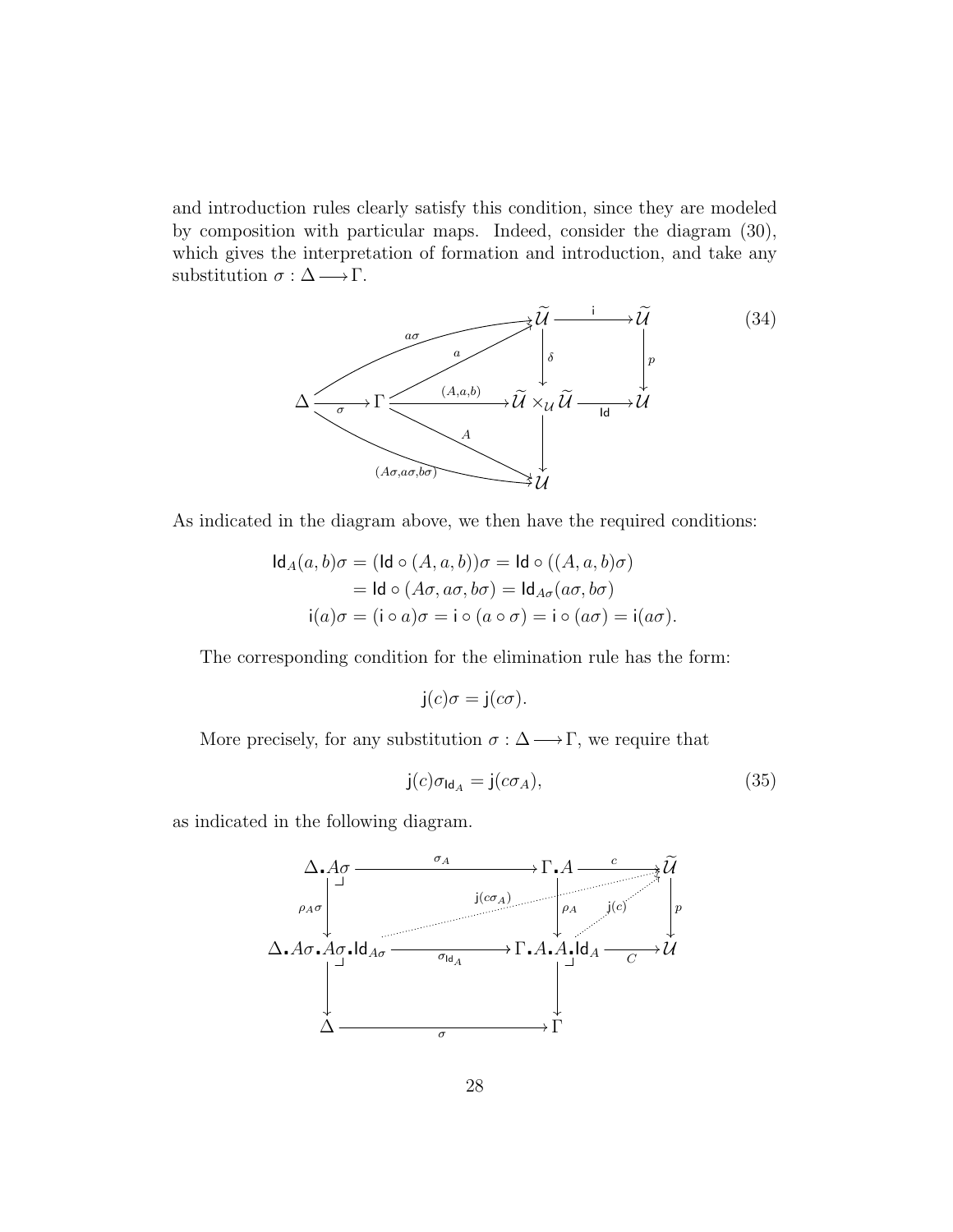In the cases of  $\Pi$  and  $\Sigma$ , the analogous condition followed from the uniqueness of a certain map into a pullback. But in this case, there is no such uniqueness, and one must instead require the existence of a family of maps  $j(c)$ , in all situations of the form

$$
\Gamma \cdot A \xrightarrow{\phantom{a}\phantom{a}\phantom{a}} \widetilde{\mathcal{U}} \qquad (36)
$$
\n
$$
\rho_A \downarrow^{\phantom{a}\phantom{a}\phantom{a}}_{\phantom{a}\phantom{a}\phantom{a}\phantom{a}}_{\phantom{a}\phantom{a}\phantom{a}\phantom{a}\phantom{a}}_{\phantom{a}\phantom{a}\phantom{a}\phantom{a}\phantom{a}}_{\phantom{a}\phantom{a}\phantom{a}\phantom{a}\phantom{a}}_{\phantom{a}\phantom{a}\phantom{a}\phantom{a}\phantom{a}}_{\phantom{a}\phantom{a}\phantom{a}\phantom{a}\phantom{a}}
$$

and selected in such a way as to be compatible with all maps of the form  $\sigma : \Delta \longrightarrow \Gamma$ , in the sense of (35).

We shall take a different approach in what follows: as in the cases of Π and  $\Sigma$ , we shall specify a single map j in a suitable universal case, which then gives rise to the individual maps  $(c)$  in a uniform way, which is then automatically natural in the sense of (35).

We require a preliminary definition. Let  $f : A \longrightarrow B$  and  $g : C \longrightarrow D$ be maps in a cartesian closed category  $\mathcal{C}$ , and consider the following square, which always commutes.

$$
C^{B} \xrightarrow{C^{f}} C^{A}
$$
\n
$$
D^{B} \xrightarrow{D^{f}} D^{A}.
$$
\n(37)

Taking the pullback of  $D<sup>f</sup>$  and  $g<sup>A</sup>$ , we obtain a canonical comparison map  $c = (g^B, C^f)$  as indicated in the following.



**Definition 18.** A *left-lifting structure s for f with respect to g, written* 

 $f \uparrow s$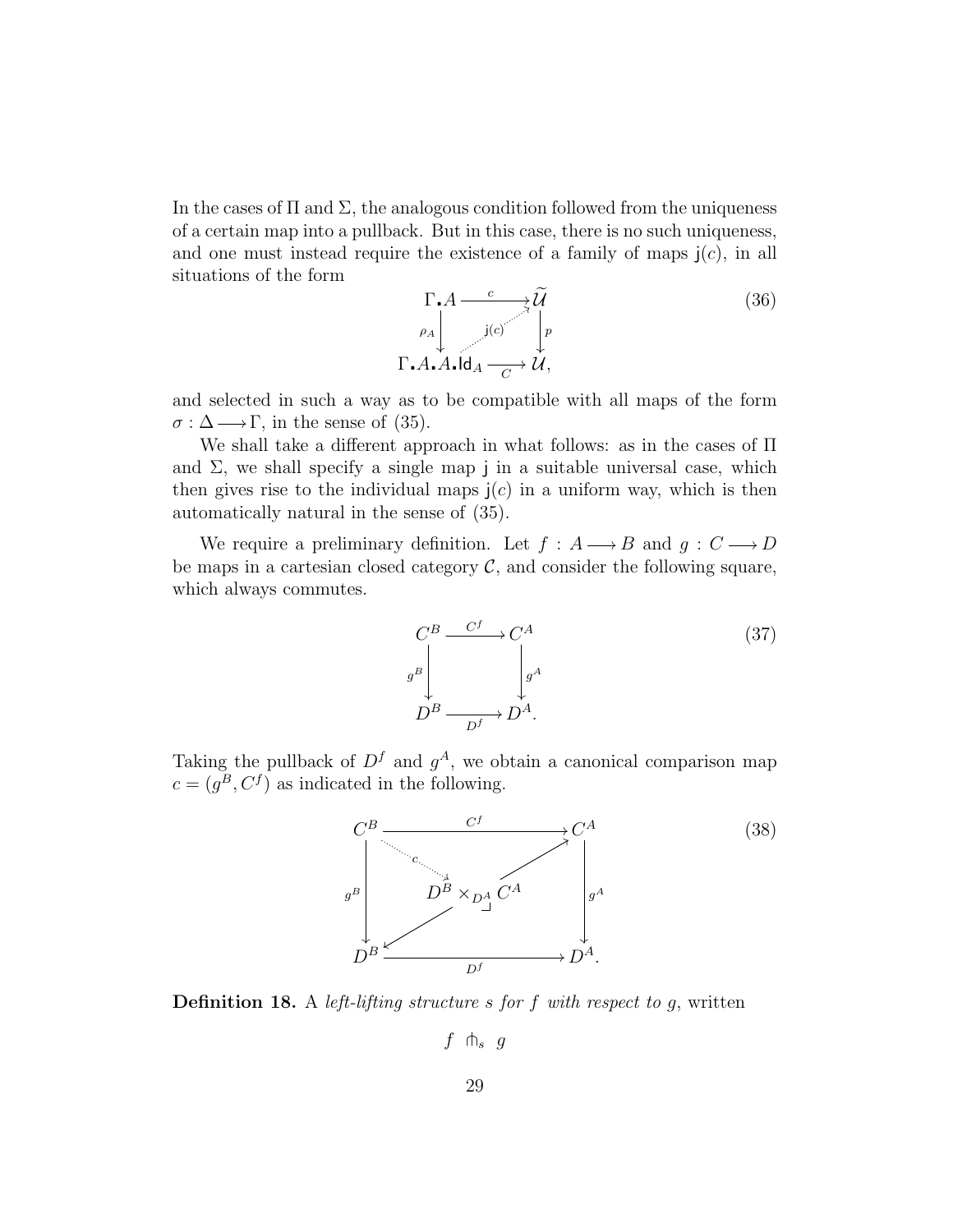is a section of the comparison map  $c = (g^B, C^f)$  in (38),

$$
C^B \xrightarrow{g} D^B \times_{D^A} C^A.
$$
 (39)

**Lemma 19.** Let  $f : A \longrightarrow B$  and  $g : C \longrightarrow D$  be maps in a locally cartesian closed category C. The following conditions are equivalent.

1. f has a left-lifting structure s with respect to g,

$$
f \uparrow_{s} g.
$$

2. For each object X and maps  $\alpha, \beta$  as indicated in the diagram below (making the outer, stretched square commute),



there is an associated map  $\gamma(\alpha, \beta)$  as shown (making the evident triangles commute), and the assignment is natural in  $X$  in the sense that for any  $u: Y \longrightarrow X$ ,

$$
\gamma(\alpha, \beta) \circ u = \gamma(\alpha \circ u, \beta \circ u).
$$

3. For all objects X,

$$
(X \times f) \pitchfork g
$$

naturally in X, in the sense that there exists a family  $c(a, b)$  of diagonal fillers

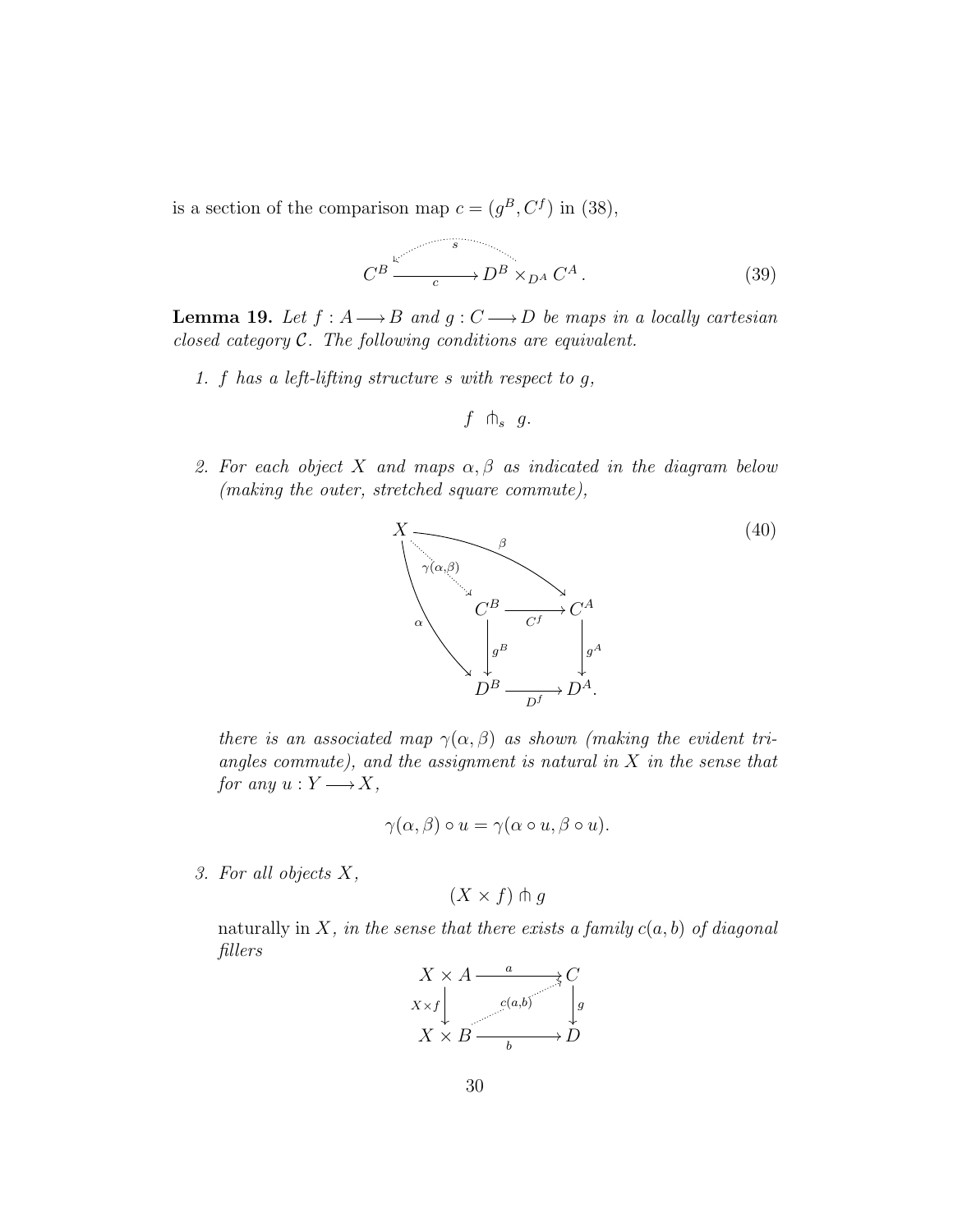that are natural in X, meaning that for every  $u: Y \longrightarrow X$ ,

$$
c(a, b) \circ (u \times B) = c(a \circ (u \times A), b \circ (u \times B))
$$

as in the following diagram, where we have written  $c = c(a, b)$  and  $c' = c(a \circ (u \times A), b \circ (u \times B)).$ 

$$
\begin{array}{ccc}\nY \times A \xrightarrow{u \times A} & X \times A \xrightarrow{a} C \\
Y \times f & & \downarrow \\
Y \times B \xrightarrow{c} & X \times B \xrightarrow{b} D\n\end{array}
$$

*Proof.* (Sketch) To show that 1 implies 2, suppose f  $\phi$  g and take any  $\alpha$ and  $\beta$  making the following commute.



Then as  $\gamma(\alpha, \beta) : X \longrightarrow C^B$  we can take the composite map

$$
X \xrightarrow{(\alpha,\beta)} D^B \times_{D^A} C^A \xrightarrow{s} C^B.
$$

Conversely, in diagram (40) let  $X = D^B \times_{D^A} C^A$  and let  $\alpha$  and  $\beta$  be the projections from the pullback. The resulting map  $\gamma: D^B \times_{D^A} C^A \longrightarrow C^B$  is then the required section s.

Now assume condition 2. To prove 3, take any  $X$  and suppose we have  $a: X \times A \longrightarrow C$  and  $b: X \times B \longrightarrow D$  making the following commute.

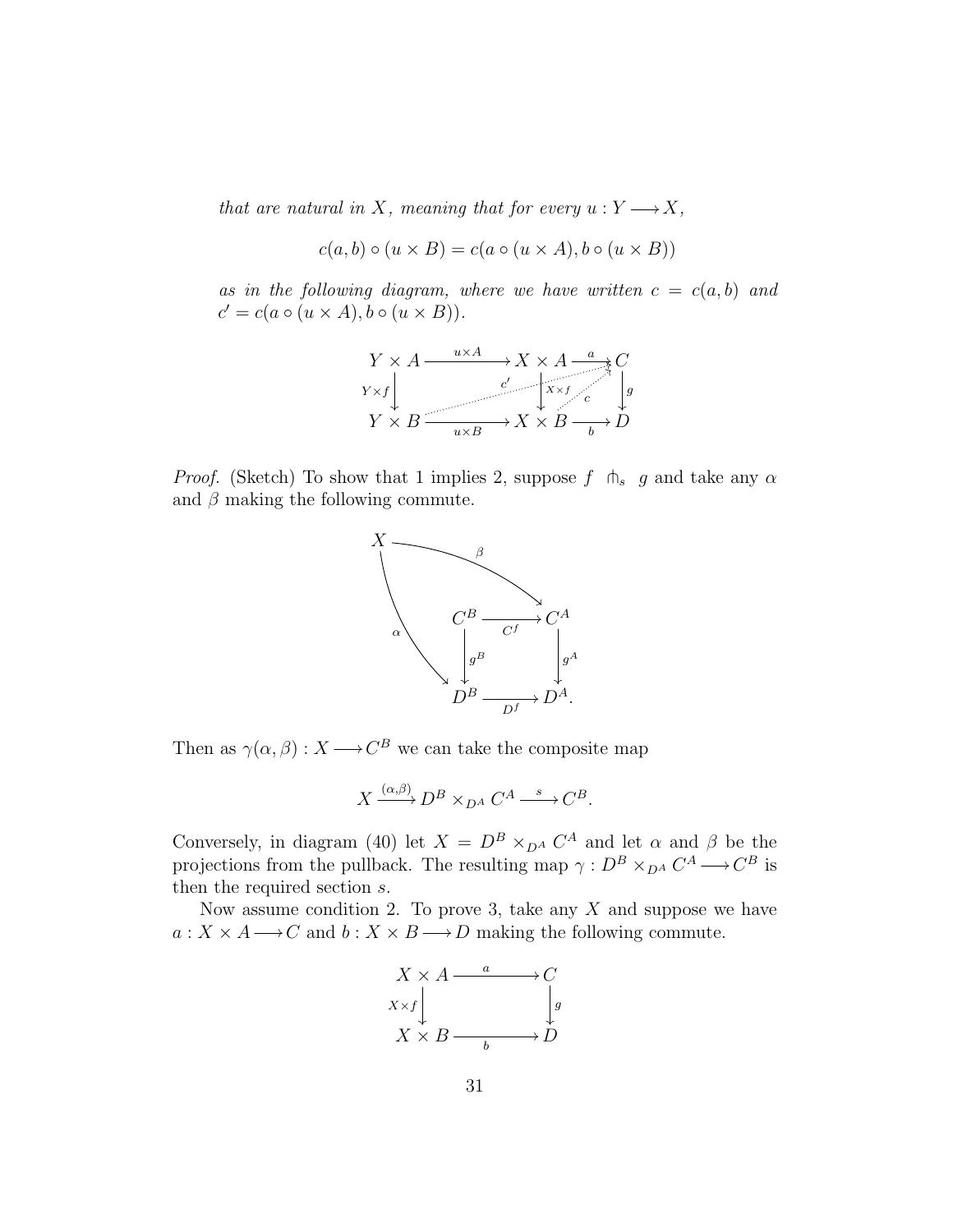transposing, we obtain a commutative diagram



Thus there is a map  $\gamma(\tilde{a}, \tilde{b}) : X \longrightarrow C^B$  making the evident triangles commute. Transposing again provides the required map

$$
c(a,b) = \widetilde{\gamma(a,b)} : X \times B \longrightarrow C.
$$

The converse is just as direct.

**Proposition 20.** Given a natural model  $p : \widetilde{\mathcal{U}} \longrightarrow \mathcal{U}$ , the type theoretic rules for intensional identity types are modelled by maps

$$
i: \widetilde{\mathcal{U}} \longrightarrow \widetilde{\mathcal{U}} \tag{41}
$$

 $\Box$ 

$$
Id: \mathcal{U} \times_{\mathcal{U}} \mathcal{U} \longrightarrow \mathcal{U} \tag{42}
$$

with  $p \circ i = \text{Id} \circ \delta$ , and such that the canonical map  $(\delta, i)$ 



has a left-lifting structure j with respect to p, when both are regarded as maps  $over U,$ 

$$
(\delta, \mathsf{i}) \ \ \pitchfork_j \ \mathcal{U}^*(p).
$$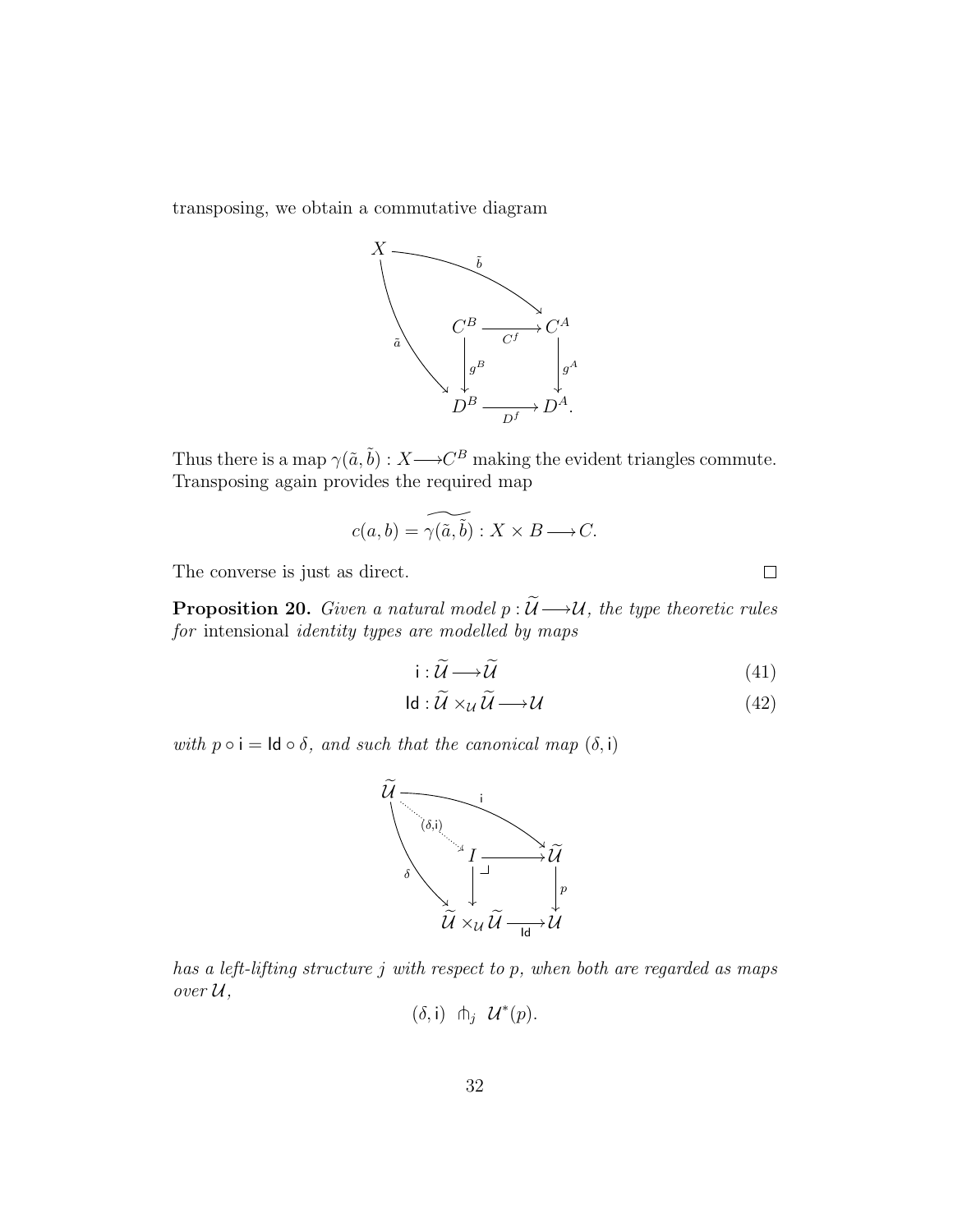*Proof.* Let us write  $\rho = (\delta, i)$ . By lemma 19, a left-lifting structure j for  $\rho$ with respect to p, both regarded as maps over  $\mathcal{U}$ , is equivalent to a natural  $(\text{in } X)$  choice of diagonal fillers  $j(a, b)$  for all squares over U of the form



where  $\mathcal{U}^* : \widehat{\mathbb{C}} \longrightarrow \widehat{\mathbb{C}}/\mathcal{U}$  is the base change. Letting  $X = (A : \Gamma \longrightarrow \mathcal{U})$  as an object over  $U$ , and consulting (32), we see that:

$$
dom(X \times_{\mathcal{U}} \widetilde{\mathcal{U}}) = \Gamma \cdot A
$$
  
dom(X \times\_{\mathcal{U}} I) = \Gamma \cdot A \cdot A \cdot Id\_A  
dom(X \times\_{\mathcal{U}} \rho) = \rho\_A : \Gamma \cdot A \longrightarrow \Gamma \cdot A \cdot A \cdot Id\_A

Thus, transposing the above diagram to forget the base  $\mathcal{U}$ , we arrive at the equivalent filling problem



Comparing this to the diagram (36), we see that the assumed left-lifting structure j indeed provides a choice of fillers j that is natural in  $\Gamma$ , as required to correctly interpret the elimination rule.  $\Box$ 

### 3 Supporting a natural model

The representability of a natural transformation  $p : \widetilde{\mathcal{U}} \longrightarrow \mathcal{U}$  imposes conditions on the maps in  $\mathbb C$  that represent it (cf. corollary 24), and the requirement that p should model the type-forming operations  $\Sigma$ ,  $\Pi$ , Id imposes further conditions on those maps. Our goal is to determine conditions on a category C that are sufficient to ensure that it carries a natural model of type theory.

Let  $p: U \longrightarrow U$  be a representable natural transformation over C. Recalling our convention from Section 1.1, for each object  $C \in \mathbb{C}$  and each element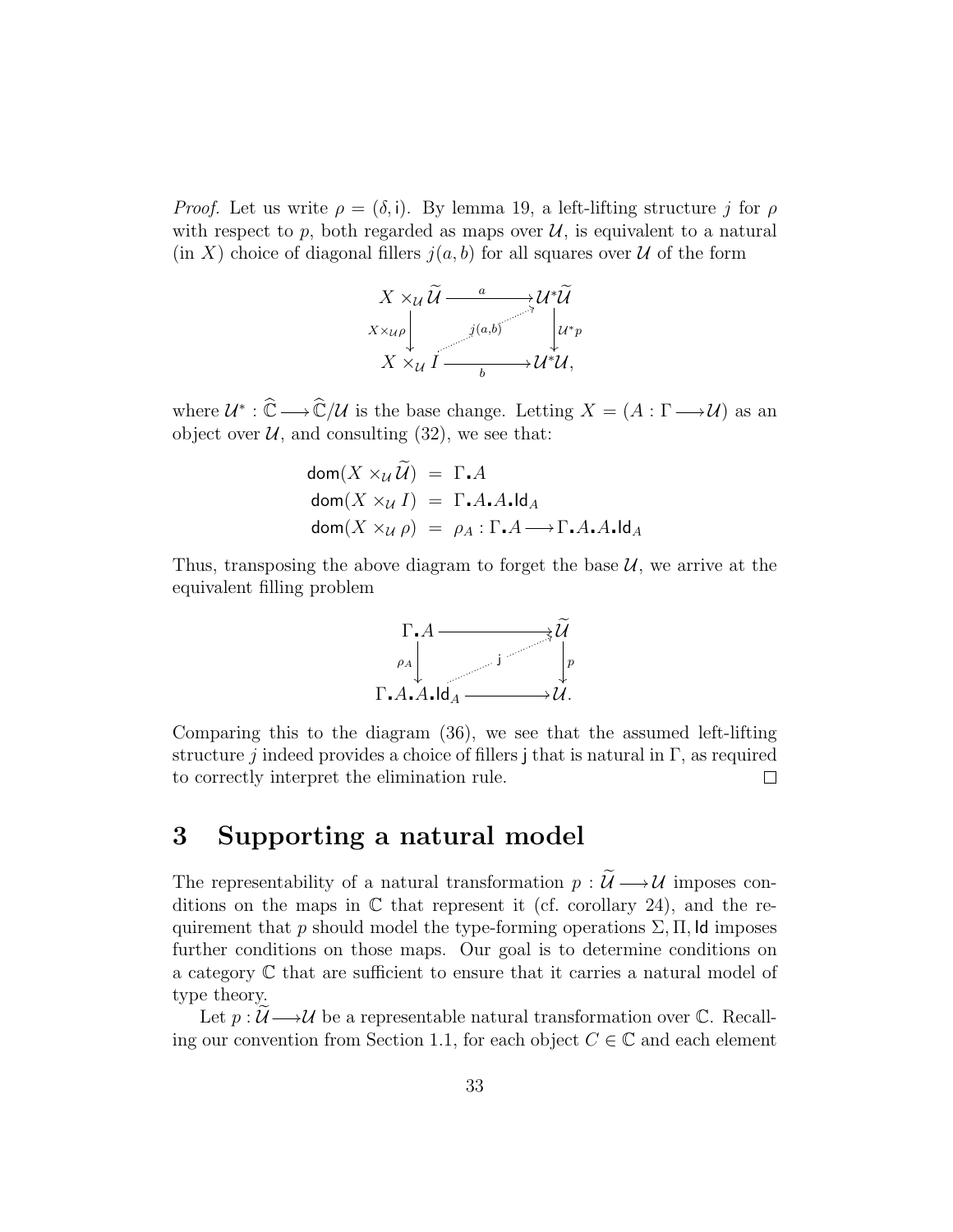$A \in \mathcal{U}(C)$ , we have a selected object  $C \cdot A$ , a map  $p_A : C \cdot A \longrightarrow C$  and an element  $q_A \in \widetilde{\mathcal{U}}(C\cdot A)$ , all fitting into a pullback square of the form:

$$
C \cdot A \xrightarrow{q_A} \widetilde{\mathcal{U}} \qquad (43)
$$
\n
$$
\overset{p_A}{\underset{C}{\bigcup}} \xrightarrow{d} \mathcal{U} \qquad (44)
$$

Such a map  $p_A : C \mathcal{A} \longrightarrow C$  arising as a canonical pullback of p will be called a display map, and the corresponding pullback square, a display square for  $p_A$ .

Remark 21. Observe that a display map has a pullback along any map, even though  $\mathbb C$  is not assumed to have all pullbacks. Indeed, for any display map  $p_A : C \rightarrow C$  and any map  $s : D \rightarrow C$ , there is a uniquely determined pullback square with  $p_{As}: D \triangle A s \longrightarrow D$  a display map, as shown on the left in the diagram below:



because the outer rectangle and the righthand square are canonical pullbacks.

Conversely, let  $\mathcal{D} \subseteq \mathbb{C}_1$  be a class of maps in  $\mathbb C$  that is closed under all pullbacks along arbitrary maps in  $\mathbb{C}$ , in the sense that (i) the pullback of a map in  $D$  along any map in  $C$  always exists, and (ii) given any pullback square

$$
A \longrightarrow C
$$
  
\n
$$
g \downarrow J
$$
  
\n
$$
B \longrightarrow D
$$
\n(44)

if  $f \in \mathcal{D}$  then  $g \in \mathcal{D}$ . Observe that  $\mathcal D$  is closed under isomorphisms in the arrow category. Call such a class  $\mathcal{D} \subseteq \mathbb{C}_1$  a stable class of maps in  $\mathbb{C}$ . We define two presheaves  $\mathcal{D}_0$ ,  $\mathcal{D}_1$  and a natural transformation  $\pi$ :  $\mathcal{D}_1 \longrightarrow \mathcal{D}_0$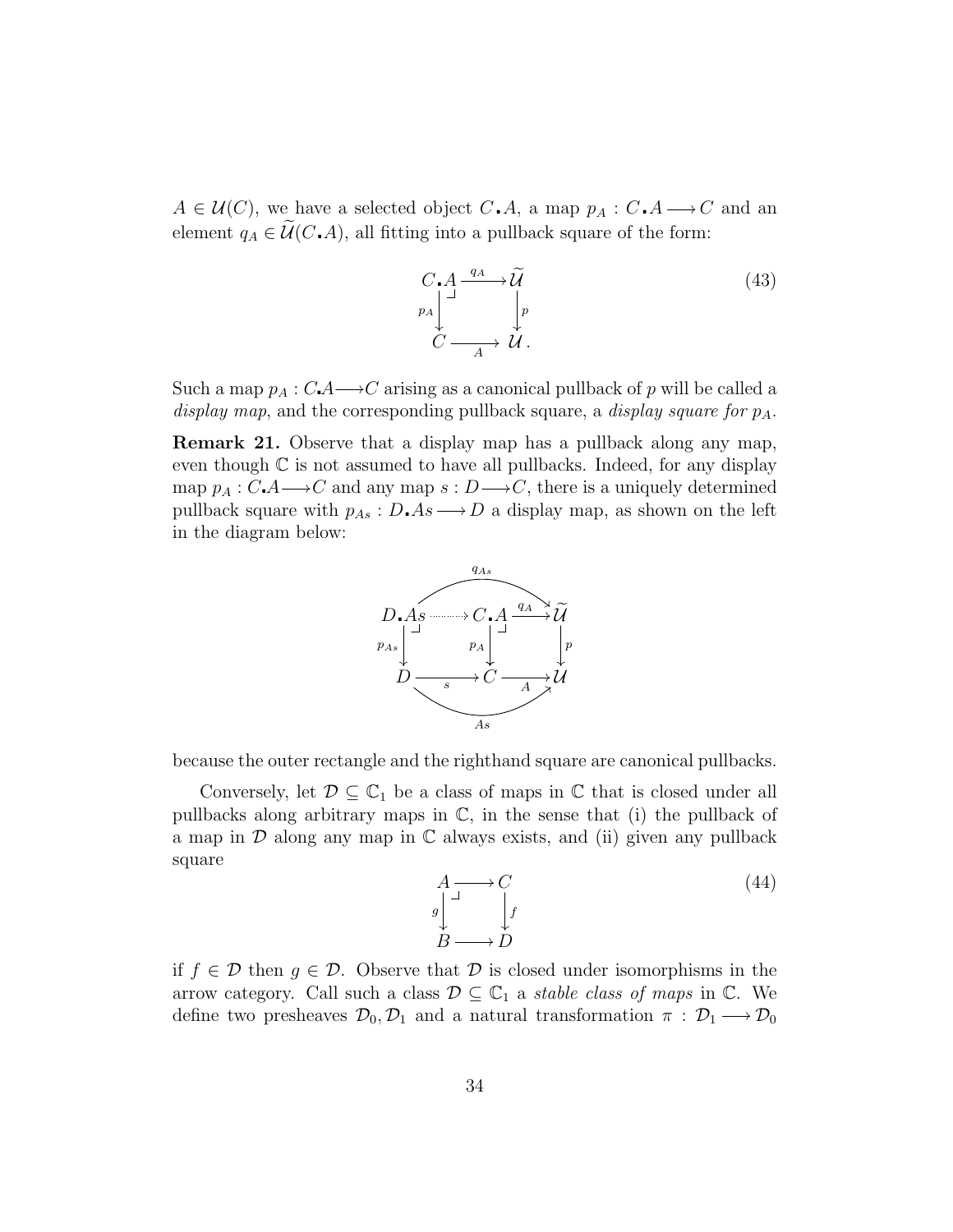between them as follows:

$$
\mathcal{D}_1(C) = \{(a, d) \in \mathbb{C}_1 \times \mathcal{D} \mid \mathsf{cod}(a) = \mathsf{dom}(d)\}
$$

$$
\mathcal{D}_0(C) = \{(b, d) \in \mathbb{C}_1 \times \mathcal{D} \mid \mathsf{cod}(b) = \mathsf{cod}(d)\}
$$

$$
\pi_C : \mathcal{D}_1(C) \longrightarrow \mathcal{D}_0(C)
$$

$$
\pi_C(a, d) = (d \circ a, d).
$$

Schematically, we have the following situation.

$$
\mathcal{D}_1(C) = \left\{ \begin{array}{c} a \nearrow \vdots \\ C \end{array} \middle| \begin{array}{c} a \in \mathcal{D} \\ d \in \mathcal{D} \end{array} \right\}
$$

$$
\mathcal{D}_0(C) = \left\{ \begin{array}{c} \vdots \\ C \xrightarrow{b} \end{array} \middle| \begin{array}{c} \vdots \\ d \in \mathcal{D} \end{array} \right\}
$$

The action of the presheaves is by precomposition in the first factor, thus for  $s: C' \longrightarrow C$ , we let

$$
\mathcal{D}_1(s)(a,d) = (a \circ s, d), \mathcal{D}_0(s)(b,d) = (b \circ s, d).
$$

This is plainly (strictly) functorial. The component  $\pi_C$  is simply composition with the arrow d in the second factor, which is obviously natural.

**Remark 22.** The natural transformation  $\pi : \mathcal{D}_1 \longrightarrow \mathcal{D}_0$  can be defined explicitly by

$$
\coprod_{d \in \mathcal{D}} yd : \coprod_{d \in \mathcal{D}} y\text{dom}(d) \longrightarrow \coprod_{d \in \mathcal{D}} y\text{cod}(d) .
$$

The current description of  $\pi : \mathcal{D}_1 \longrightarrow \mathcal{D}_0$  is more closely related to a coherence theorem for certain kinds of indexed categories (respectively fibrations), which takes the pseudofunctor  $\mathcal{D} : \mathbb{C}^{op} \longrightarrow$  Cat given by a stable class of maps, with action by pullback, and returns an equivalent presheaf of categories, i.e.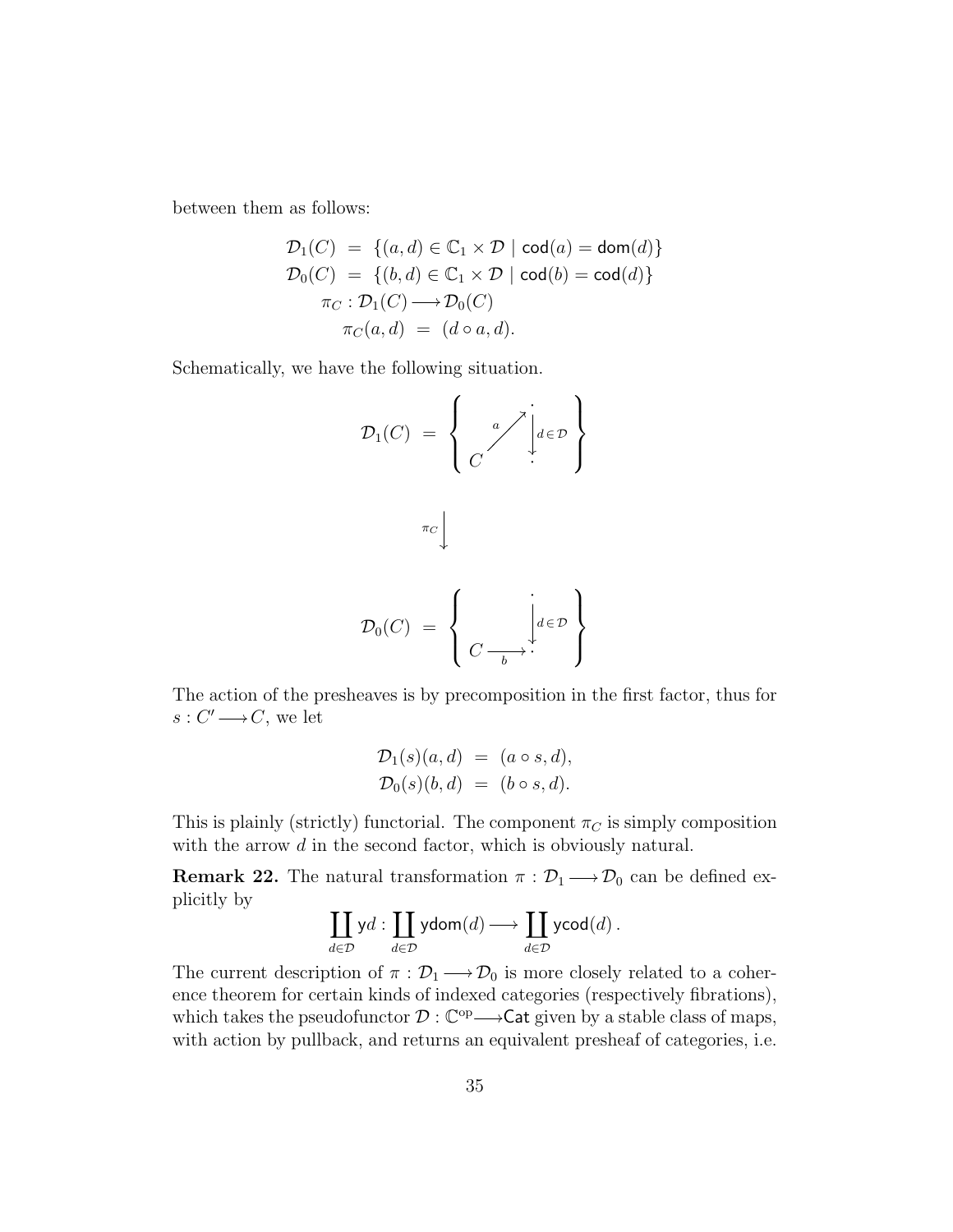a "strictification" of the pseudofunctor (or "splitting" of the associated fibration). Several such strictifications have been studied previously: this one is left adjoint to the inclusion of functors into pseudofunctors, and there is also a right adjoint, and others (all three are attributed to Giraud in cf. [23], which also gives the relation to work of Benabou). The use of this left adjoint construction to obtain a model of intensional type theory is the main result of [19], and the development in this section can be regarded as a reformulation, to the present setting of natural models, of results obtained in [19] for the closely related setting of categories with attributes. Also see remark 34 below.

**Proposition 23.** Let  $\mathcal{D} \subseteq \mathbb{C}_1$  be a stable class of maps in  $\mathbb{C}$ . Then the natural transformation  $\pi : \mathcal{D}_1 \longrightarrow \mathcal{D}_0$  just defined is representable.

*Proof.* Let  $C \in \mathbb{C}$  and  $A \in \mathcal{D}_0(C)$ . We require an object  $C \cdot A$ , a map  $p_A : C \text{.} A \longrightarrow C$  and an element  $q_A \in \mathcal{D}_1(C \text{.} A)$  fitting into a pullback square of the form:

$$
C \n A \n \xrightarrow{q_A} \mathcal{D}_1\n \downarrow \n \uparrow \n C \n \xrightarrow{q_A} \mathcal{D}_0.
$$
\n
$$
(45)
$$

Now  $A \in \mathcal{D}_0(C)$  is a cospan of the form, say,

$$
A_1
$$
  
\n
$$
C \xrightarrow[|A|]{} A_0
$$

with  $d_A \in \mathcal{D}$ . So we can take a pullback to define  $p_A : C \cdot A \longrightarrow C$  and  $q'_A$  as indicated in:

$$
C \cdot A \xrightarrow{\ q'_A} A_1
$$
  
\n $p_A$ \n $\downarrow d_A$   
\n $C \xrightarrow{\qquad |A|} A_0$ .  
\n(46)

Let  $q_A \in \mathcal{D}_1(C \cdot A)$  be defined by  $q_A = (q'_A, d_A)$ . To see that the square (45) commutes, observe that

$$
\pi_{C,A}(q'_A, d_A) = (d_A \circ q'_A, d_A) = (|A| \circ p_A, d_A) = \mathcal{D}_0(p_A)(|A|, d_A) = \mathcal{D}_0(p_A)(A).
$$
  
The proof that (45) is a pullback is a routine unwinding of the definitions.  $\square$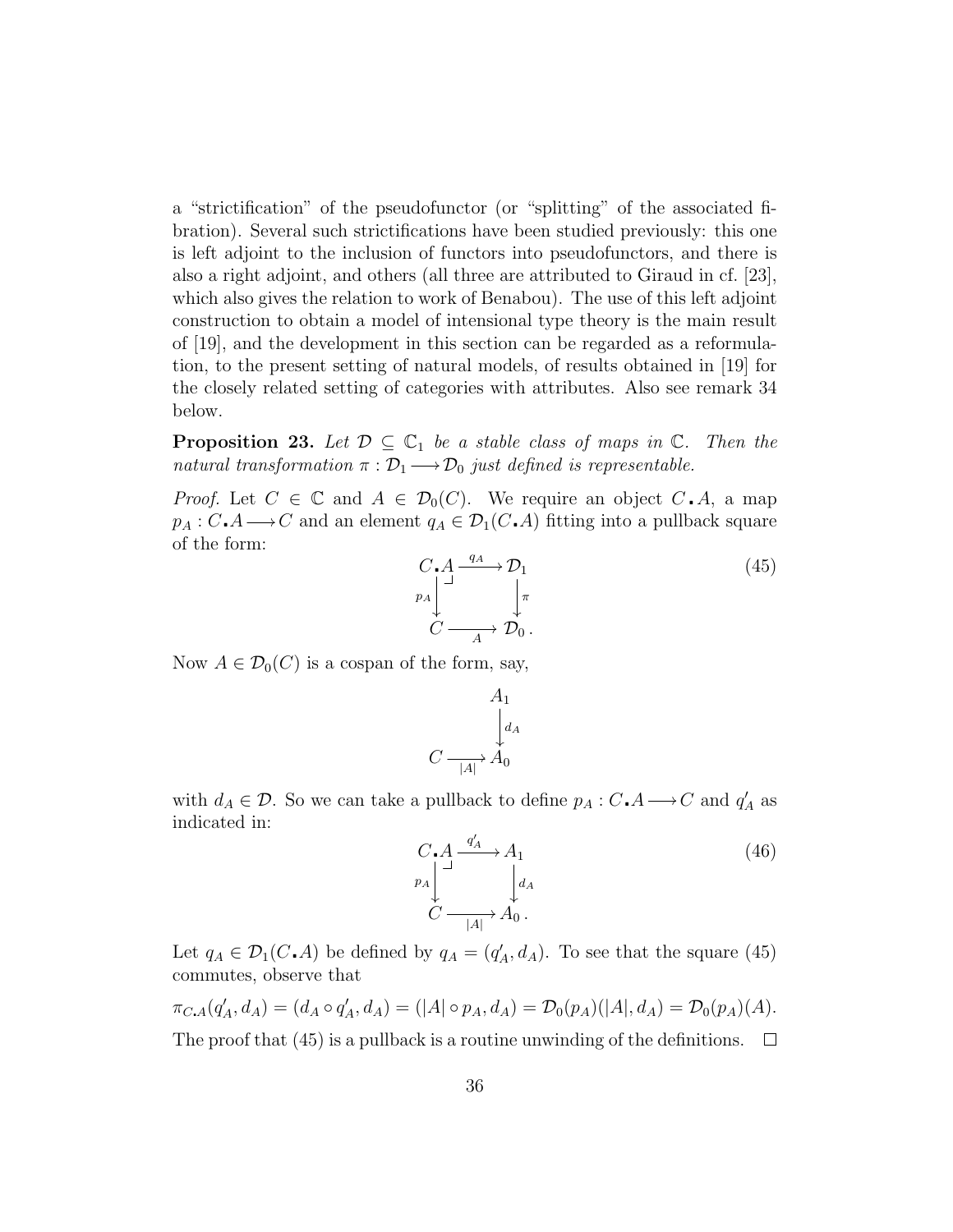Corollary 24. A representable natural transformation determines a stable class of maps  $\mathcal{D} \subseteq \mathbb{C}_1$ , namely all those maps isomorphic to display maps, and every stable class of maps  $\mathcal{D} \subseteq \mathbb{C}_1$  is determined in this way by a representable natural transformation  $\pi : \mathcal{D}_1 \longrightarrow \mathcal{D}_0$ .

*Proof.* Every display map is clearly in  $\mathcal{D}$ , and a display map has a pullback along any map by Remark 21. It follows directly that  $\mathcal D$  is stable. Conversely, every map  $d : D \longrightarrow C$  in  $\mathcal D$  occurs as a display map for the associated representable natural transformation  $\pi : \mathcal{D}_1 \longrightarrow \mathcal{D}_0$  of Proposition 23, in the form:



 $\Box$ 

**Remark 25.** Note that by specifying  $\pi : \mathcal{D}_1 \longrightarrow \mathcal{D}_0$  as  $\pi = \coprod_{d \in \mathcal{D}} \mathsf{y}d$ , as mentioned in Remark 22, we can obtain a simplification of Proposition 23 and its corollary: the representability of  $\pi$  follows immediately from the indecomposibility of representable functors and the good behavior of coproducts of presheaves. The corollary then also follows more directly. But also note that different representable natural transformations on a category C may give rise to the same stable class of maps  $\mathcal{D} \subseteq \mathbb{C}_1$ . We shall not pursue this line of inquiry further, since it is not required for what follows.

Our task now is to determine conditions on a stable class of maps  $\mathcal D$ that will ensure that the associated representable natural transformation  $\pi : \mathcal{D}_1 \longrightarrow \mathcal{D}_0$  models the various type-theoretic rules in the sense determined in section 2.

#### 3.1 Sums and Products

Recall from proposition 12 the condition on  $\pi : \mathcal{D}_1 \longrightarrow \mathcal{D}_0$  required to model the rules for sum types  $\Sigma$ : there should be maps

pair: 
$$
\sum_{(A : \mathcal{D}_0)} \sum_{(B : \mathcal{D}_0^{[A]})} \sum_{(a : [A])} B(a) \longrightarrow \mathcal{D}_1
$$

$$
\Sigma : \sum_{A : \mathcal{D}_0} \mathcal{D}_0^{[A]} \longrightarrow \mathcal{D}_0
$$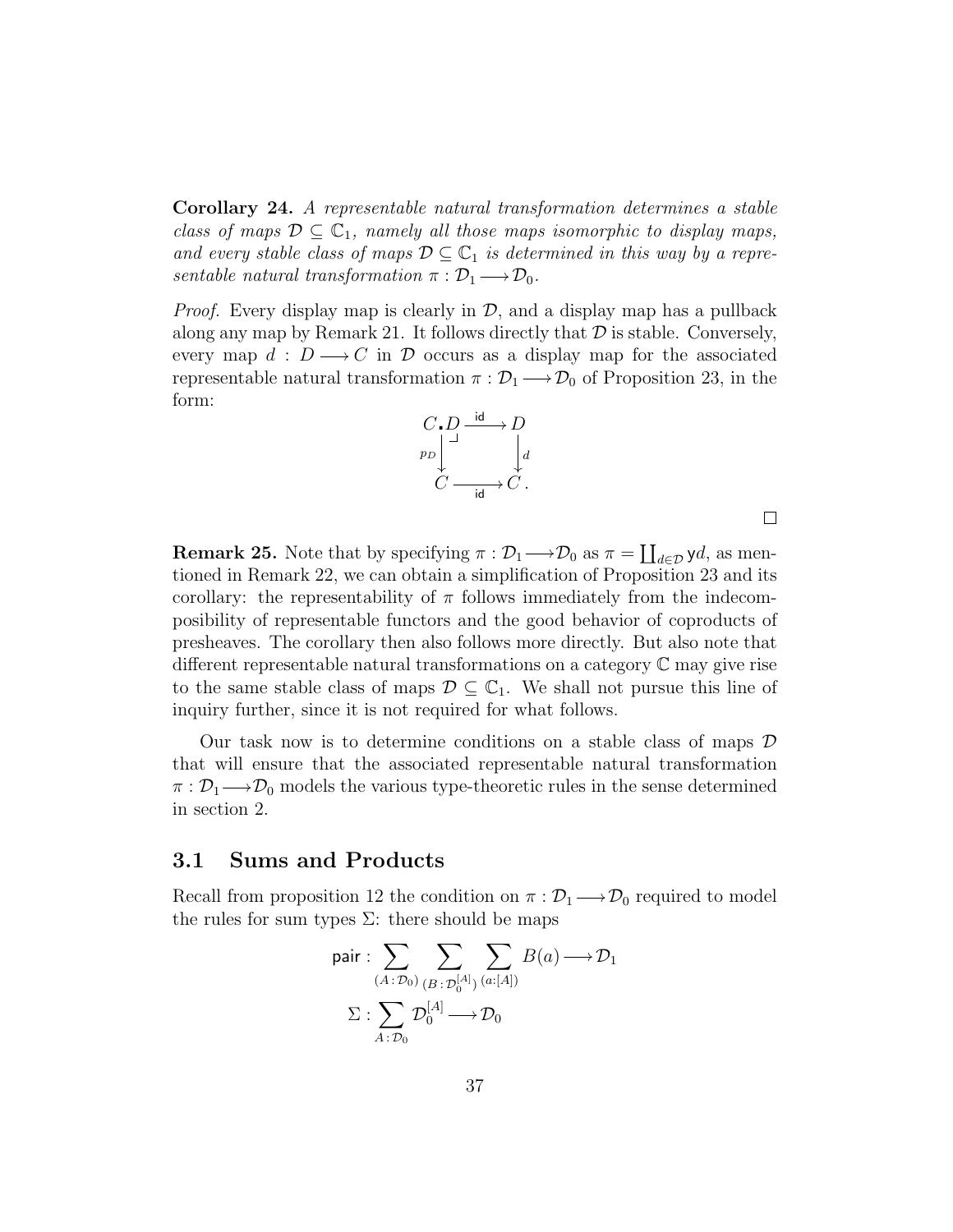making the following diagram a pullback,

$$
\sum_{(A:\mathcal{D}_0)} \sum_{(B:\mathcal{D}_0^{[A]})} \sum_{(a:[A])} B(a) \xrightarrow{\text{pair}} \mathcal{D}_1
$$
\n
$$
\downarrow^{\pi_1} \downarrow^{\pi_2} \downarrow^{\pi_3}
$$
\n
$$
\sum_{A:\mathcal{D}_0} \mathcal{D}_0^{[A]} \xrightarrow{\Sigma} \mathcal{D}_0
$$
\n
$$
(47)
$$

where  $[A]$  denotes the fiber of  $\pi$  over A, i.e. the object given by pullback:



Take any  $X \in \mathbb{C}$  and  $(A, B) : X \longrightarrow \sum_{A \in \mathcal{D}_0} \mathcal{D}_0^{[A]}$  $_0^{[A]}$ , and we seek an assignment of a map  $\Sigma(A, B) : X \longrightarrow \mathcal{D}_0$ , in a way that is natural in X.

Using Lemma 5, the map  $(A, B) : X \longrightarrow \sum_{A \colon \mathcal{D}_0} \mathcal{D}_0^{[A]}$  uniquely determines maps  $A: X \longrightarrow \mathcal{D}_0$  and  $B: [A] = X \times_{\mathcal{D}_0} \mathcal{D}_1 \longrightarrow \mathcal{D}_0$ , as already suggested by the notation. These in turn correspond uniquely (by Yoneda) to cospans:

$$
A = (a \in \mathbb{C}, p \in \mathcal{D})
$$
  

$$
B = (b \in \mathbb{C}, q \in \mathcal{D})
$$

as indicated in:



Here we have used the following easily proved fact, which we record for later reuse: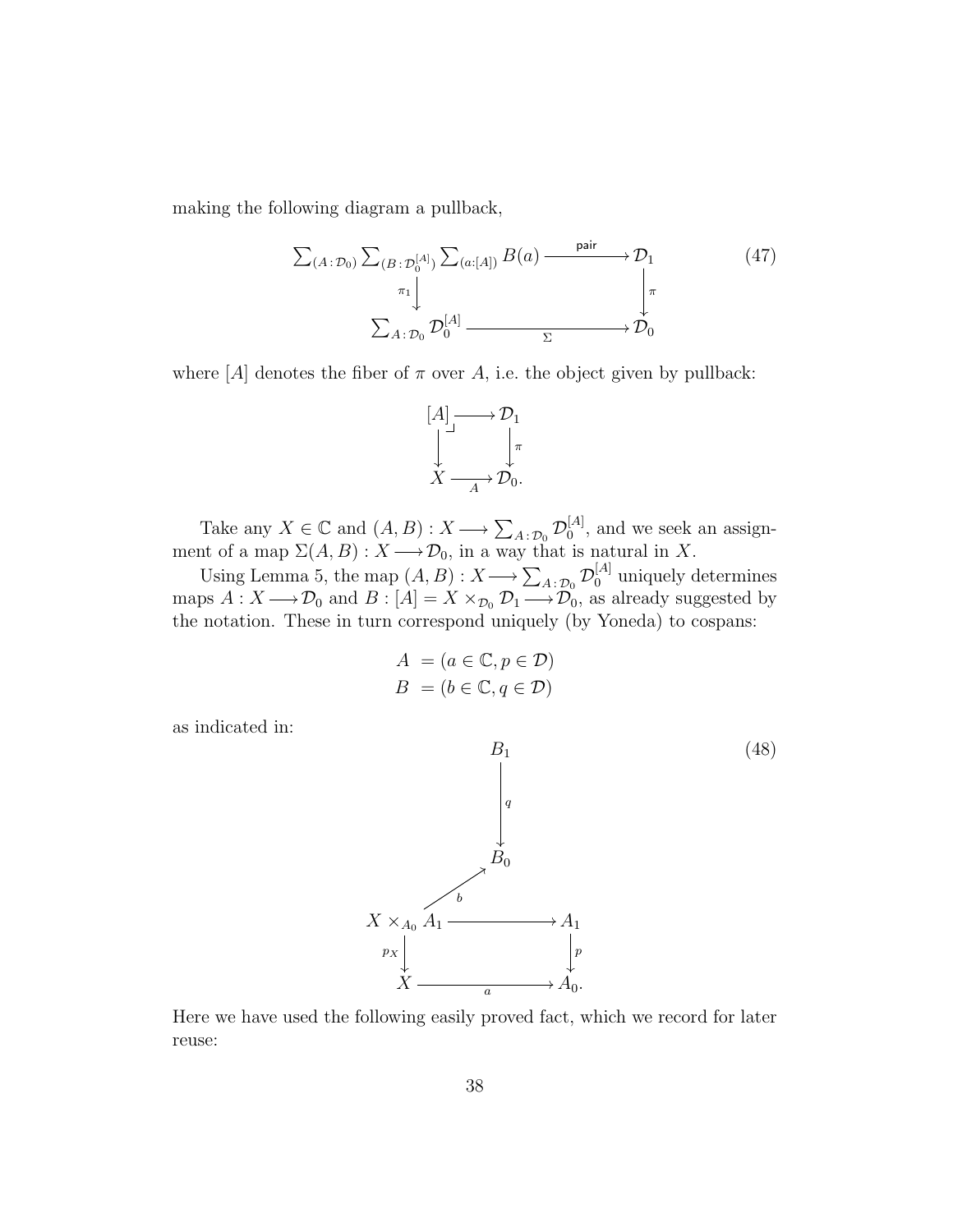**Lemma 26.** When  $A: X \longrightarrow \mathcal{D}_0$  corresponds to the cospan  $(a, p)$ , then A factors through  $a: X{\longrightarrow} A_0$  via the map  $(\mathsf{id}_{A_0},p): A_0{\longrightarrow} \mathcal{D}_0,$  and the following is then a pullback:



Thus

$$
[A] = X \times_{\mathcal{D}_0} \mathcal{D}_1 = X \times_{A_0} A_1.
$$

Returning to diagram (48), it might now be expected that the sum  $\Sigma(A, B)$  would be built by first pulling q back along b to give  $q_X$ , and then composing with  $p_X$ :



d  $\vdash$ 

·

 $X$  -

This is "morally" what we want to do, since the resulting composite is indeed the display map  $X \cdot \Sigma(A, B) \longrightarrow X$ , and so the requirement that  $D$  is closed under composition suggests itself. There is a problem with this construction, however:  $\Sigma(A, B)$  must be a cospan  $(c \in \mathbb{C}, d \in \mathcal{D})$  of the form:

But the only candidate in sight for  $c$  is the identity on  $X$ , and that assignment would not be natural in X!

Instead, we shall use a construction similar to that applied in section 2 to devise a "generic case" in which to perform the operation of pullbackplus-composition, so that all other cases result simply from mapping into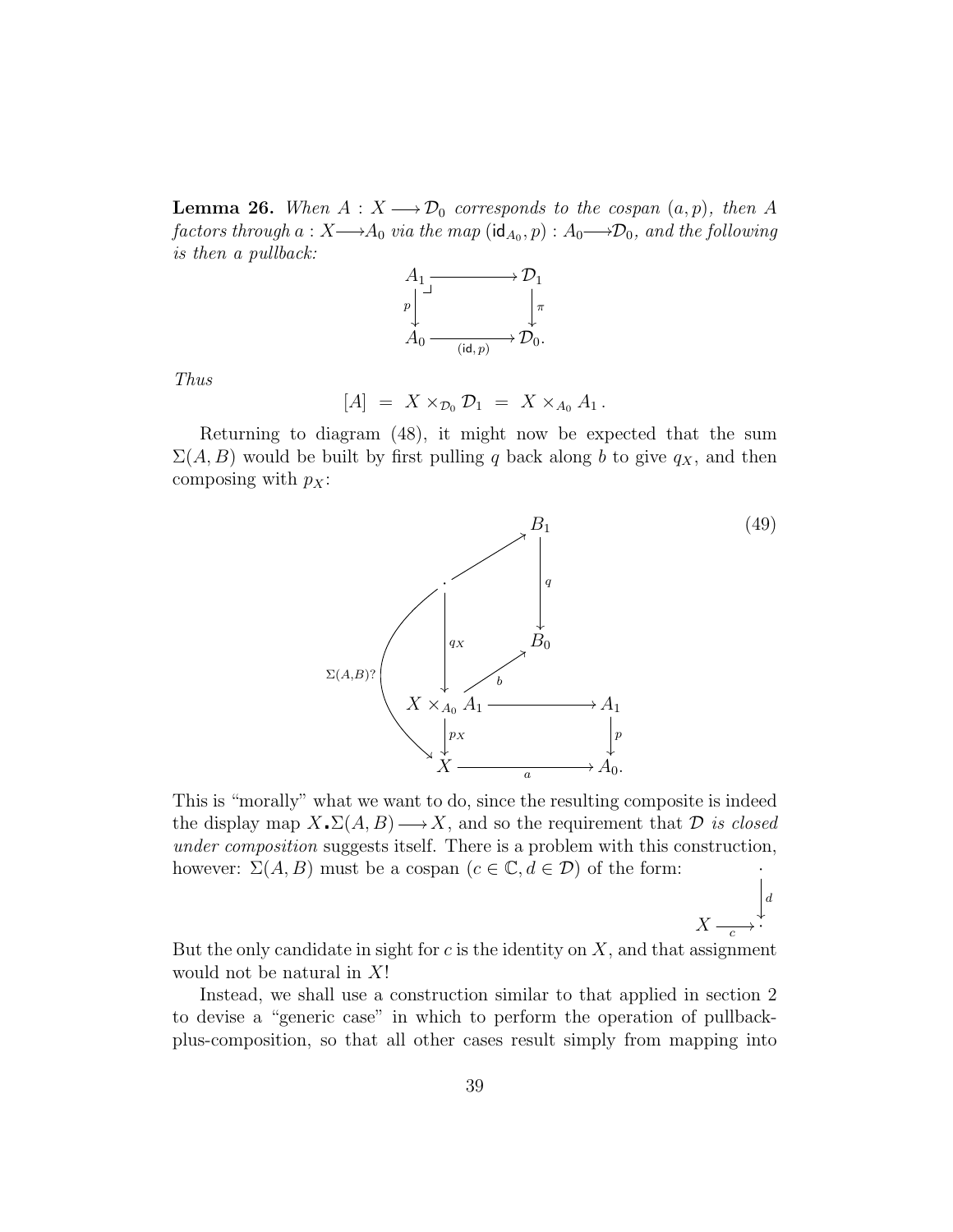the generic one. This construction, however, requires that  $\mathcal D$  not only be closed under composition, but also that certain right adjoints to pullback exist. To state the required condition precisely, for any object  $C \in \mathbb{C}$ , let us write  $\mathcal{D}(C)$  for the full subcategory  $\mathcal{D}(C) \hookrightarrow \mathbb{C}/C$  on the D-maps into C as objects.

**Definition 27.** A stable class of maps  $\mathcal{D} \subseteq \mathbb{C}_1$  is *closed* if the following conditions hold:

- 1. C has a terminal object 1, and every map  $C \longrightarrow 1$  is in  $D$ .
- 2. D is closed under composition.
- 3. For any  $d: D \longrightarrow C$  in  $\mathcal{D}$ , the pullback functor  $d^*: \mathcal{D}(C) \longrightarrow \mathcal{D}(D)$ has a right adjoint  $d_*$ :  $\mathcal{D}(D) \longrightarrow \mathcal{D}(C)$ , and the inclusion functor  $\mathcal{D}(C) \hookrightarrow \mathbb{C}/C$  preserves exponentials.

**Proposition 28.** If  $\mathcal{D} \subseteq \mathbb{C}_1$  is a closed, stable class of maps, then the associated representable natural transformation  $\pi$  :  $\mathcal{D}_1 \longrightarrow \mathcal{D}_0$  models the rules for sums  $\Sigma$  and products  $\Pi$ .

Proof. Taking up the argument from diagram (48), consider the following construction:

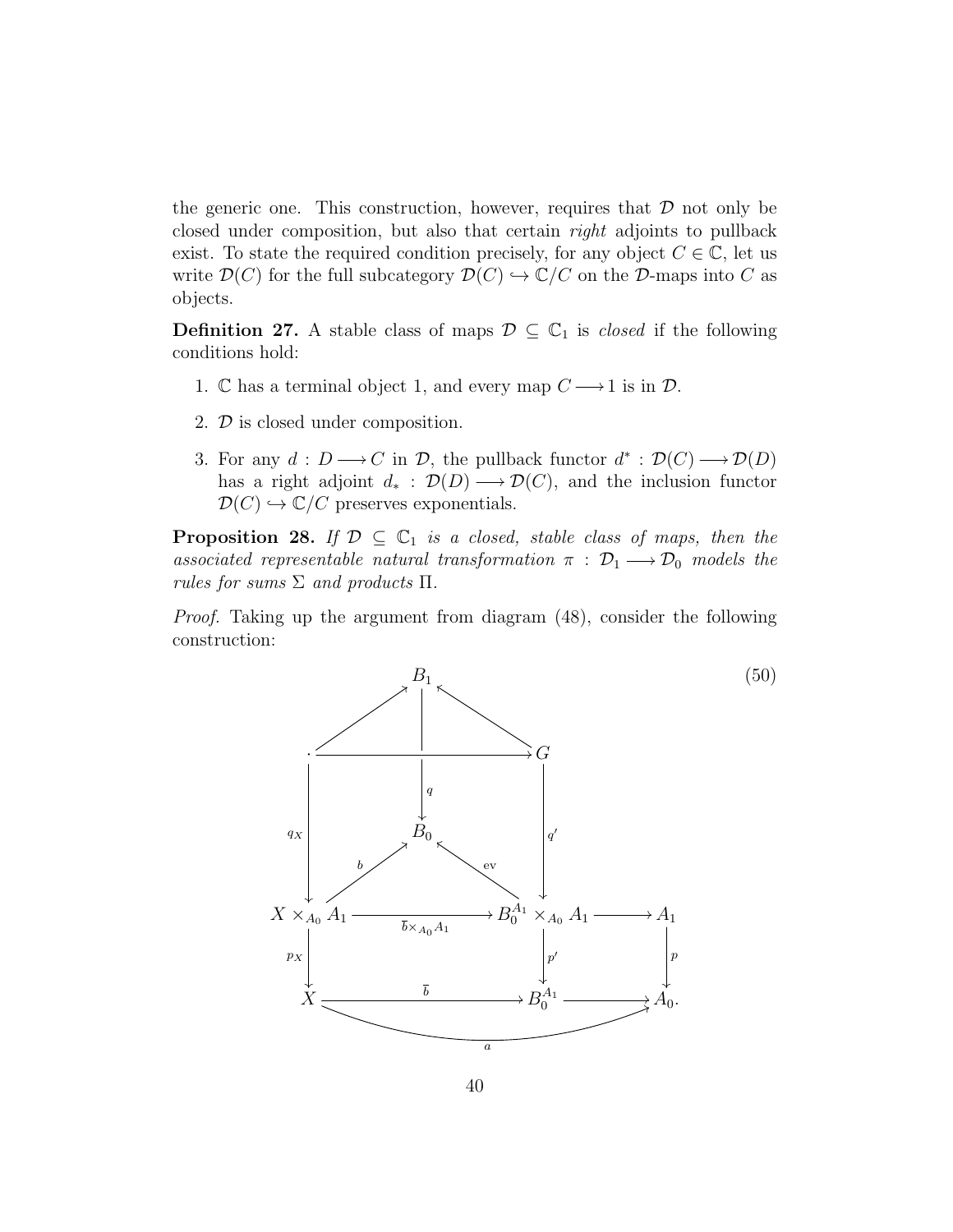We first factor the map  $a: X \longrightarrow A_0$  through the transpose  $\bar{b}: X \longrightarrow B_0^{A_1}$  of  $b: X \times_{A_0} A_1 \longrightarrow B_0$  over  $A_0$  (regarding  $B_0$  as a constant object over  $A_0$  by base change along  $A_0 \longrightarrow 1$ ). Here we know that  $B_0^{A_1}$  exists in  $\mathcal{D}(A_0)$  because both p and  $B_0 \longrightarrow 1$  are in  $\mathcal{D}$ , and we know that  $B_0^{A_1}$  is also an exponential in  $\mathbb{C}/A_0$  by the definition of "closed".

Pulling p back along a in two stages gives the two lower pullback squares. Next, still working over  $A_0$ , the map b now factors as ev  $\circ$  ( $\bar{b} \times_{A_0} A_1$ ) by the exponential adjunction. The pullback  $q_X$  of q along b can therefore also be constructed in two stages, giving first the map  $q': G \longrightarrow B_0^{A_1} \times_{A_0} A_1$  as the pullback of  $q$  along the evaluation ev.

The generic case of the "pullback and compose" construction (49) that we seek now has the form:



The composite  $p' \circ q' : G \longrightarrow B_0^{A_1}$  is the D component of the desired cospan  $(\bar{b}, p' \circ q')$  defining  $\Sigma(A, B) : X \longrightarrow \mathcal{D}_0$ . Observe that the pullback of  $p' \circ q'$  along  $\overline{b}$  is indeed  $p_X \circ q_X$ , and that the same is true for any given  $y: Y \longrightarrow B_0^{A_1}$ , because any such map is uniquely of the form  $y = \overline{c} : Y \longrightarrow B_0^{A_1}$  for  $c =$  $ev \circ (y \times_{A_0} A_1) : Y \times_{A_0} A_1 \longrightarrow B_0.$ 

This defines the natural transformation  $\Sigma: \sum_{A \,:\, \mathcal{D}_0} \mathcal{D}_0^{[A]}$  $\downarrow[A] \longrightarrow \mathcal{D}_0$ . Explicitly, given  $(A, B) : X \longrightarrow \sum_{A \colon \mathcal{D}_0} \mathcal{D}_0^{[A]}$  $\mathcal{A}^{[A]}_0$ , where  $A = (a, p)$  and  $B = (b, q)$ , we define  $\Sigma(A, B) : X \longrightarrow \mathcal{D}_0$  by  $\Sigma(A, B) = (\bar{b}, p' \circ q')$ . This assignment is natural in X, for given any  $s: Y \longrightarrow X$ , we have

$$
\Sigma(A, B)s = (\overline{b} \circ s, p' \circ q') = (\overline{b \circ s'}, p' \circ q') = \Sigma(As, Bs),
$$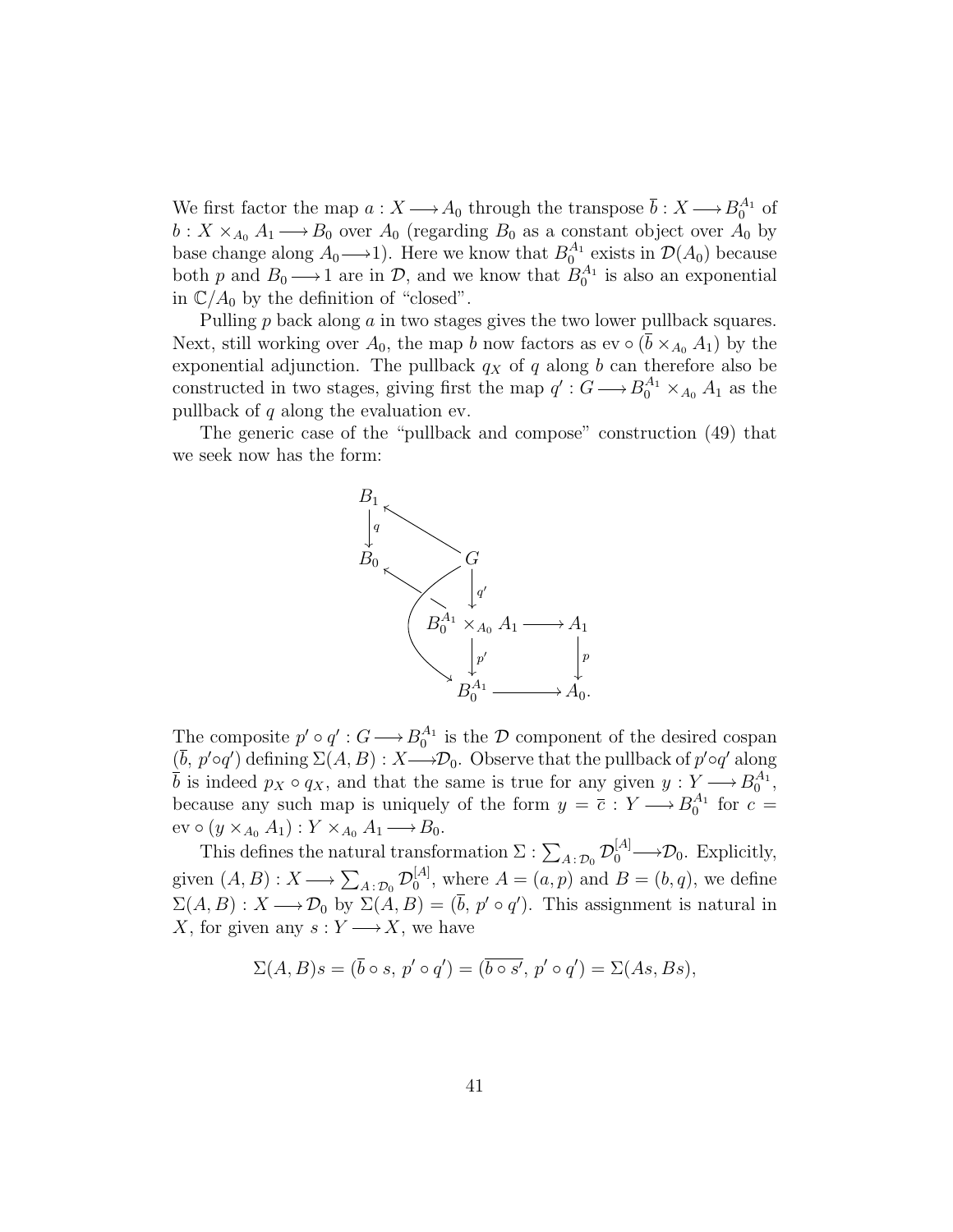because the D-component is fixed, and exponential transposition is natural.



To define the pairing map,

$$
\text{pair}: \sum_{(A:\mathcal{D}_0)} \sum_{(B:\mathcal{D}_0^{[A]})} \sum_{(a:[A])} B(a) \longrightarrow \mathcal{D}_1,
$$

take an element  $(A, B, c) : X \longrightarrow \sum_{(A \,:\, \mathcal{D}_0)} \sum_{(B \,:\, \mathcal{D}_0^{[A]})} \sum_{(a:[A])} B(a)$ , and we require an element  $\mathsf{pair}(A, B, c) : X \longrightarrow \mathcal{D}_1$  via an assignment that is natural in X. The map  $(A, B, c)$  determines data of the form:

$$
A = (a \in \mathbb{C}, p \in \mathcal{D})
$$
  
\n
$$
B = (b \in \mathbb{C}, q \in \mathcal{D})
$$
  
\n
$$
c = (a', b'),
$$

where:

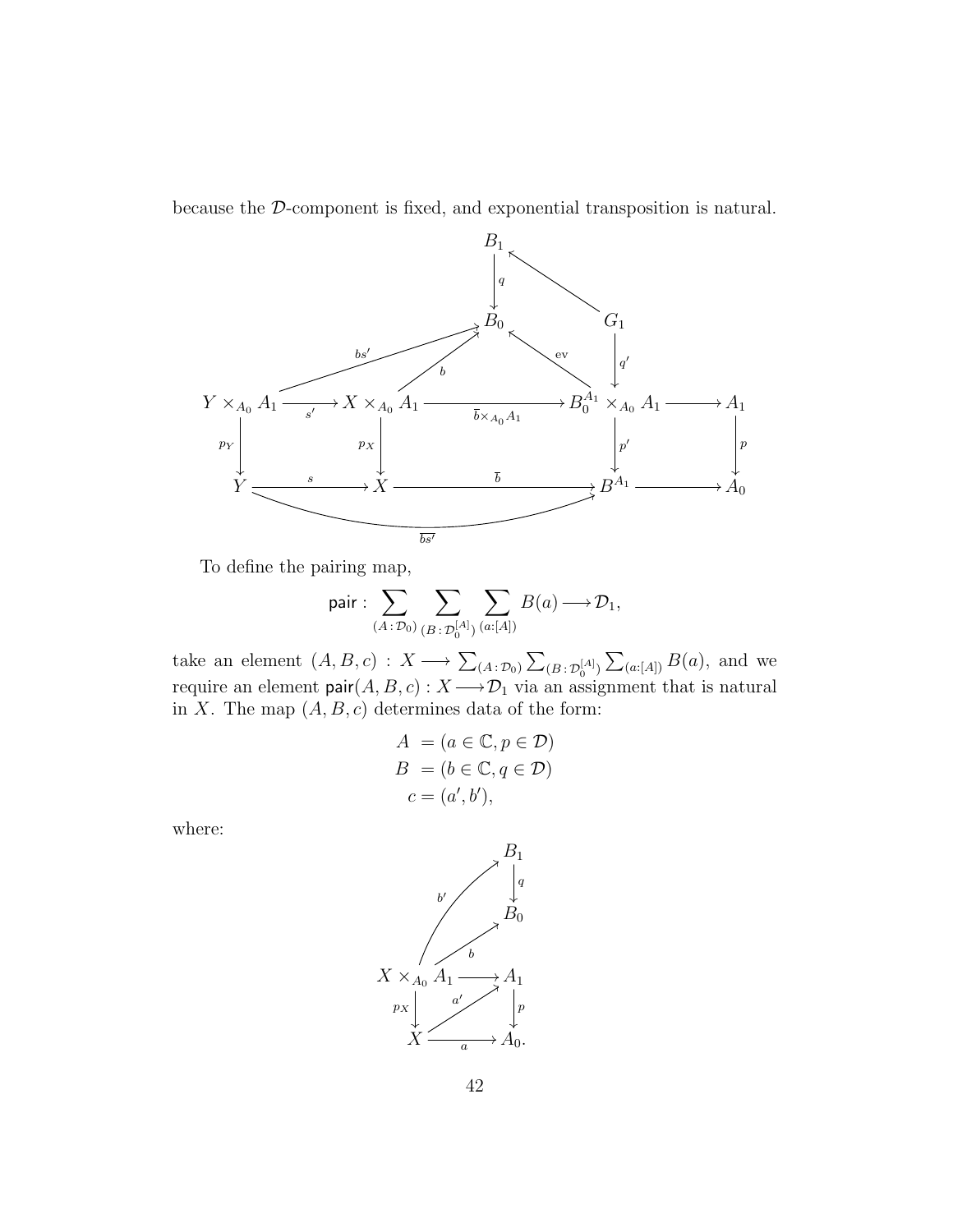But this is just a section of the composite  $p_X \circ q_X$ ,



or, equivalently, a section of the composite  $p' \circ q'$  over  $\bar{b}$ . But this in turn is exactly an element  $c'$  of the generic  $\Sigma$ -type,



So we can set

$$
\text{pair}_X(A, B, c) = (c', p' \circ q') \in \mathcal{D}_1(X).
$$

Again, this is plainly natural in  $X$ , because the action in the first component is precomposition and second component is fixed.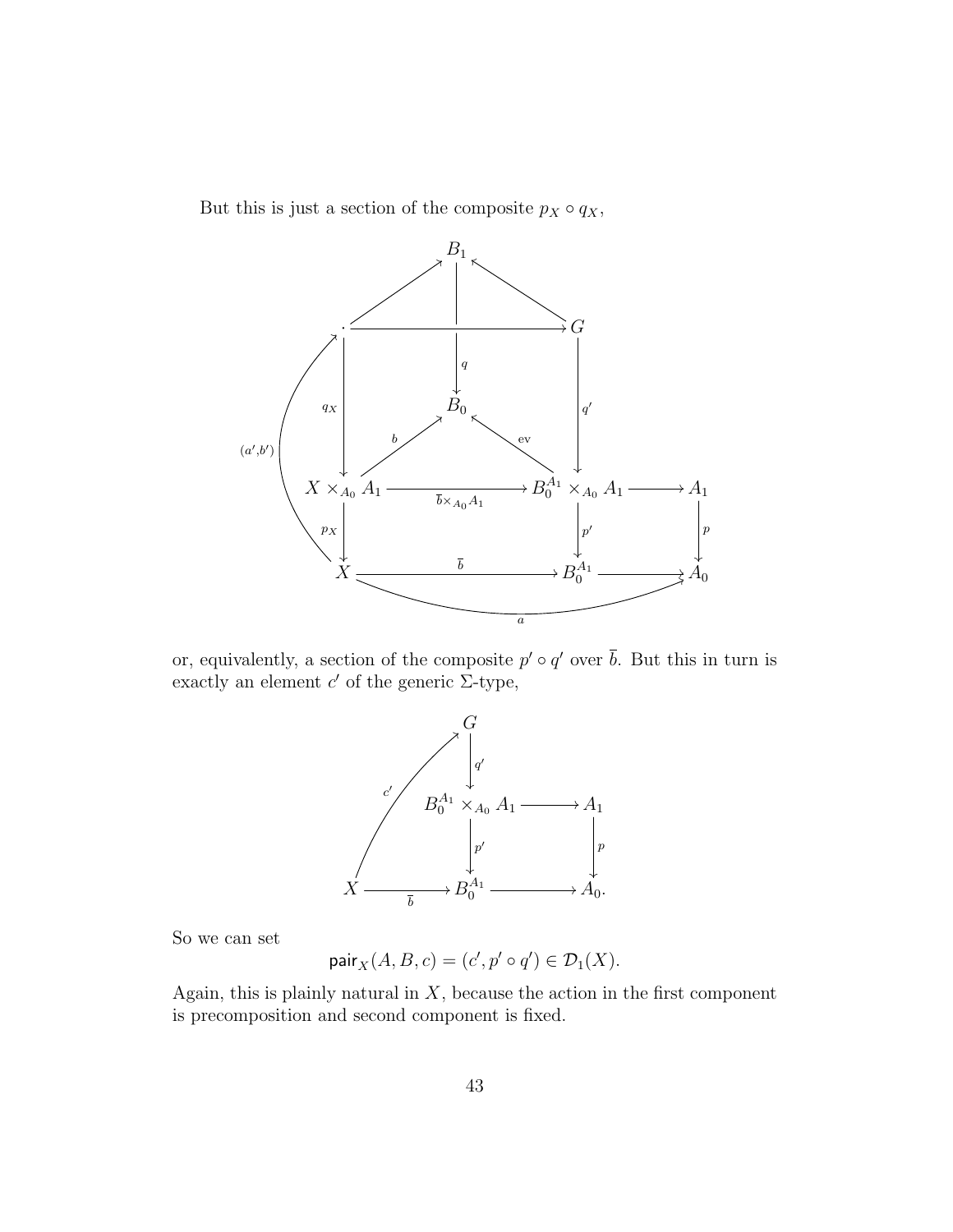It is immediate that this assignment makes (47) a pullback: for fixed  $A = (a, p)$  and  $B = (b, q)$ , the correspondence  $c = (a', b') \mapsto c'$  is clearly reversible.

For the products  $\Pi$ , we start from the object constructed in (50):



But now rather than composing  $p' \circ q'$ , we use the *right* adjoint  $p'_*$  to pullback along p' to build the map  $p'_*q': G' \longrightarrow B_0^{A_1}:$ 



Note that  $p'_*q'$  (exists and) is in  $\mathcal D$  by our assumption that  $\mathcal D$  is closed. ∗

Now, as in the previous case, given  $(A, B) : X \longrightarrow \sum_{A \,:\, \mathcal{D}_0} \mathcal{D}_0^{[A]}$  $_0^{[A]}$ , we have  $A = (a \in \mathbb{C}, p \in \mathcal{D})$  and  $B = (b \in \mathbb{C}, q \in \mathcal{D})$ , from which we can construct  $p', q', \text{ and } \bar{b}: X \longrightarrow B_0^{A_1}. \text{ Then set:}$ 

$$
\Pi(A,B) = (\overline{b}, p'_*q') : X \longrightarrow \mathcal{D}_0.
$$

The assignment is again obviously natural in X. The construction of  $\lambda$  and verification that the resulting square is a pullback are entirely analogous to the case of pair, and are omitted.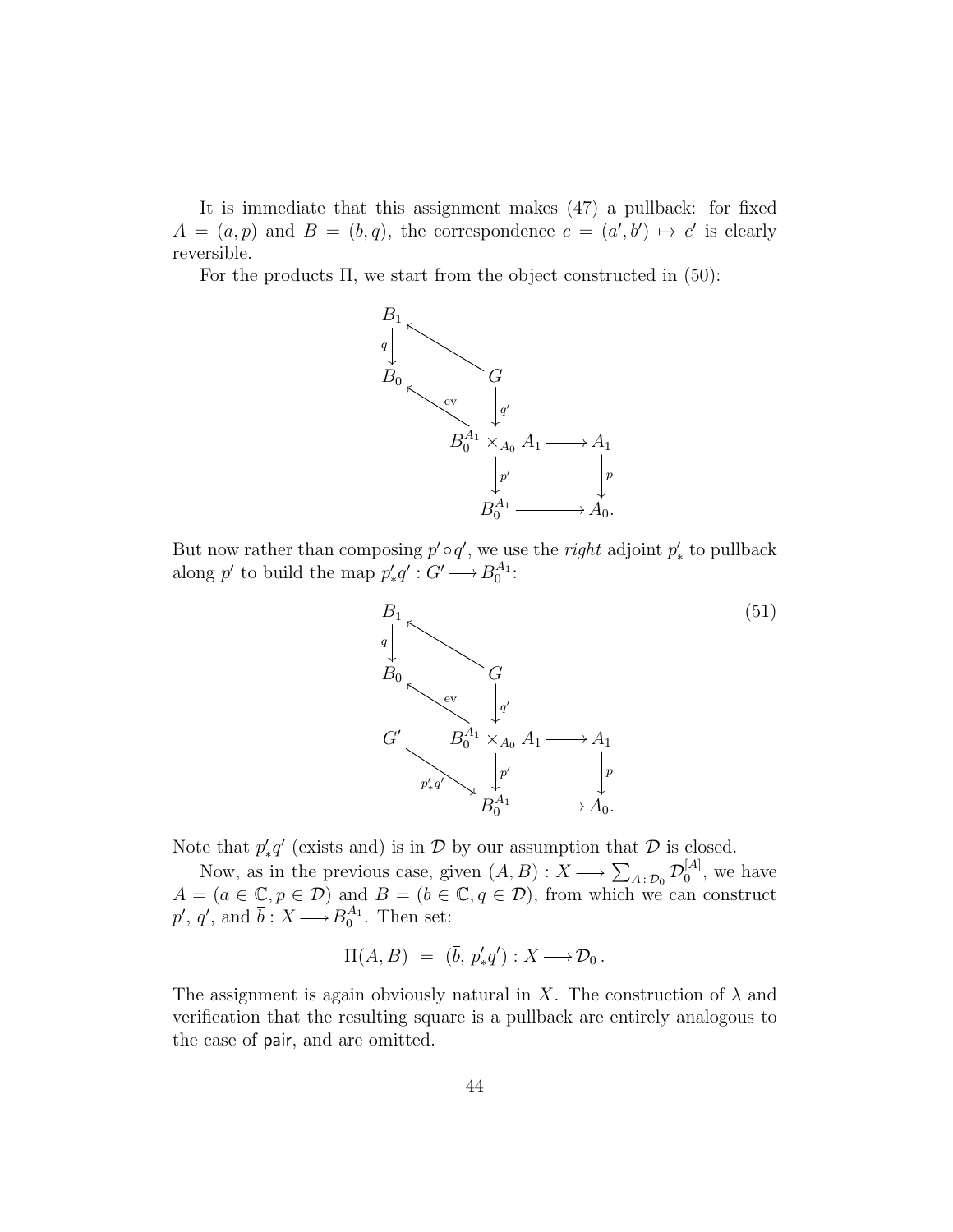Finally, observe that for any  $y: Y \longrightarrow B_0^{A_1}$ , the Beck-Chevalley conditions for the left and right adjoints to pullback  $y^*$  give:

$$
y^*(p' \circ q') = (p_Y) \circ (q_Y)
$$
  

$$
y^*(p'_*q') = (p_Y)_*(q_Y).
$$

 $\Box$ 

This ensures that the context extension operation behaves correctly.

#### 3.2 Identity types

As was the case for sums and products, in order to model intensional identity types Id, we require an additional condition on the stable class of maps  $\mathcal{D} \subseteq \mathbb{C}_1$ . It may be surprising that we also still need the class to be *closed* in the sense of definition 27; this is used to again construct certain "generic" cases.

Let  $\mathcal{D} \subseteq \mathbb{C}_1$  be a class of maps in a category  $\mathbb{C}$ . We shall say that a map  $a : A \longrightarrow B$  in C is anodyne if it has the left lifting property with respect to all maps in D. The class  $D \subseteq \mathbb{C}_1$  will be called *factorizing* if every map  $f : A \longrightarrow B$  in  $\mathbb C$  factors as  $f = d \circ a$  with a anodyne and  $d \in \mathcal D$ ,



**Lemma 29.** If  $\mathcal{D} \subseteq \mathbb{C}_1$  is a closed, stable, factorizing class of maps, then the anodyne maps are preserved by pullback along all maps in D. Moreover, any pullback of an anodyne map between two D-maps is again anodyne.

Proof. This is a familiar fact in axiomatic homotopy theory (also cf. proposition 14 of [11]). Briefly, let  $d : D \longrightarrow C$  in  $D$  and  $a : A \longrightarrow C$  anodyne, and consider  $d^*a : d^*A \longrightarrow D$ . This is also anodyne if it lifts against any  $b : B \longrightarrow D$ in  $\mathcal D$  (using the fact that  $\mathcal D$ -maps are preserved under base change). Applying  $d_*$  to b gives a corresponding lifting problem at C involving a and  $d_*b$ , which has a solution since a is anodyne and  $d_*b$  is in  $\mathcal{D}$ . Transposing the lift across the adjunction  $d^* \dashv d_*$  gives the solution over D.

For the second statement, suppose given  $f : A \longrightarrow Y$  and  $g : B \longrightarrow Y$  in D and anodyne  $a : A \longrightarrow B$  over Y. Pull back along any  $h : X \longrightarrow Y$  to get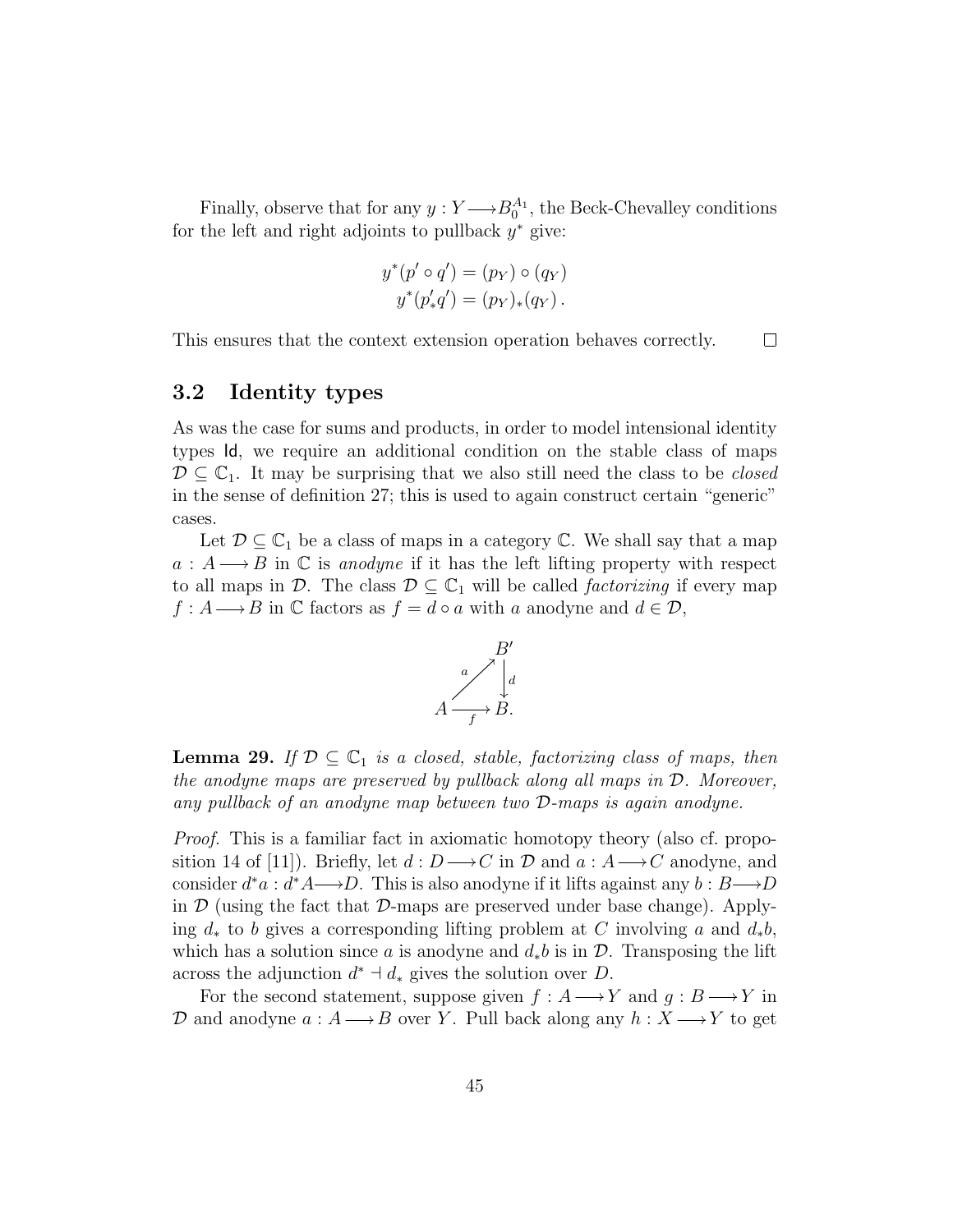$f': A' \longrightarrow X$  and  $g': B' \longrightarrow X$  in  $D$  with  $a': A' \longrightarrow B'$  over X, which we claim is also anodyne.



Since anodyne maps are preserved by pullback along  $D$ -maps, it suffices to assume that h is anodyne (else factor it into an anodyne followed by a  $\mathcal{D}$ map). The pullback  $f^*h : A' \longrightarrow A$  of h along f is then anodyne, and so is  $g^*h : B' \longrightarrow B$ . Since  $a \circ f^*h = g^*h \circ a'$ , and anodyne maps are closed under composition, we shall have  $a'$  anodyne once we prove the following: Given any maps  $C \stackrel{i}{\longrightarrow} D \stackrel{j}{\longrightarrow} E$ , if both j and j  $\circ i$  are anodyne, so is i.



To prove this, we take any  $f : F \longrightarrow D$  in  $D$  and  $c : C \longrightarrow F$  with  $f \circ c = i$ , and produce a diagonal filler  $d : D \longrightarrow F$ , with  $d \circ i = c$  and  $f \circ d = 1_D$ . Since j is anodyne and D is fibrant (all objects in  $\mathbb C$  are fibrant by the definition of "closed"), there is an  $e : E \longrightarrow D$  with  $e \circ j = 1_D$ . Since j ∘ *i* is anodyne and f in D there is a  $k : E \longrightarrow F$  with  $k \circ j \circ i = c$  and  $f \circ k = e$ . Let  $d = k \circ j$ . Then  $d \circ i = k \circ j \circ i = c$ , and  $f \circ d = f \circ k \circ j = e \circ j = 1_D$ , as required.  $\Box$ 

**Proposition 30.** If  $\mathcal{D} \subseteq \mathbb{C}_1$  is a closed, stable, factorizing class of maps, then the associated representable natural transformation  $\pi : \mathcal{D}_1 \longrightarrow \mathcal{D}_0$  models the rules for intensional identity types Id.

Proof. Recall from proposition 20 that we require maps

$$
i: \mathcal{D}_1 \longrightarrow \mathcal{D}_1 \tag{52}
$$

$$
\mathsf{Id}: \mathcal{D}_1 \times_{\mathcal{D}_0} \mathcal{D}_1 \longrightarrow \mathcal{D}_0 \tag{53}
$$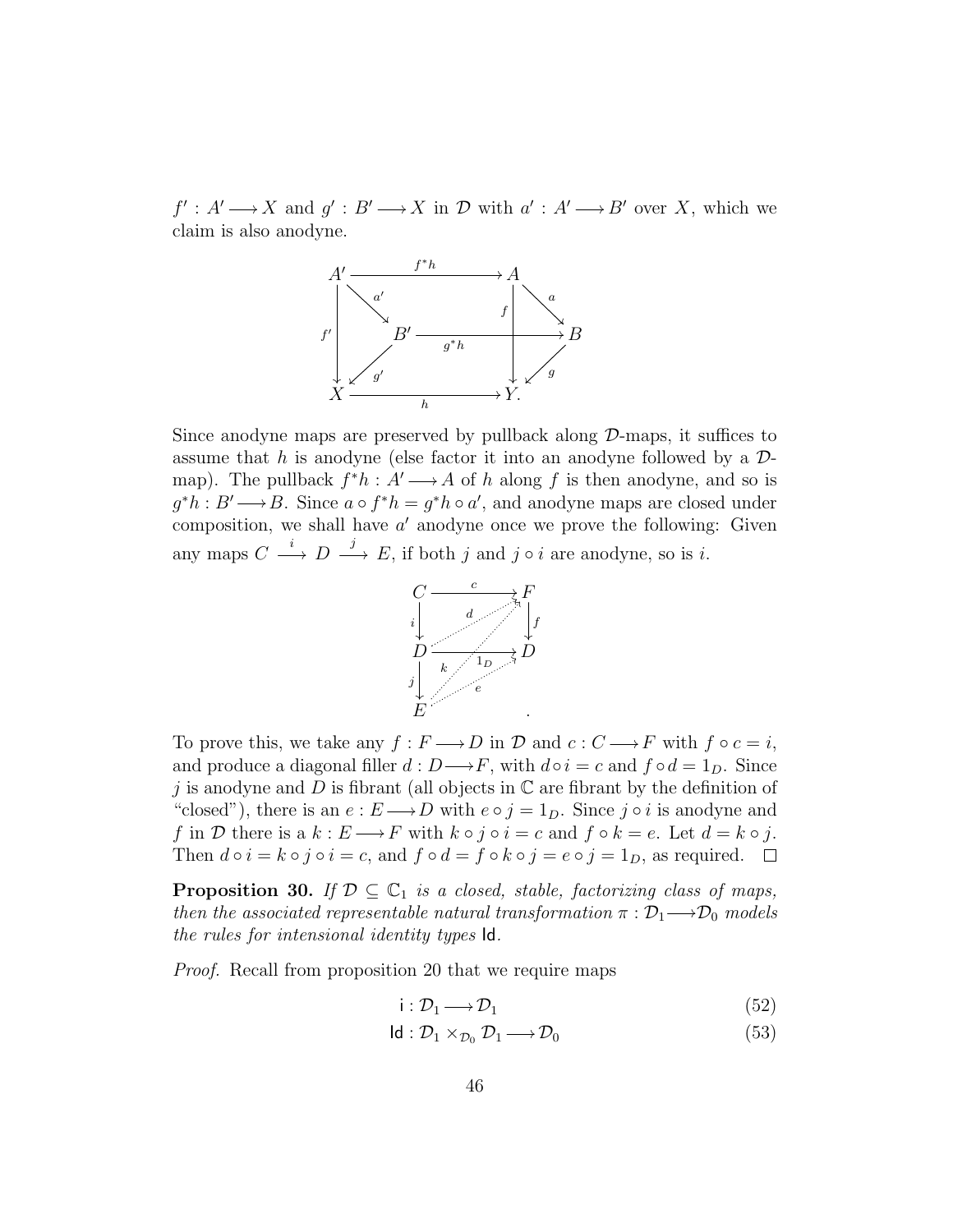commuting with  $\pi$  and its diagonal  $\delta$ ,



and a left-lifting structure j for the map  $(\delta, i)$  with respect to  $\pi$ ,

$$
(\delta, \mathsf{i}) \ \pitchfork_j \ \pi
$$

where both are regarded as maps over  $\mathcal{D}_0$ .

Again, we shall write  $\rho = (\delta, \mathbf{i}) : \mathcal{D}_1 \longrightarrow I$ .

We begin by constructing the map

$$
Id: \mathcal{D}_1 \times_{\mathcal{D}_0} \mathcal{D}_1 \longrightarrow \mathcal{D}_0.
$$

For each  $A \in \mathbb{C}$ , pick a factorization of the diagonal,



with  $r_A$  anodyne and  $d_A \in \mathcal{D}$ , and do the same for every map  $A: A_1 \longrightarrow A_0$ in D,



(Of course, the second step subsumes the first.)

For  $X \in \mathbb{C}$ , a map  $\alpha: X \longrightarrow \mathcal{D}_1 \times_{\mathcal{D}_0} \mathcal{D}_1$  consists of a map  $A: X \longrightarrow \mathcal{D}_0$ together with two maps  $a_1, a_2 : X \longrightarrow \mathcal{D}_1$  over  $\mathcal{D}_0$ . Now A is a cospan  $A = (a \in \mathbb{C}, p \in \mathcal{D})$ , and there is a pullback diagram,

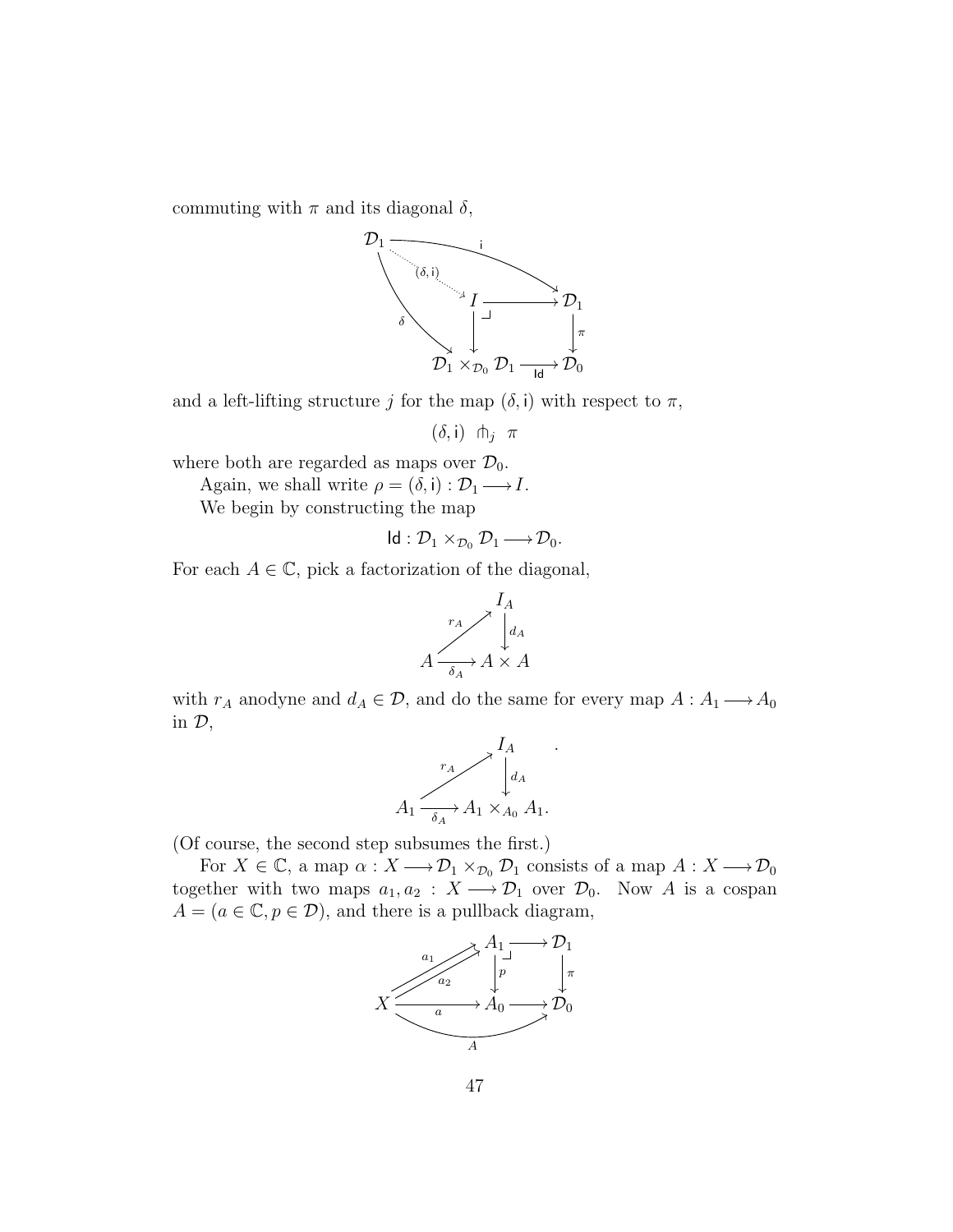with the corresponding elements  $a_1, a_2$  fitting in as shown. These in turn determine an element  $(a_1, a_2)$  of  $A_1 \times_{A_0} A_1$ , which we could also have constructed directly, as indicated in the following:



We require an element  $\mathsf{Id}(\alpha): X \longrightarrow \mathcal{D}_0$ , by an assignment that is natural in X. For this, we take the following cospan:



To define  $i: \mathcal{D}_1 \longrightarrow \mathcal{D}_1$ , an element of  $\mathcal{D}_1(X)$  has the form  $(a, p)$  with  $a: X \longrightarrow A_1$  and  $p: A_1 \longrightarrow A_0$  with  $p \in \mathcal{D}$ . Compose with  $r_A: A_1 \longrightarrow I_A$  to get

$$
i(a,p) = (r_A \circ a, d_A),
$$

which is again an element of  $\mathcal{D}_1(X)$ :



This specification plainly makes  $\pi \circ i(a, p) = \text{Id} \circ \delta(a, p)$ , as required. Next, the presheaf  $I : \mathbb{C}^{op} \longrightarrow$  Set has as elements of  $I(X)$  pairs

$$
\alpha: X \longrightarrow \mathcal{D}_1 \times_{\mathcal{D}_0} \mathcal{D}_1, \quad \beta: X \longrightarrow \mathcal{D}_1
$$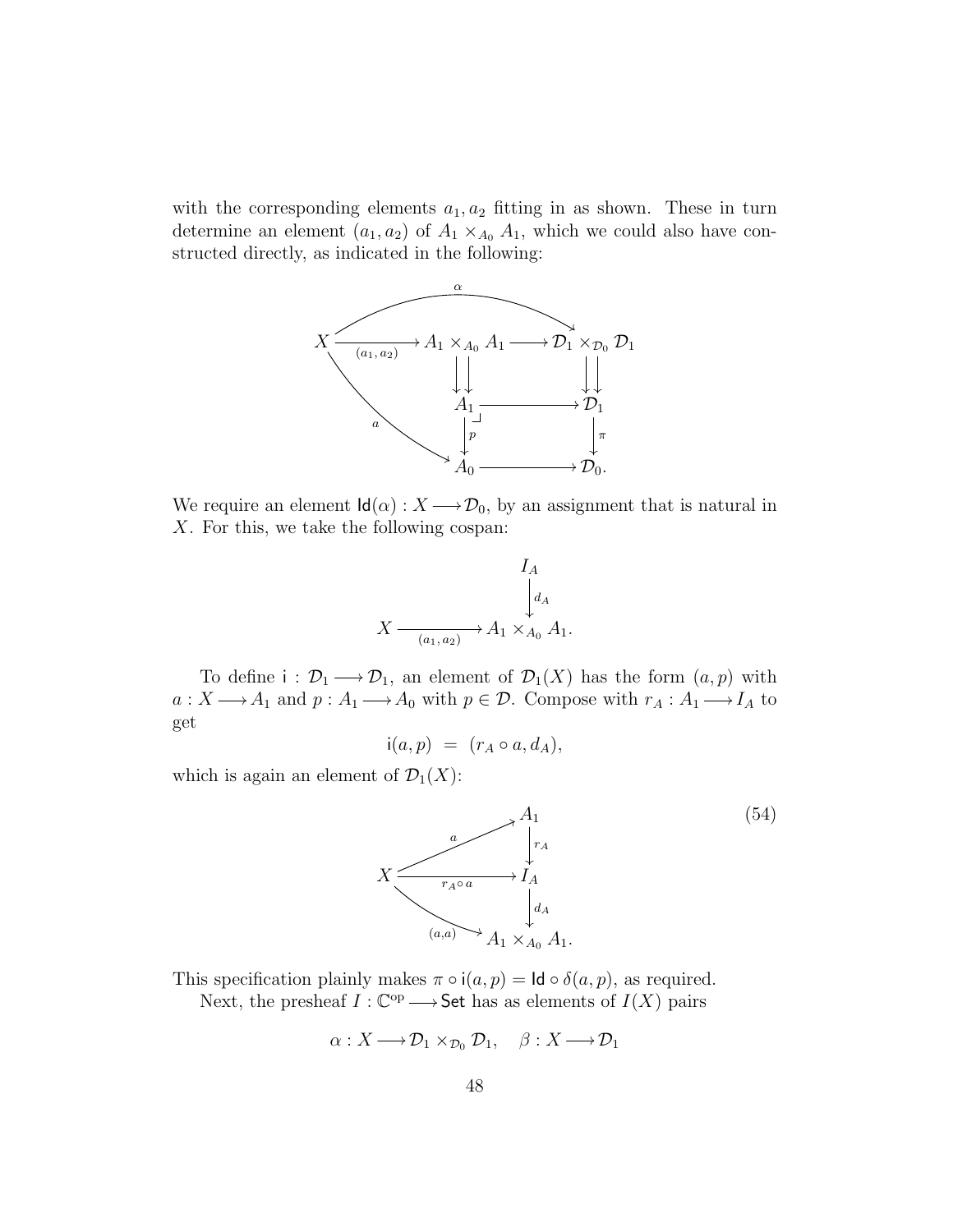fitting together as follows:



where  $\alpha = (a, p)$  and  $\beta = (b, d_A)$ . The maps  $\pi_1 : I \longrightarrow \mathcal{D}_1 \times_{\mathcal{D}_0} \mathcal{D}_1$  and  $\pi_2: I \longrightarrow \mathcal{D}_1$  are of course the projections.

Finally, the map  $\rho = (\delta, i) : \mathcal{D}_1 \longrightarrow I$  takes  $(a, p) : X \longrightarrow \mathcal{D}_1$  with a :  $X \longrightarrow A_1$  and  $p: A_1 \longrightarrow A_0$  to the pair:

$$
\rho(a, p) = (\delta(A, p), i(a, p)),
$$

which is indeed in  $I(X)$  by diagram (54).

Now by lemma 19, a left-lifting structure j for  $\rho$  with respect to  $\pi$  over  $\mathcal{D}_0$  is equivalent to a natural (in X) choice of diagonal fillers  $j(\alpha, \beta)$  for all squares over  $\mathcal{D}_0$  of the form

$$
X \times_{\mathcal{D}_0} \mathcal{D}_1 \xrightarrow{\alpha} \mathcal{D}_0^* \mathcal{D}_1
$$
  
\n
$$
X \times_{\mathcal{D}_0} \rho \downarrow \qquad j(\alpha, \beta)
$$
  
\n
$$
X \times_{\mathcal{D}_0} I \xrightarrow{\beta} \mathcal{D}_0^* \mathcal{D}_0
$$
  
\n
$$
(55)
$$

where  $\mathcal{D}_0^* : \hat{\mathbb{C}} \longrightarrow \hat{\mathbb{C}}/\mathcal{D}_0$  is the base change. Let the object X over  $\mathcal{D}_0$  be  $A: X \longrightarrow \mathcal{D}_0$ , with  $X \in \mathbb{C}$  representable, which clearly suffices by naturality. Using lemma 26, there is a corresponding cospan  $(a, p)$  and a double pullback diagram:

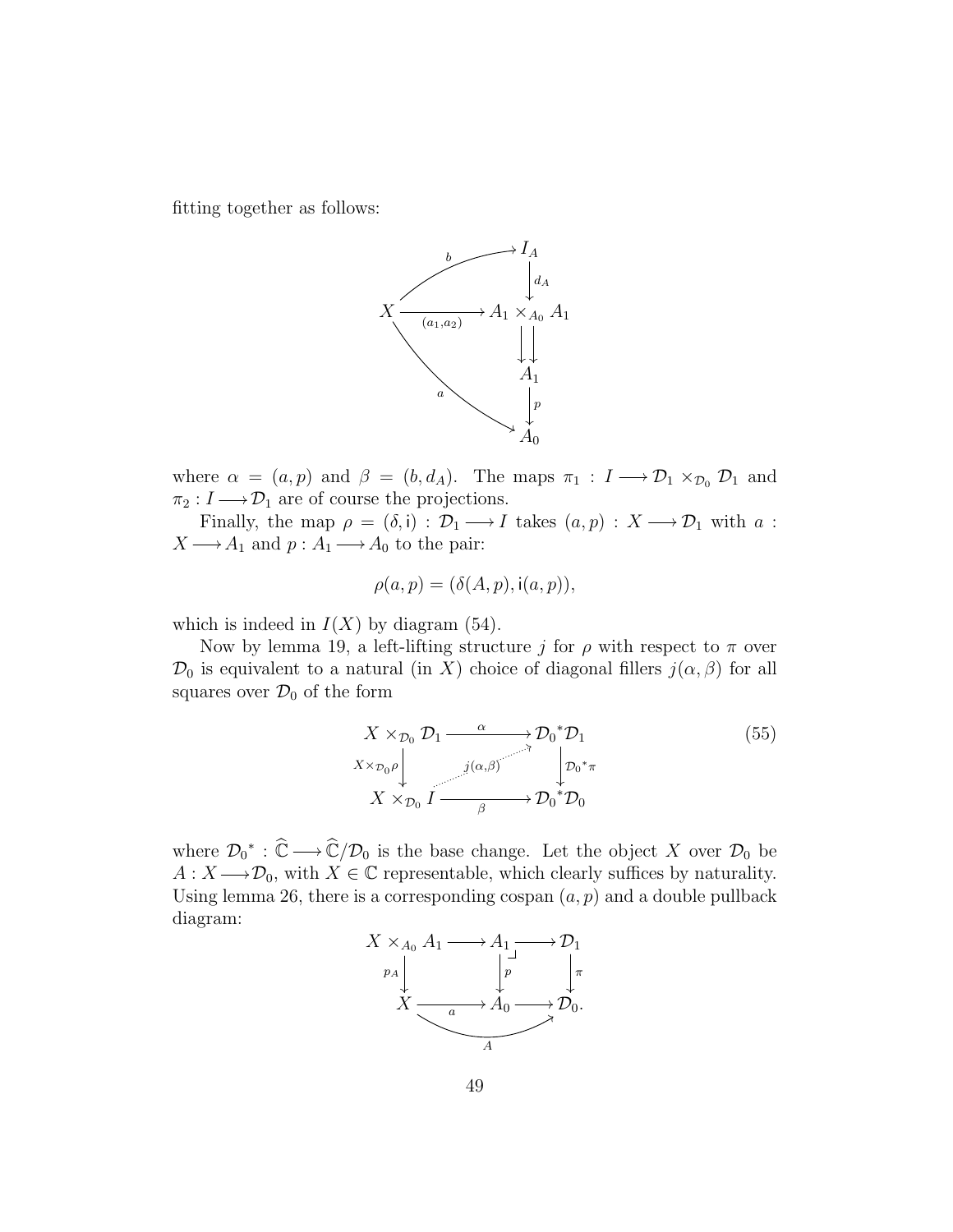Thus  $X \times_{\mathcal{D}_0} \mathcal{D}_1 = X \times_{A_0} A_1$  in diagram (55). Proceding similarly for the other expressions there, we have:

$$
\begin{array}{rcl}\n\mathsf{dom}(X \times_{\mathcal{D}_0} \mathcal{D}_1) & = & X \times_{A_0} A_1 \\
\mathsf{dom}(X \times_{\mathcal{D}_0} I) & = & X \times_{A_0} I_A \\
\mathsf{dom}(X \times_{\mathcal{D}_0} \rho) & = & X \times_{A_0} r_A\n\end{array}
$$

as displayed in the following diagram.



Transposing diagram (55) to forget the base  $\mathcal{D}_0$ , we arrive at the equivalent filling problem



to be solved naturally in X. Now  $\beta$  is a cospan of the form:

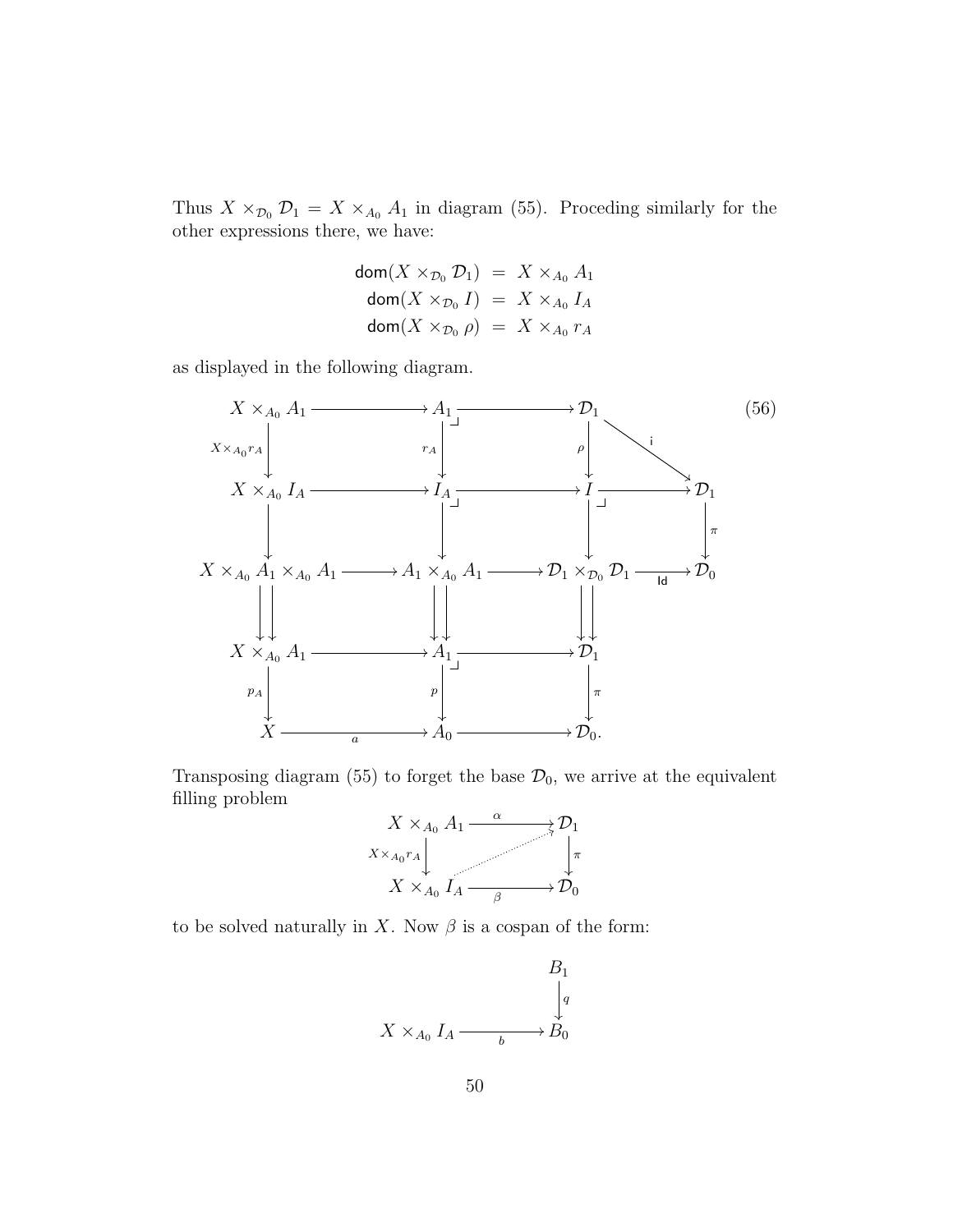with  $q \in \mathcal{D}$ . And  $\alpha = (c, q)$  completes the square,

$$
X \times_{A_0} A_1 \xrightarrow{c} B_1
$$
  
\n
$$
X \times_{A_0} A_1 \downarrow \qquad \qquad \downarrow q
$$
  
\n
$$
X \times_{A_0} I_A \xrightarrow{b} B_0.
$$
  
\n(57)

By lemma 29,  $X \times_{A_0} r_A$  is anodyne, and q is in  $D$  by assumption, so there is a diagonal filler  $j(c, b)$  for this case, but we need to make a systematic choice that will be natural in  $X$ . In order to do this, we will again construct a generic case from which all others arise by mapping in. For that, we require the following.

**Lemma 31.** Given maps  $p : A_1 {\longrightarrow} A_0$  and  $q : B_1 {\longrightarrow} B_0$  in a locally cartesian closed category, there is an object G with maps  $e_1 : G \times A_1 \longrightarrow B_1$  and  $e_0: G \times A_0 \longrightarrow B_0$  such that  $e_0 \circ (G \times p) = q \circ e_1$ :

$$
G \times A_1 \xrightarrow{e_1} B_1
$$
  
\n
$$
G \times p \downarrow \qquad \qquad \downarrow q
$$
  
\n
$$
G \times A_0 \xrightarrow{e_0} B_0
$$

and such that, given any object X with maps  $f_1 : X \times A_1 \longrightarrow B_1$  and  $f_0$ :  $X \times A_0 \longrightarrow B_0$  such that  $f_0 \circ (X \times p) = q \circ f_1$ , there is a (unique) map

 $f : X \longrightarrow G$ 

such that  $f_i = e_i \circ (f \times A_i)$  for  $i = 0, 1$ :



In other words,  $(G, e_0, e_1)$  is a universal object for the presheaf (in X) of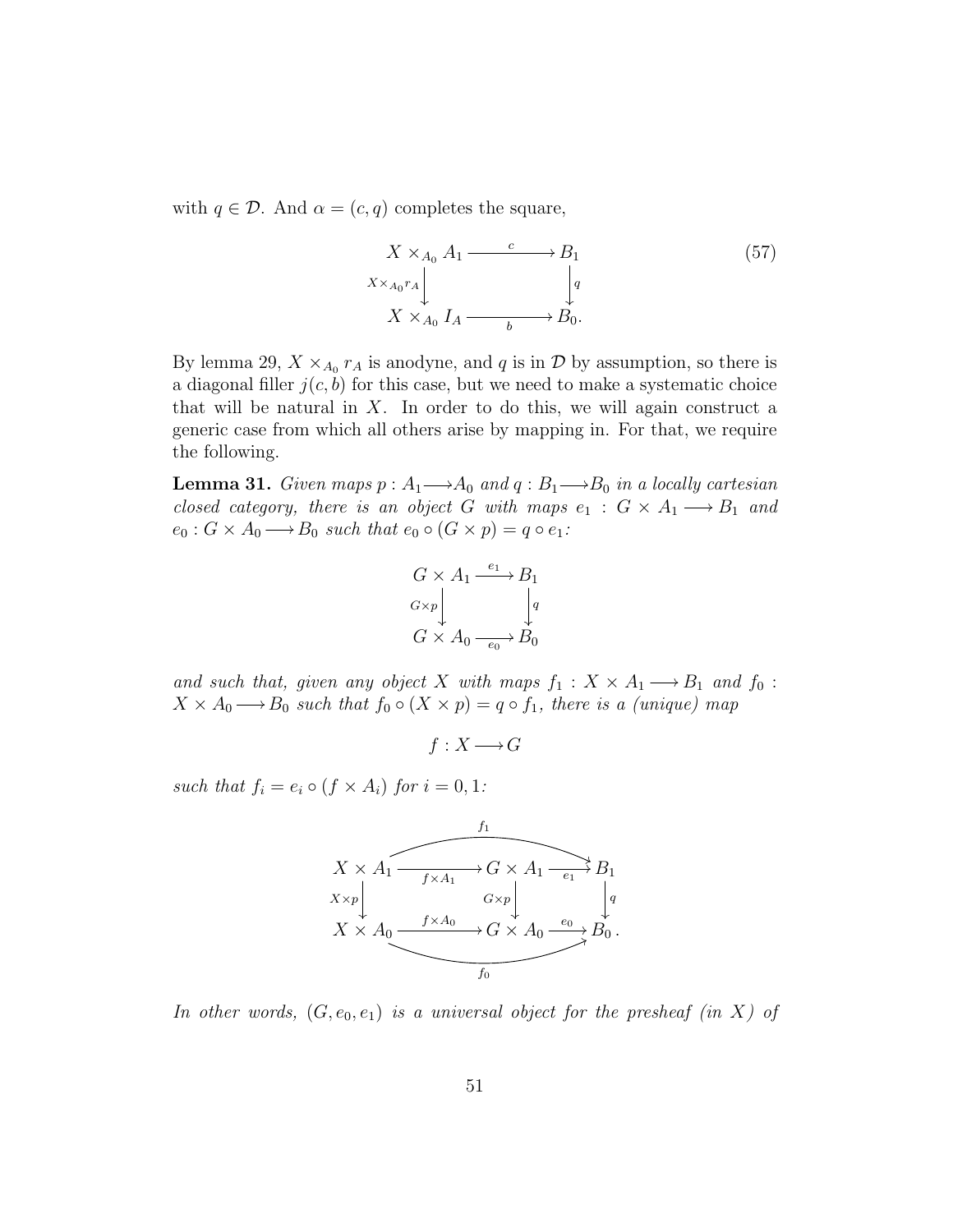commutative diagrams of the form

$$
X \times A_1 \xrightarrow{f_1} B_1
$$
  
\n
$$
X \times p \downarrow \qquad \qquad \downarrow q
$$
  
\n
$$
X \times A_0 \xrightarrow{f_0} B_0.
$$

*Proof.* Using in-line notation  $[X, Y] = Y^X$ , take

$$
G = [A_0, B_0] \times_{[A_1, B_0]} [A_1, B_1]
$$

where the pullback is formed with respect to  $p$  and  $q$ , as in (37).

$$
[A_0, B_0] \times_{[A_1, B_0]} [A_1, B_1] \longrightarrow [A_1, B_1]
$$
\n
$$
\downarrow \qquad \qquad [\mathcal{A}_0, B_0] \longrightarrow_{[p, B_0]} [A_1, B_0]
$$
\n
$$
(58)
$$

The maps  $e_i$  for  $i = 1, 2$  are defined by  $e_i = ev_i \circ (p_i \times A_i)$ :

$$
([A_0, B_0] \times_{[A_1, B_0]} [A_1, B_1]) \times A_i \longrightarrow e_i
$$
  
\n
$$
p_i \times A_i \downarrow \qquad \qquad e_i
$$
  
\n
$$
[A_i, B_i] \times A_i \longrightarrow e_i
$$

We have  $e_0 \circ (G \times p) = (\text{ev}_0 \circ (p_0 \times A_0)) \circ (G \times p) = q \circ (\text{ev}_1 \circ (p_1 \times A_1))$ Verification of the construction is left to the reader.  $\Box$ 

Returning to the proof of the proposition, we first restore the products on the left in diagram (57) by restoring the indexing over  $A_0$  and moving  $q: B_1 \longrightarrow B_0$  to  $\mathbb{C}/A_0$  by base change along  $A_0 \longrightarrow 1$  (but without explicitly writing  $A_0^*(B_1)$ , etc.). We now want to apply the lemma to the case of the category  $\ddot{C}/A_0$ , with  $q: B_1 \longrightarrow B_0$  as named in the lemma and  $r_A: A_1 \longrightarrow I_A$ in place of  $p: A_1 \longrightarrow A_0$ . Although  $\mathbb{C}/A_0$  is not locally cartesian closed, the objects  $B_0$  and  $B_1$  and the maps  $p: A_1 \longrightarrow A_0$  and  $I_A \longrightarrow A_0$  are all in  $\mathcal{D}$ , and so the required exponentials exists in  $\mathcal{D}(A_0)$ , and thus in  $\mathbb{C}/A_0$ . Moreover, the required pullback (58) exists because q is in  $\mathcal{D}$ .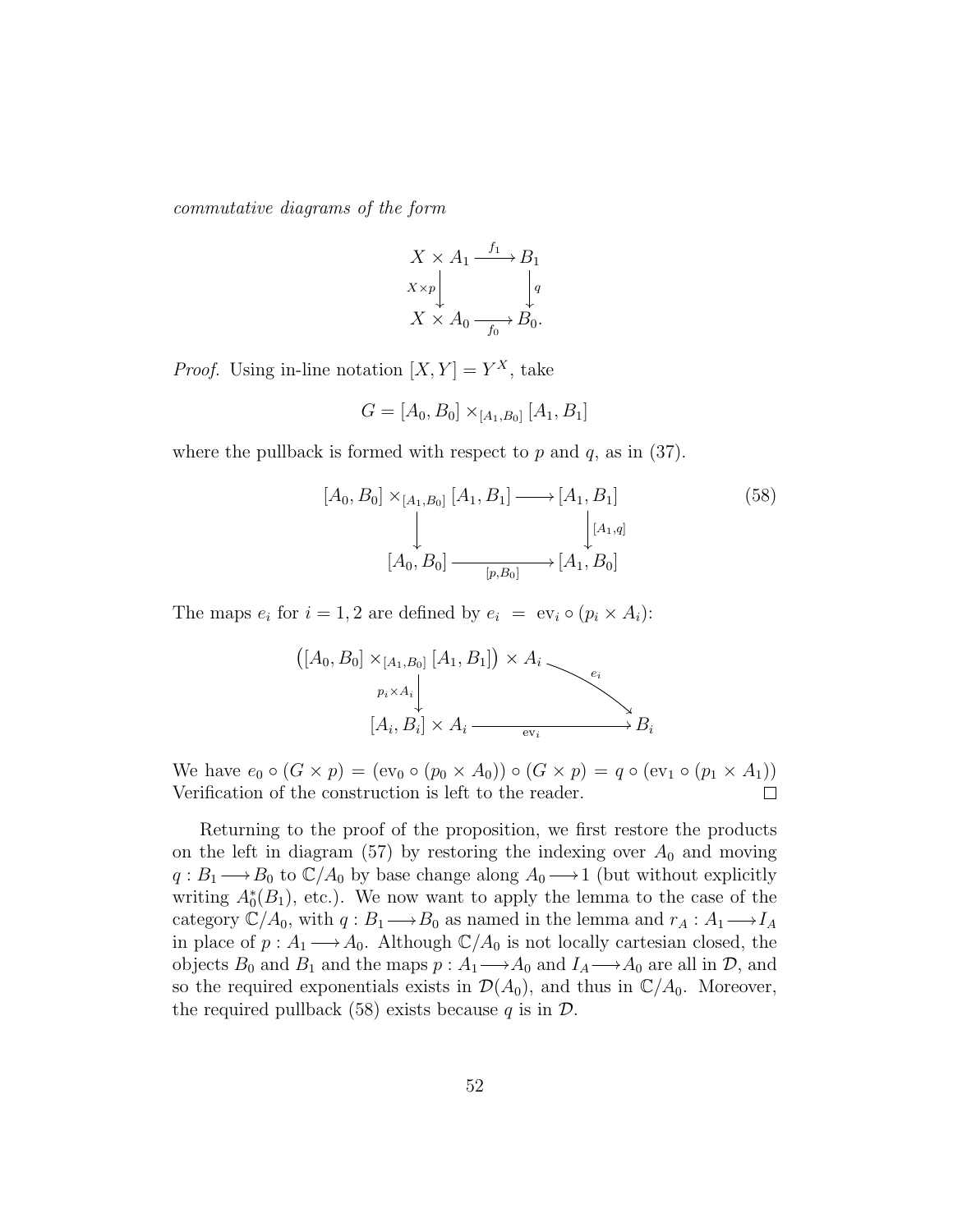Applying the lemma to the filling problem in diagram (57), we can therefore interpolate the universal case  $(G, e_0, e_1)$  to obtain the following (where we have written  $\times$  for  $\times_{A_0}$ :



where  $f: X \longrightarrow G$  classifies  $(X, b, c)$ .

Now  $G \times r_A$  is anodyne, since  $r_A$  is, so we can find a diagonal filler  $j(e_1, e_0)$ :  $G \times A_0 \longrightarrow B_1$  for this generic case.



Then for any lifting problem of the form  $(X, b, c)$  in (57), we can take as a filler  $j(c, b) = j(e_1, e_0) \circ (f \times I_A)$  to have a choice that is natural in X. This provides the required left-lifting structure for  $(\delta, i)$  with respect to  $\pi$ .  $\Box$ 

#### 3.3 The main result

Combining propositions 28 and 30, we have now reached our goal:

**Theorem 32.** Let  $D$  be any closed, stable, factorizing class of maps in a category C. There is a representable natural transformation  $\pi : \mathcal{D}_1 \longrightarrow \mathcal{D}_0$  over  $\mathbb C$  that models dependent type theory with extensional sums  $\Sigma$ , extensional products  $\Pi$ , and intensional identity types  $\mathsf{Id}$ .

**Corollary 33.** Let  $D$  be any closed, stable, factorizing class of maps in a category C. There is a category-with-families model of dependent type theory, with extensional sums  $\Sigma$ , extensional products  $\Pi$ , and intensional identity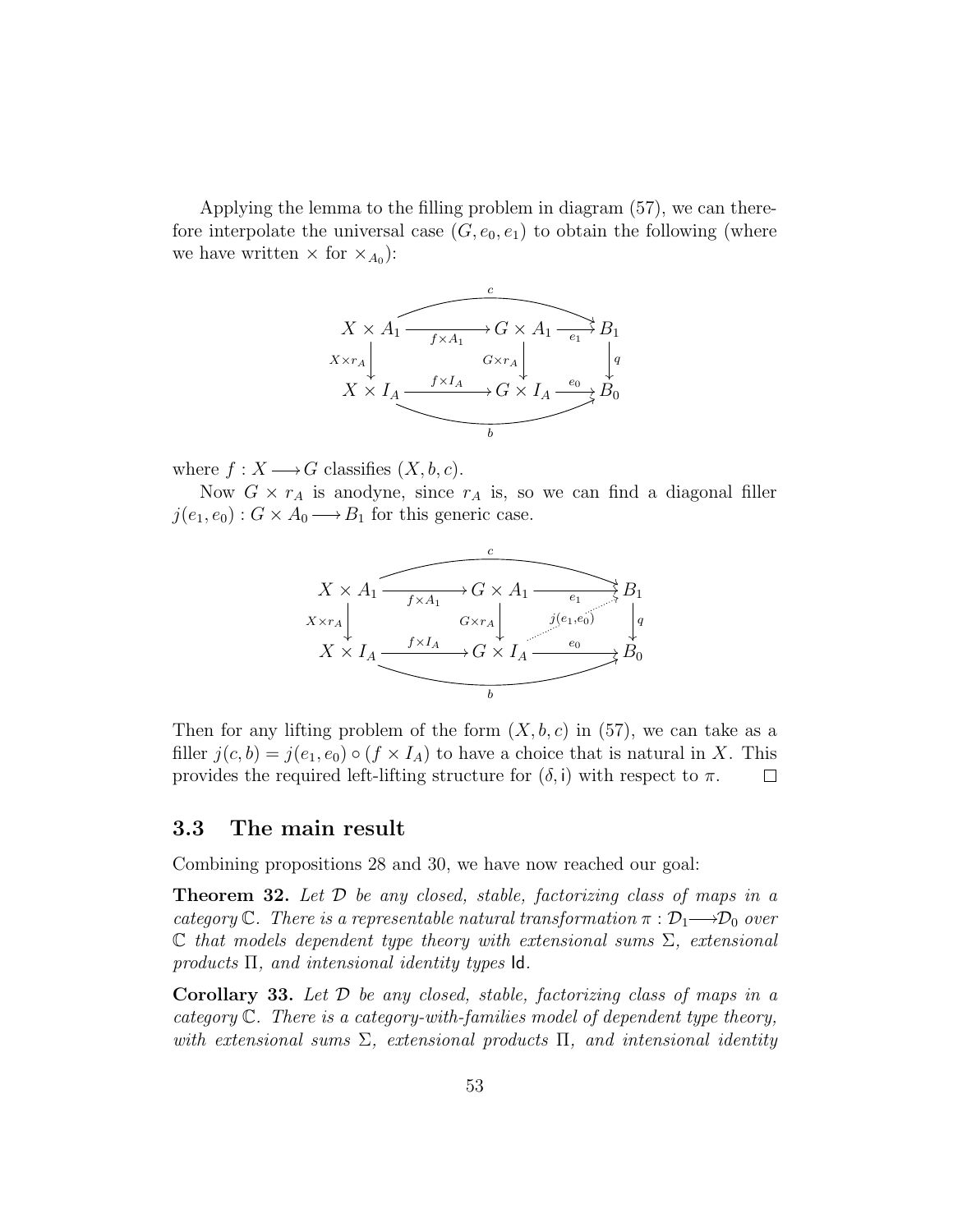types Id, with the contexts and substitutions being the objects and morphisms of  $\mathbb C$ , and as types and terms in context X, a category equivalent to the D-maps into X and their sections.

Remark 34. A result essentially the same as our corollary 33 was announced in 2012 by Lumsdaine and Warren, and has finally appeared in [19]. Reasoning very similar to that used here is also used in that work, which should therefore be regarded as prior. The main contribution of the present work is the concept of a natural model of type theory as an alternative presentation of the notion of a category with families, and the adaptation of the results and methods of [19] to this setting.

Examples of categories satisfying the conditions of theorem 32 include:

- 1. the category of Kan simplicial sets, with the (right) weak factorization system of the associated Quillen model structure.
- 2. similarly, the category of fibrant objects in any locally cartesian closed model category that is right proper, and in which the cofibrations are the monos; e.g. any right proper, Cisinski model category.
- 3. more generally, the category of "fibrant" objects in any weak factorization system on a (pre)sheaf topos in which the left maps are preserved by pullback along the right maps (the "Frobenius condition" of van den Berg and Garner [6]).
- 4. non-LCC examples of categories with a weak factorization system for which the right maps are exponentiable, such as groupoids and categories with iso-fibrations.
- 5. any  $\pi$ h-tribe, in the sense of Joyal's categorical axiomatics for homotopy type theory [17].
- 6. the syntactic category of contexts  $\mathcal{C}(\mathbb{T})$  of a system of type theory  $\mathbb{T}$ with  $\Sigma$ ,  $\Pi$  and  $\Pi$  types (see [11]).

**Remark 35.** Regarding terminology: Let  $\mathcal{D}$  be any closed, stable, factorizing class of maps in a category  $\mathbb C$ . We may call the maps in  $\mathcal D$  typical (since they are the types), and say that  $\mathcal D$  is a typical structure on  $\mathbb C$ , and that  $\mathbb C$  (together with  $\mathcal{D}$ ) is a *typical category*. Our main theorem then says that any typical category supports a natural model of basic homotopy type theory.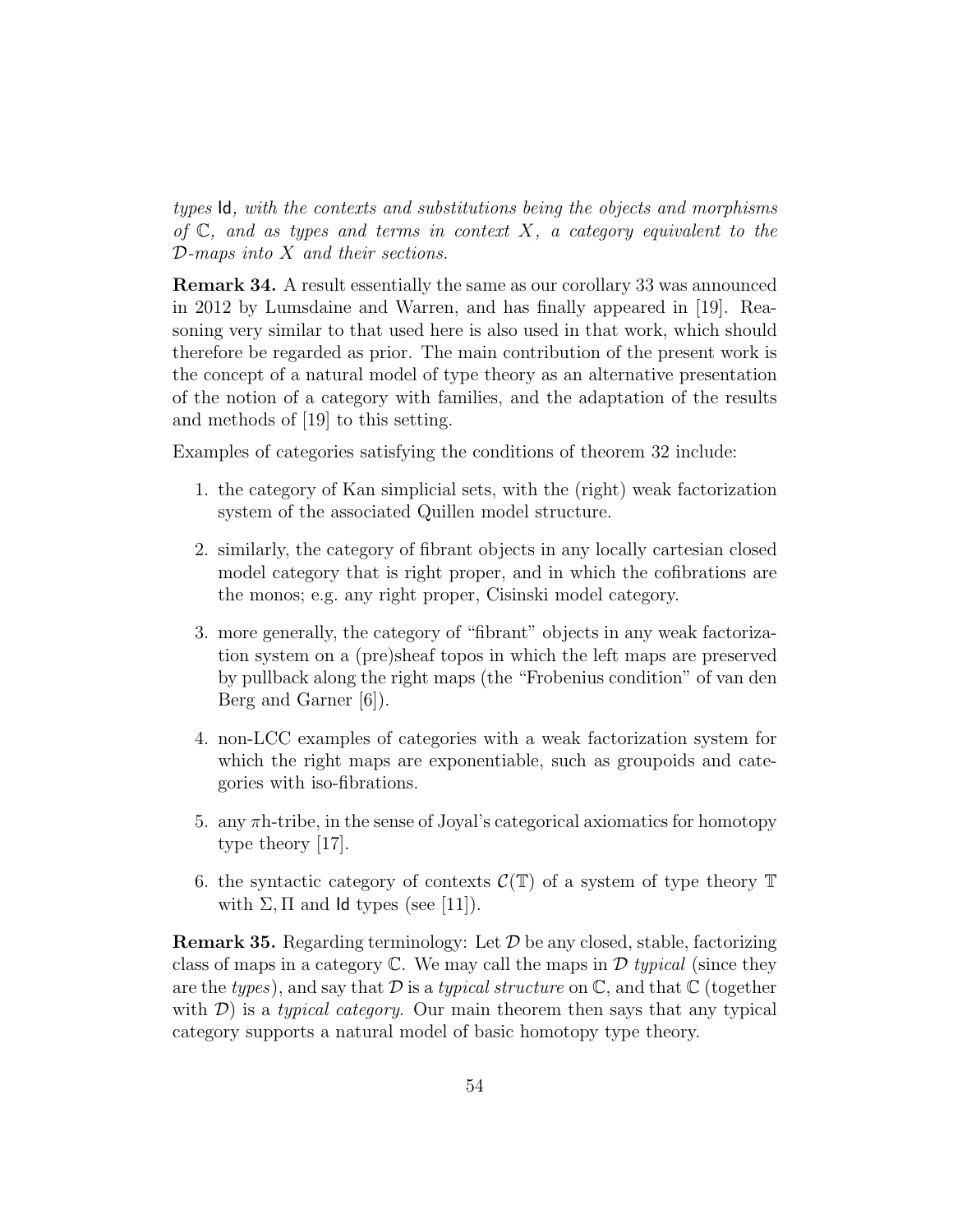Assuming a class of maps  $\mathcal D$  that is stable and closed, it is enough to require anodyne- $\mathcal D$  factorizations just for the diagonal maps  $A \longrightarrow A \times A$ , in order to obtain them for all maps. The notion of a typical category is then closely akin to first-order logic: a category of contexts and substitutions, equipped with a system of "predicates" closed under  $\Sigma$ ,  $\Pi$ , and  $\mathsf{Id}$ . A notion of category suitable to model full homotopy type theory, with a (univalent) universe and higher inductive types, will then be a typical category with some additional structure.

#### Acknowledgements

The results developed here are an amalgamation of original ideas and ones derived from [18] and [19]. The author has benefitted from conversations with Thierry Coquand, Nicola Gambino, Richard Garner, André Joyal, Peter Lumsdaine, Andy Pitts, Michael Shulman, Thomas Streicher, Michael Warren, and Vladimir Voevodsky. Thanks are also due to two anonymous referees, who contributed many insightful suggestions for improvement, and to Marco Larrea for a good late catch. The author thanks the Institute for Advanced Study, where this research was mainly conducted and first presented, and the Institut Henri Poincaré, where it was concluded. Support was provided by the Air Force Office of Scientific Research through MURI grant FA9550-15-1-0053, and by the National Science Foundation. Any opinions, findings, and conclusions or recommendations expressed in this material are those of the author and do not necessarily reflect the views of the AFOSR or the NSF.

## References

- [1] M. Artin, A. Grothendieck, J.-L. Verdier (eds.). SGA4: Théorie des topos et cohomologie étale des schémas, 1963–1964, Lecture Notes in Mathematics 269, 270 and 305, Springer, 1972/3.
- [2] S. Awodey. Natural models of homotopy type theory, Mathematical Structures in Computer Science, 1–46, 2016.
- [3] S. Awodey, C. Butz, A. Simpson, T. Streicher. Relating first-order set theories, toposes and categories of classes. Annals of Pure and Applied Logic, 165 (2), 428–502, 2014.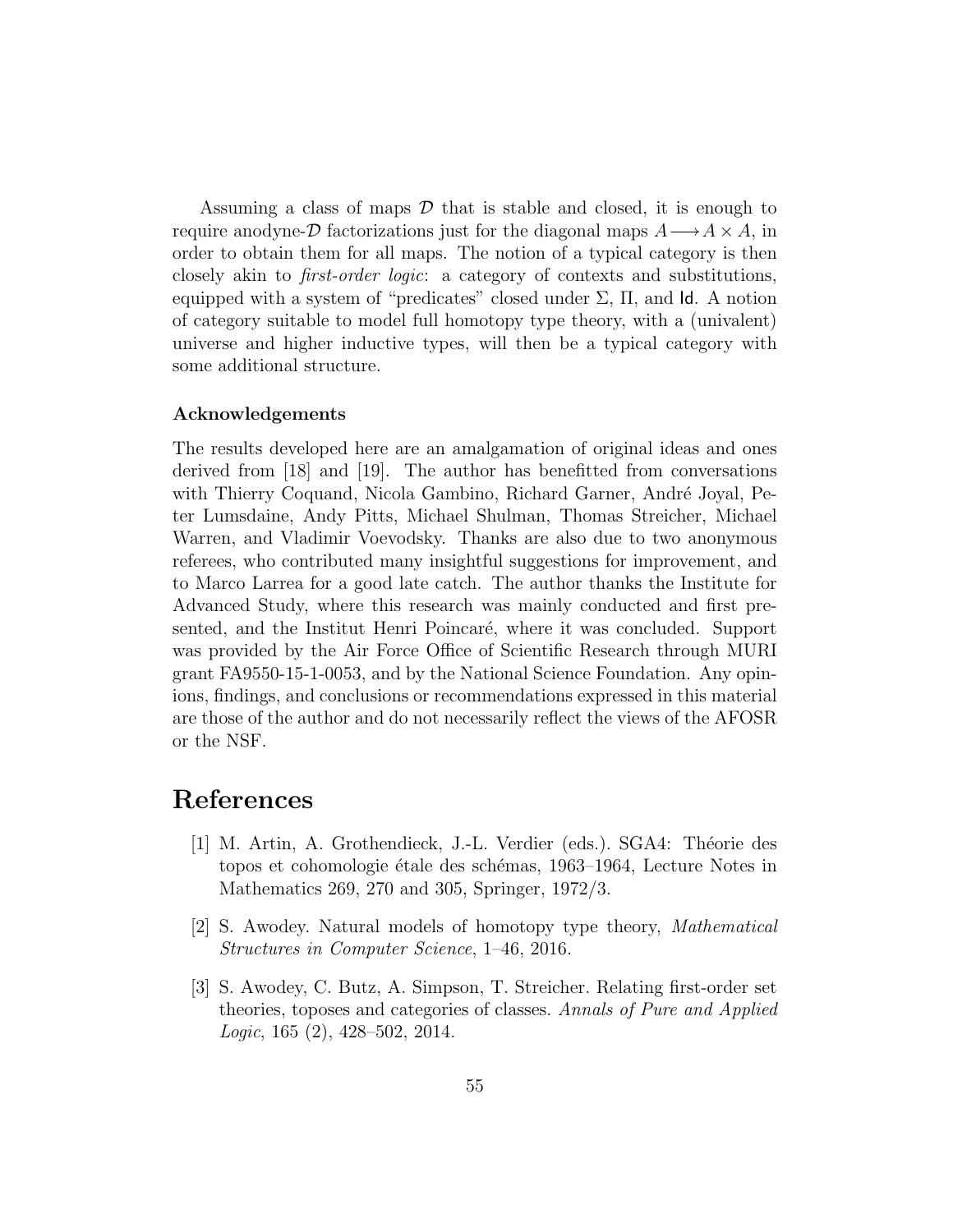- [4] S. Awodey and M.A. Warren. Homotopy theoretic models of identity types. Math. Proc. Camb. Phil. Soc., 146, 45–55, 2009.
- [5] M. Bezem, T. Coquand and S. Huber. A model of type theory in cubical sets. Unpublished preprint dated 3 May 2014.
- [6] B. van den Berg and R. Garner. Topological and simplicial models of identity types. ACM Transactions on Computational Logic, 13:1, 2012.
- [7] P. Dybjer. Internal type theory. *LNCS* 1158, 120–134, 1996.
- [8] R. Dyckhoff and W. Tholen. Exponentiable morphisms, partial products and pullback complements. JPAA 7:49, 103–116, 1987.
- [9] M. Fiore. Discrete Generalised Polynomial Functors. Talk given at ICALP 2012.
- [10] Y. Fu. Categorical properties of logical frameworks. Math. Stru. Comp. Sci. 7, 1–47, 1997.
- [11] N. Gambino and R. Garner. The identity type weak factorisation system. Theoretical Computer Science 409(1), 94–109, 2008.
- [12] N. Gambino and J. Kock. Polynomial functors and polynomial monads. Math. Proc. Cambridge Phil. Soc. 154, 153–192, 2013.
- [13] M. Hofmann. On the interpretation of type theory in locally cartesian closed categories. In: CSL, 427–441. Springer, 1994.
- [14] M. Hofmann, Syntax and semantics of dependent types, in Semantics of Logics of Computation, Cambridge University Press, 1997.
- [15] P.T. Johnstone. Partial products, bagdomains and hyperlocal toposes. LMS Lecture Note Series 177, 315–339, 1992.
- [16] P.T. Johnstone. Variations on the bagdomain theme. Theoretical Computer Science 136, 3–20, 1994.
- [17] A. Joyal. Categorical homotopy type theory. Slides from a talk at MIT dated 17 March 2014.